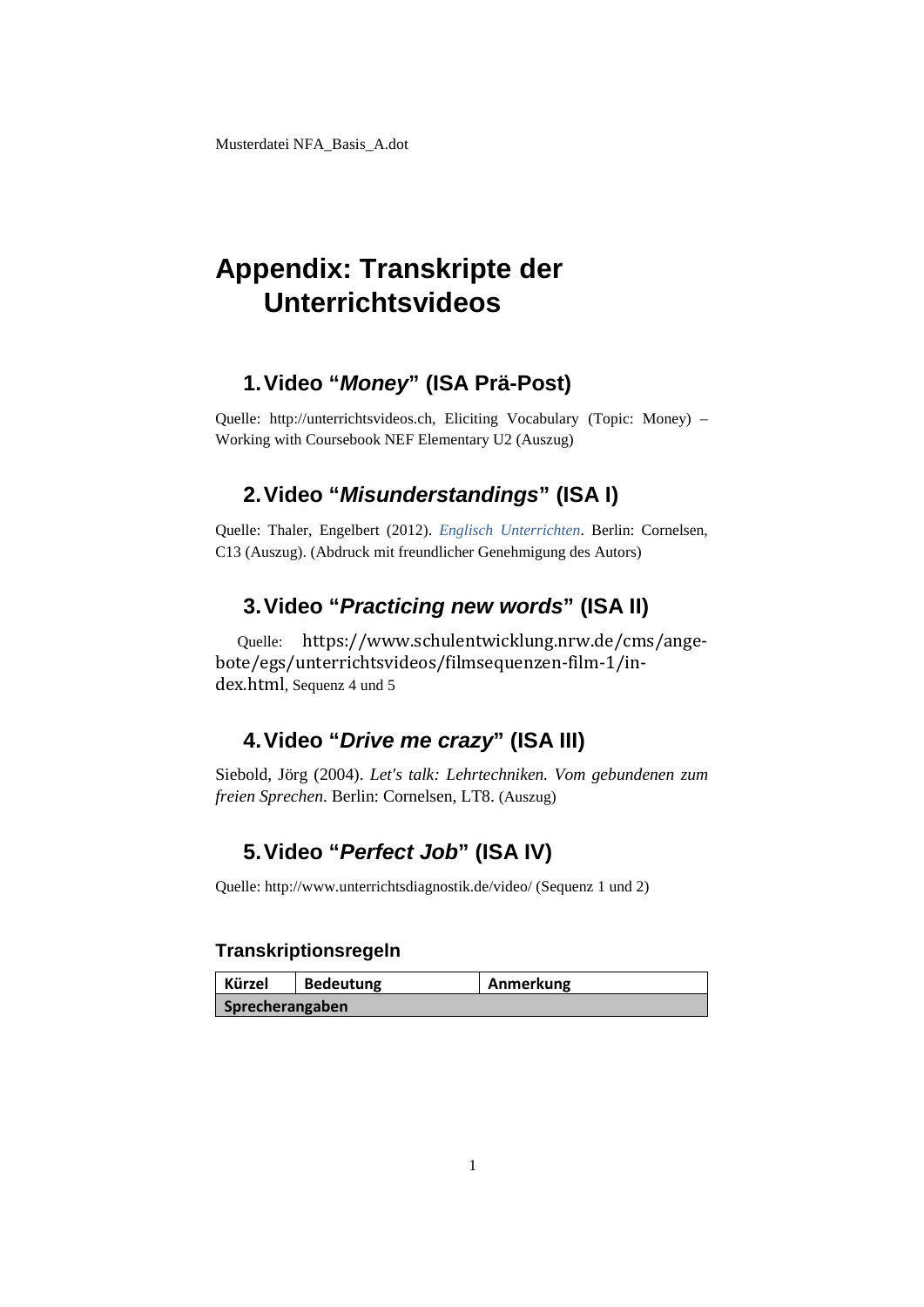| L                 | Lehrer/in                                 | Wenn der/die Lehrer/in spricht<br>(verbale Äußerung                                                                                                                           |
|-------------------|-------------------------------------------|-------------------------------------------------------------------------------------------------------------------------------------------------------------------------------|
| S                 | Einzelner Schüler                         | einzelner<br>ein<br>Schüler<br>wenn<br>spricht (verbale Äußerung)                                                                                                             |
| SuS               | Mehrere<br>Schüler,<br>Schülergruppe      | wenn mehrere Schüler oder eine<br>Schülergruppe im Chor sprechen<br>(verbale Äußerung)                                                                                        |
| ΚI                | Gesamte Klasse                            | wenn die ganze Klasse im Chor<br>spricht (verbale Äußerung)                                                                                                                   |
| C                 | Kommentar                                 | bei non-verbalen Aktivitäten (z. B.<br>Lehrer/in schreibt an die Tafel);<br>wenn länger als 3 Sekunden nicht<br>gesprochen wird (z. B. Lehrer/in<br>wartet auf Schülerantwort |
|                   | <b>Angaben innerhalb des Textes</b>       |                                                                                                                                                                               |
| (r)               | Vorlesen                                  | Text wird vorgelesen (z. B. aus<br>dem Buch, Arbeitsblatt etc.)                                                                                                               |
|                   | Stockend                                  | Sprecher stockend<br>wenn<br>ein<br>spricht                                                                                                                                   |
| (t)               | verstanden<br>Nicht<br>(technisch)        | wenn ein Satz bzw. ein Wort aus<br>technischen Gründen nicht ver-<br>standen wird                                                                                             |
| (p)               | Nicht<br>verstanden<br>(Aussprachefehler) | wenn ein Satz bzw. Wort wegen<br>Aussprachefehlers<br>nicht<br>eines<br>verstanden wird                                                                                       |
| (?)               | Nicht verstanden                          | wenn ein Satz bzw. ein Wort auch<br>nach mehrmaligem Hören unver-<br>ständlich bleibt                                                                                         |
| (!)               | Aussprachefehler                          | wenn das Wort falsch ausgespro-<br>chen wurde oder ein falsches<br>Wort verwendet wurde                                                                                       |
| $^{\prime\prime}$ | Unterbrechung                             | wenn ein Sprecher von einem an-<br>deren in einer Aussage unterbro-<br>chen wird, z.B.<br>L What do you think the man is<br>waiting for?                                      |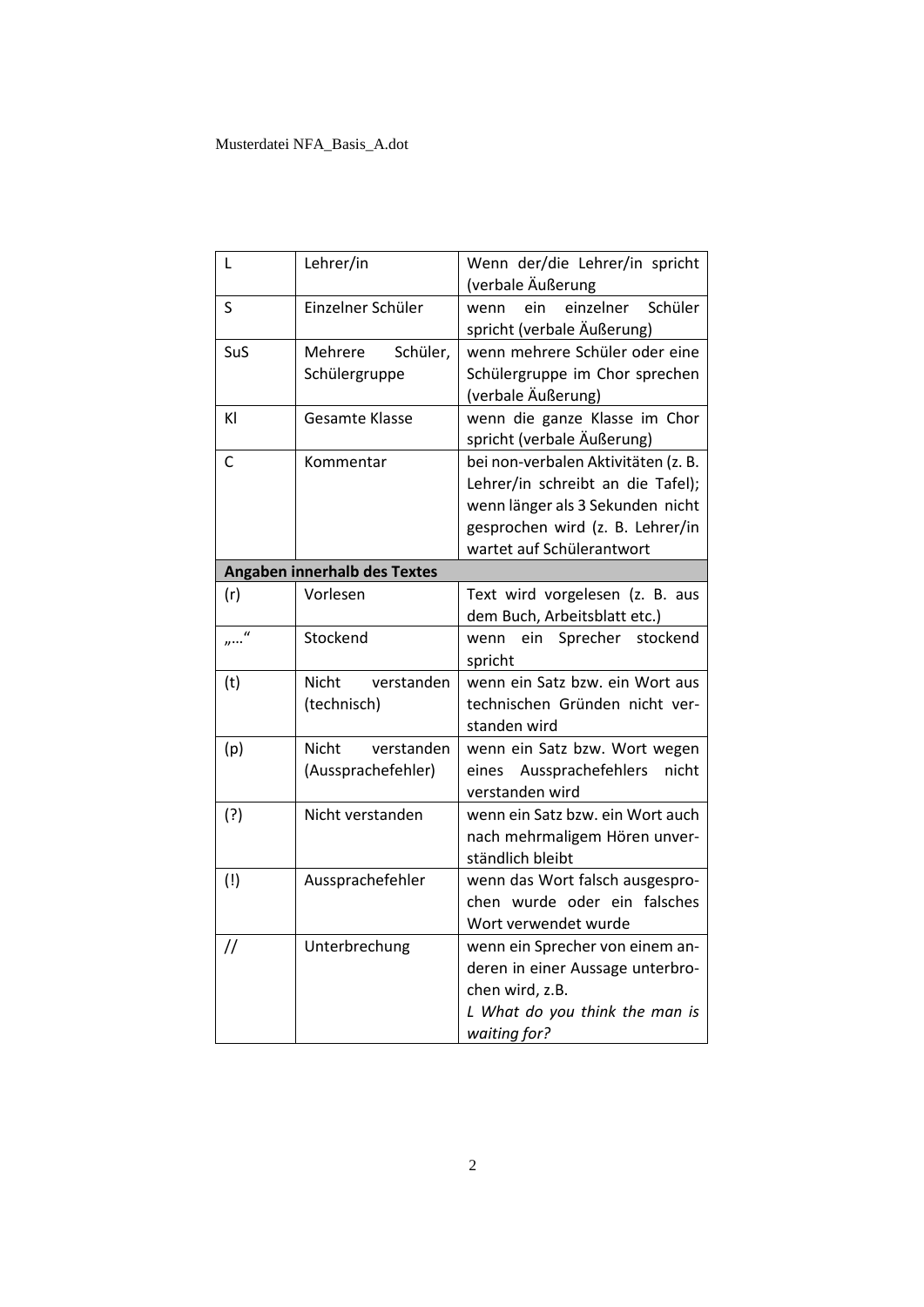| $\frac{1}{2}$ S He's waiting //<br>$\lfloor L \frac{1}{Mm} \rfloor$<br>$S//$ for the train |
|--------------------------------------------------------------------------------------------|
|                                                                                            |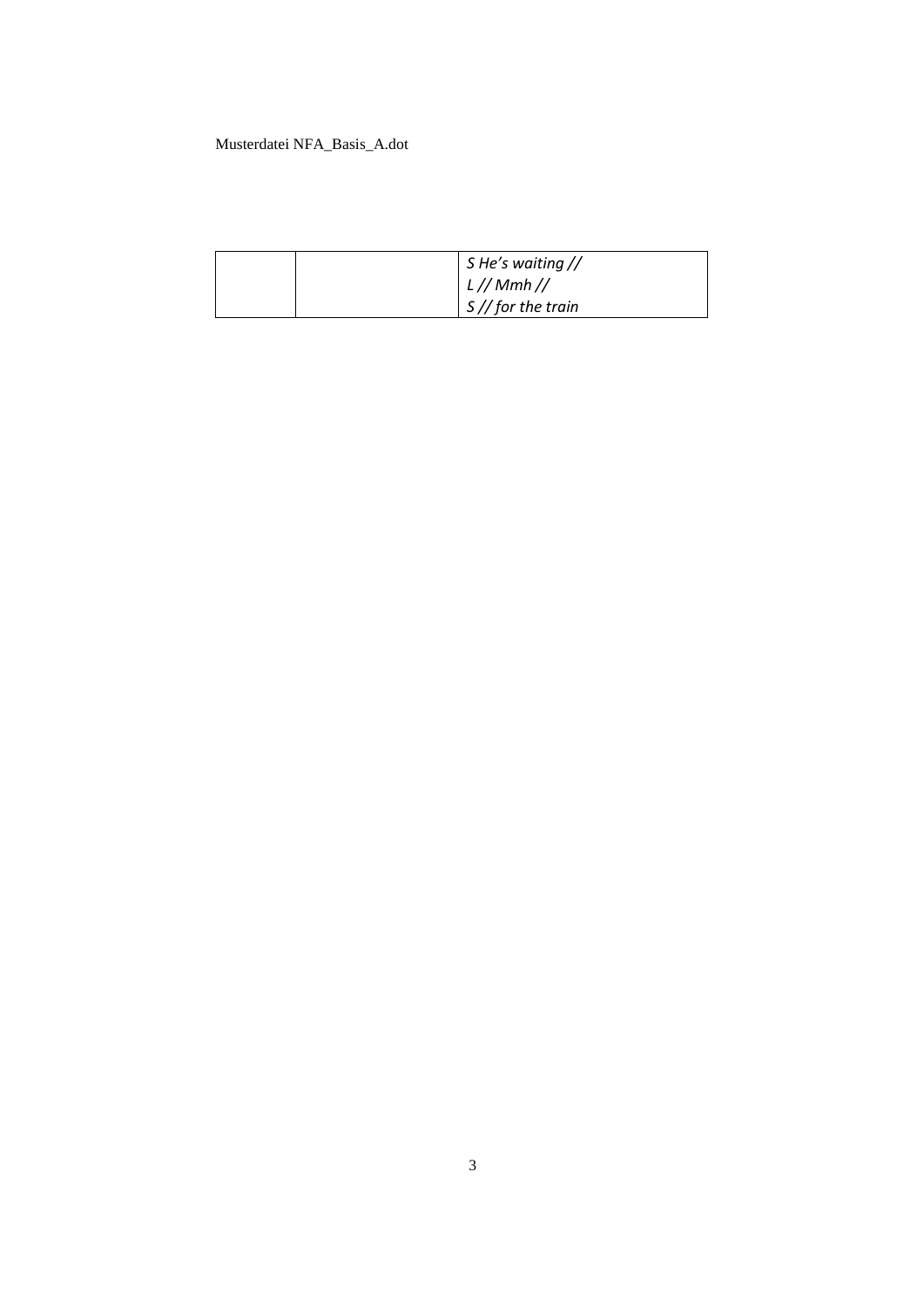## **1.Video "***Money***"**

| C           | SuS reden durcheinander und fin- | $0:00 -$ |
|-------------|----------------------------------|----------|
|             | den sich auf Ihren Plätzen ein.  | 0:09     |
| $\mathbb L$ | O.k. Good afternoon ladies and   | $0:09 -$ |
|             | gentlemen. Eh, yes, you can wave | 0:21     |
|             | now, and then after we've done   |          |
|             | with that, and we can start with |          |
|             | the lesson. O.k.?                |          |
| Г           | You are going to listen to a few | $0:21 -$ |
|             | moments of music and you are go- | 0:33     |
|             | ing to tell me what this lesson  |          |
|             | will be about. We are going to   |          |
|             | the, eh, emails a little bit     |          |
|             | later. Just listen to that.      |          |
| C           | Musiktitel (ABBA, ,Money') wird  | $0:33 -$ |
|             | abgespielt.                      | 0:42     |
| L           | What is this lesson going to be  | $0:43 -$ |
|             | about? Ja?                       | 0:44     |
| S           | ABBA.                            | $0:46 -$ |
|             |                                  | 0:47     |
| L           | Could be. Ja?                    | $0:47 -$ |
|             |                                  | 0:49     |
| S           | Money.                           | $0:50 -$ |
|             |                                  | 0:51     |
| L           | Money, you got it.               | $0:51 -$ |
|             |                                  | 0:52     |
| C           | Musiktitel (ABBA, Money) wird    | $0:53 -$ |
|             | weiter abgespielt.               | 1:09     |
|             |                                  |          |
| L           | O.k. I would like you to tell me | $1:10 -$ |
|             | every word or expression that    | 1:20     |
|             | you know to do with money. We've |          |
|             | got money.                       |          |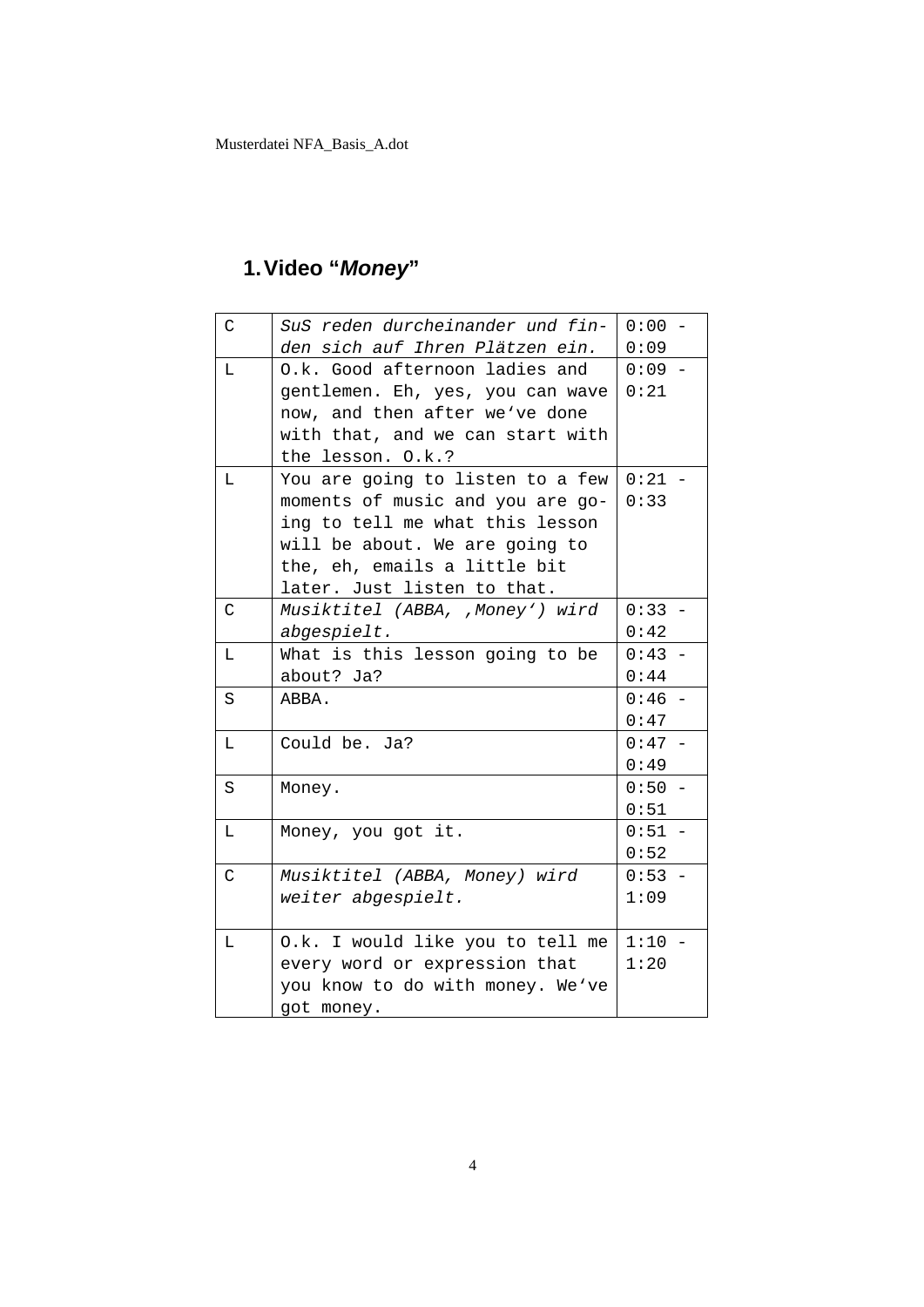| C                       | Money wird an die Tafel ge-<br>schrieben.    | 1:20     |
|-------------------------|----------------------------------------------|----------|
| Г                       | Tell me more words with                      | $1:21 -$ |
|                         |                                              | 1:22     |
| $\mathsf{C}$            | Kreide bricht ab und fällt auf<br>den Boden. | 1:22     |
| $\Gamma$                | That always happens, ja                      | $1:23 -$ |
|                         |                                              | 1:26     |
| C                       | L nimmt SuS nun nacheinander                 | 1:26     |
|                         | dran und schreibt die Schüler-               |          |
|                         | antworten an die Tafel.                      |          |
| S                       | Cash.                                        | $1:26 -$ |
|                         |                                              | 1:27     |
| $\mathbb L$             | Good.                                        | 1:27     |
| $\rm S$                 | Rich.                                        | 1:30     |
| L                       | Thank you.                                   | 1:31     |
| S                       | Currency.                                    | 1:33     |
| L                       | Good.                                        | 1:35     |
| $\rm S$                 | Bank.                                        | 1:39     |
| $\rm S$                 | Expensive.                                   | 1:44     |
| S                       | Cheap.                                       | 1:50     |
| S                       | Capitalism.                                  | 1:55     |
| $\overline{\mathbb{L}}$ | Uh, right.                                   | 1:56     |
| L                       | Yes?                                         | 2:03     |
| $\rm S$                 | Euro.                                        | 2:04     |
| $\mathbb L$             | Euro.                                        | 2:05     |
| C                       | Einige SuS echauffieren sich                 | 2:06     |
|                         | über die Antwort.                            |          |
| L                       | That's all right, it has to do               | $2:09 -$ |
|                         | with money.                                  | 2:11     |
| S                       | Lose money.                                  | 2:12     |
| Г                       | You can lose money, earn, spend,             | $2:12 -$ |
|                         | pay, o.k. I put it here. Lose                | 2:19     |
|                         | money. Ja?                                   |          |
| $\rm S$                 | Win money.                                   | 2:19     |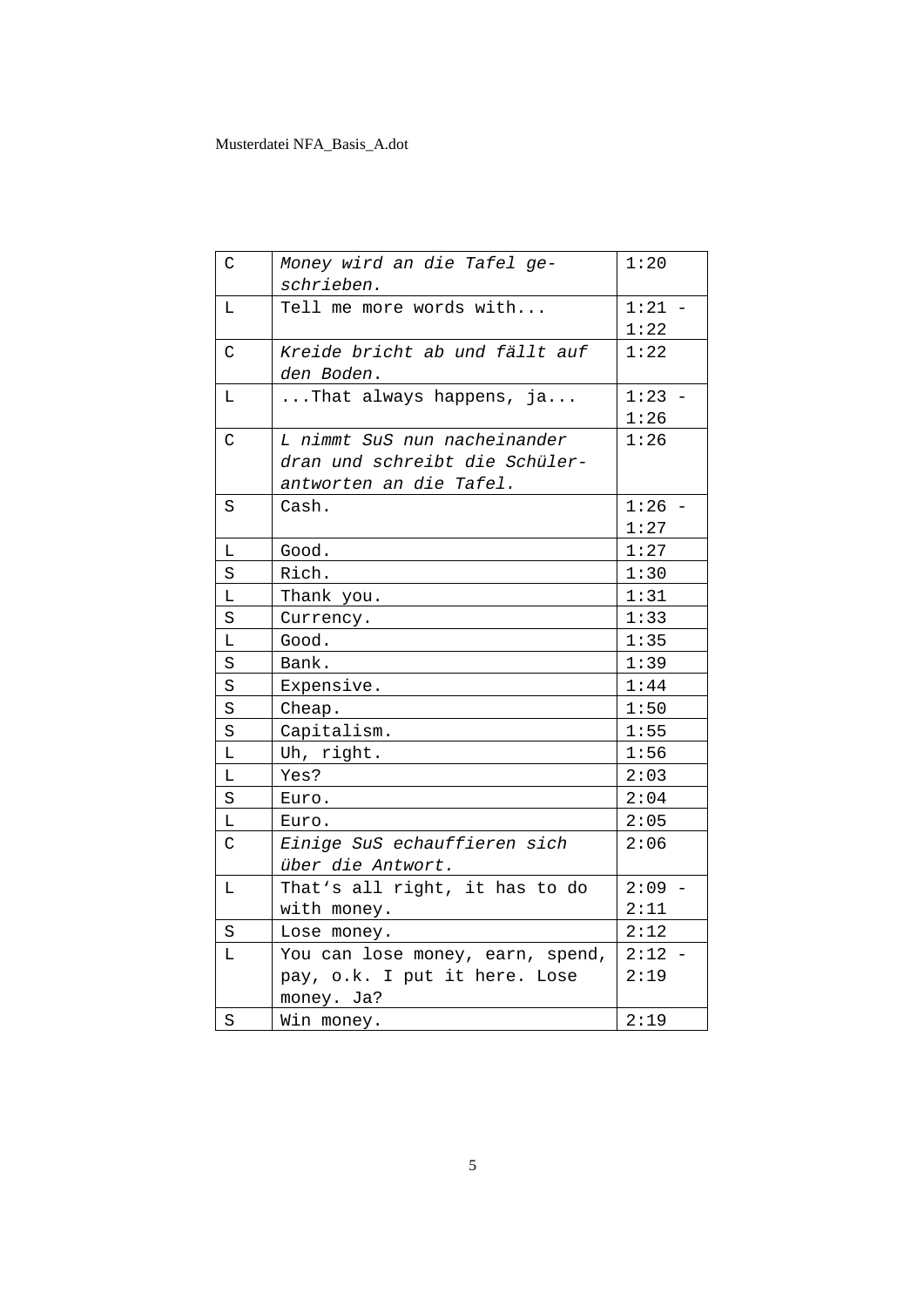| L | If you can lose, you can win,    | $2:21 -$ |
|---|----------------------------------|----------|
|   | ja. Where do you win money? In   | 2:28     |
|   | English, ja?                     |          |
| S | Casino.                          | 2:29     |
| L | Good. Or? What's the institution | $2:29 -$ |
|   | called?                          | 2:31     |
| S | Lottery.                         | 2:32     |
| L | In the lottery, yes. You wanted  | $2:33 -$ |
|   | to say                           | 2:35     |
| S | Steel money.                     | $2:36 -$ |
|   |                                  | 2:37     |
| L | Steel money, yes. Shall we put   | $2:37 -$ |
|   | this here, win, loose, steel.    | 2:49     |
|   | Yes, o.k, eh money. And money is |          |
|   | of course used to pay for        |          |
|   | things. Ja?                      |          |
| S | Waste money.                     | 2:50     |
| Г | Wasted, ähm.                     | $2:51 -$ |
|   |                                  | 2:52     |
| L | Ja. Does anybody know any ex-    | $2:57 -$ |
|   | pressions, again with money? I   | 3:07     |
|   | mean, earn, these are all little |          |
|   | expressions, earn money, steal   |          |
|   | money, win money, any sayings,   |          |
|   | any. $\dots$                     |          |
| L | What can you do with money? Ja?  | $3:09 -$ |
|   |                                  | 3:15     |
| S | Throw out of the window.         | $3:16 -$ |
|   |                                  | 3:17     |
| L | Exactly. You throw it out of the | $3:17 -$ |
|   | window. What does that mean?     | 3:19     |
| S | Waste money.                     | 3:21     |
| L | Good, ja, ähm.                   | $3:22 -$ |
|   |                                  | 3:24     |
| L | Anything else?                   | 3:26     |
|   |                                  | 3:27     |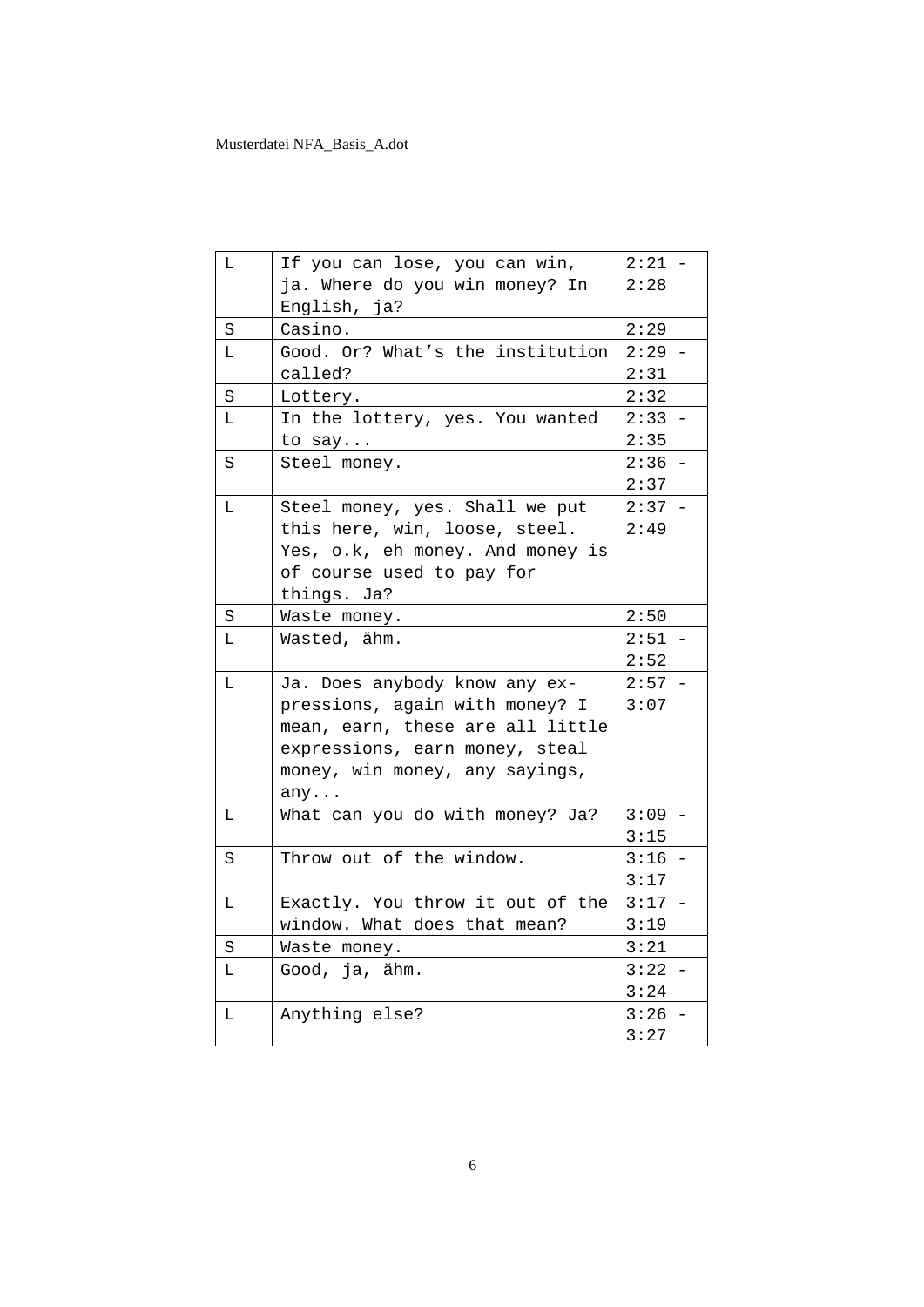| C            | Murmeln in der Klasse.            | $3:27 -$ |
|--------------|-----------------------------------|----------|
|              |                                   | 3:32     |
| L            | Eh.                               | 3:32     |
| L            | Okay, you have given me around    | $3:35-$  |
|              | twenty expressions and words      | 3:41     |
|              | around , money', ja.              |          |
| т.           | Of course they all, eh, so all,   | 3:48     |
|              | all, re "", eh related to each    |          |
|              | other, linked to each other.      |          |
| L            | I would like to ask you now what  | 3:53     |
|              | sort of things do you associate   |          |
|              | with money.                       |          |
| $\mathbf L$  | Do you understand this?           | 3:56     |
| L            | If you associate something with   | 4:02     |
|              | money, for example some of the    |          |
|              | words are associations.           |          |
| C            | L hebt einige der Wörter an der   | 4:04     |
|              | <i>Tafel hervor.</i>              |          |
| L            | You've got money and you associ-  | 4:06     |
|              | ate it with being rich.           |          |
| $\mathsf{C}$ | L unterstreicht das Wort , money' | 4:08     |
|              | an der Tafel und verbindet die-   |          |
|              | ses mit einem Pfeil mit dem Wort  |          |
|              | ,rich'                            |          |
| L            | The next time you hear that       | 4:11     |
|              | comes to you, , money', oh,       |          |
|              | , rich'                           |          |
| C            | SuS lachen.                       | 4:12     |
| L            | What situations come to mind, to  | 4:18     |
|              | your mind, when you think about   |          |
|              | money?                            |          |
| L            | Do you understand the task?       | 4:22     |
| L            | Okay?                             | 4:23     |
| Г            | Okay. Talk to your neighbour, in  | 4:27     |
|              | English, for a minute             |          |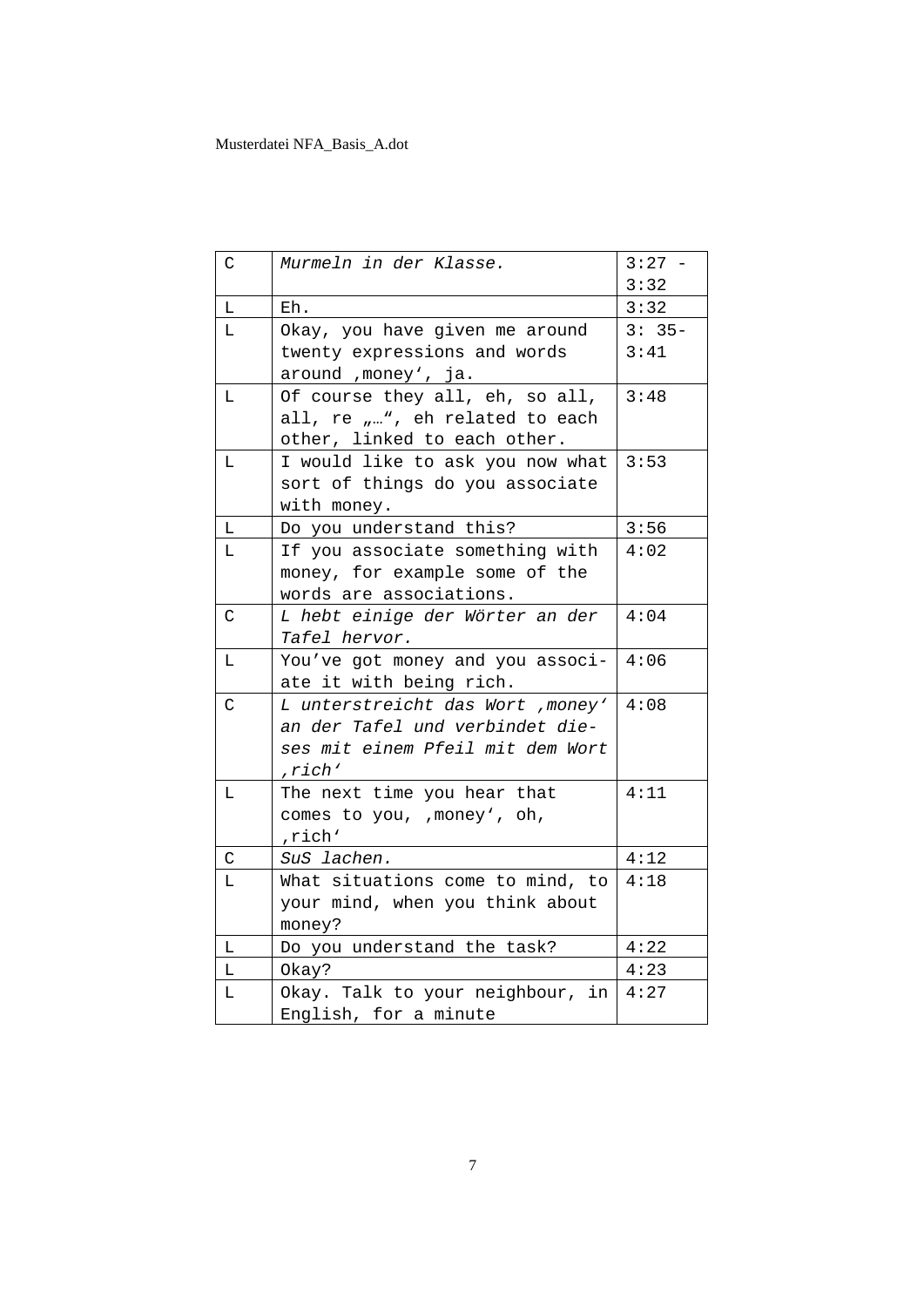| C            | Die SuS tauschen sich mit ihren       | $4:28-$ |
|--------------|---------------------------------------|---------|
|              | Tischnachbarn aus und überlegen       | 5:48    |
|              | sich zusammen 'associations' zum      |         |
|              | Thema 'money'.                        |         |
| L            | Okay, stop talking again, and         | 5:48    |
|              | we'll listen to $\ldots$ "            |         |
| $\mathsf{C}$ | L geht zu einem Schülerpaar.          | 5:52    |
| L            | What have you done? What other        | 5:53    |
|              | terms "" do you associate with        |         |
|              | money?                                |         |
| $\rm S$      | $(t)$ $_{\mu}$ ", and also 'cash' and | 5:57    |
|              | 'bank'.                               |         |
| L            | We've had that already, but           | 6:04    |
|              | what's around that, what other        |         |
|              | things come up if you hear            |         |
|              | 'cash'and 'bank', what other          |         |
|              | things do you ""                      |         |
| S            | SuS murmeln weitere Begriffe          | 6:08    |
| L            | Okay, anything else?                  | 6:10    |
| L            | 'Bank', , cash' $\mu$ "               | 6:11    |
| L            | Anybody else ""                       | 6:13    |
| L            | Help, describe it.                    | 6:15    |
| $\rm C$      | SuS murmeln verschiedene Be-          | 6:15    |
|              | griffe.                               |         |
| L            | Describe what you do, where it        | 6:22    |
|              | is, what it looks like.               |         |
| C            | SuS murmeln weiter verschiedene       | 6:26    |
|              | Begriffe                              |         |
| $\mathsf C$  | S meldet sich                         | 6:30    |
| L            | Ja.                                   | 6:31    |
| S            | 'Crisis'.                             | 6:31    |
| L            | 'Crisis', okay.                       | 6:33    |
| L            | 'Crisis'. Is that what you            | 6:33    |
|              | wanted to describe?                   |         |
| $\mathsf C$  | L zeigt dabei auf einen anderen       | 6:34    |
|              | $S$ .                                 |         |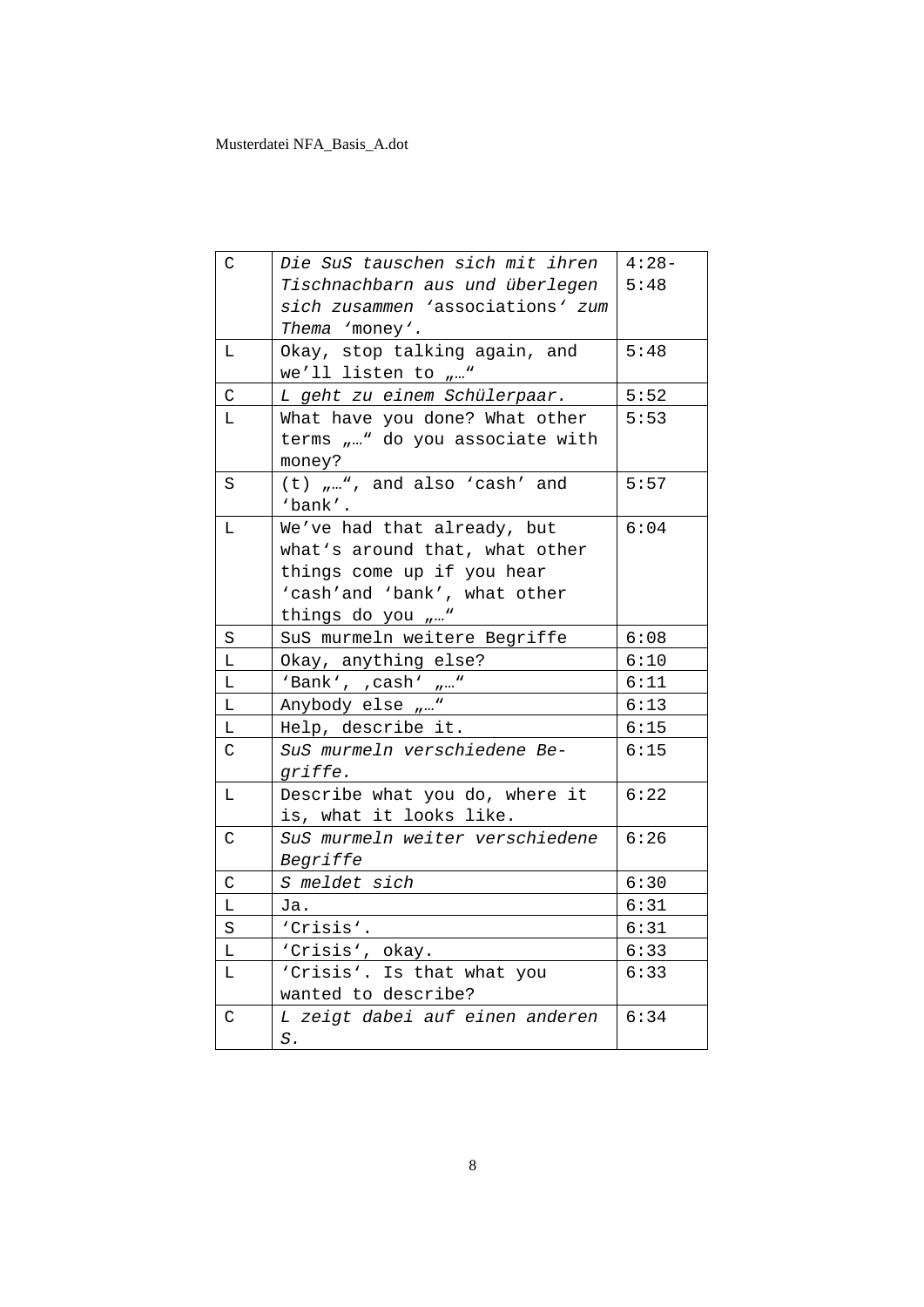| Г              | Okay, 'crisis', one more thing.  | 6:37 |
|----------------|----------------------------------|------|
| L              | Okay, let's see, what points     | 6:40 |
|                | have you ""                      |      |
| С              | L zeigt dabei auf ein anderes    | 6:40 |
|                | Schülerpaar.                     |      |
| S              | (t)                              | 6:41 |
| Г              | Okay, then you two first.        | 6:42 |
| S              | Eh, also, wir haben so 'shop-    | 6:46 |
|                | ping' und so                     |      |
| Г              | 'Shopping', good, you can buy    | 6:50 |
|                | things, 'shopping'               |      |
| Г              | (t)                              | 6:52 |
| Г              | Anything else?                   | 6:53 |
| $\overline{C}$ | SuS murmeln vor sich hin.        | 6:54 |
| L              | Okay, that's about to you.       | 6:56 |
| S              | 'Hollywood', 'show', (t), 'par-  | 7:02 |
|                | ties'.                           |      |
| L              | Okay, thank you.                 | 7:05 |
| C              | L geht zum nächsten Schülerpaar. | 7:05 |
| S              | Eh, we discussed that you actu-  | 7:09 |
|                | ally need money for everything.  |      |
| C              | Die Klasse ist unruhig und laut. | 7:10 |
| L              | Pssst, I can't hear them if you  | 7:11 |
|                | all talk.                        |      |
| г              | Ja.                              | 7:12 |
| $\rm S$        | You have to pay for everything.  | 7:14 |
| Г              | Ja.                              | 7:15 |
| S              | So, you need it for everything.  | 7:17 |
| Г              | So it is something very im-      | 7:18 |
|                | portant.                         |      |
| S              | Yes                              | 7:19 |
| Г              | Ja, o.k., thank you.             | 7:20 |
| $\mathsf C$    | L geht zum nächsten Schülerpaar. | 7:22 |
| $\rm S$        | A big house, with a pool //      | 7:24 |
| L              |                                  | 7:26 |
|                |                                  |      |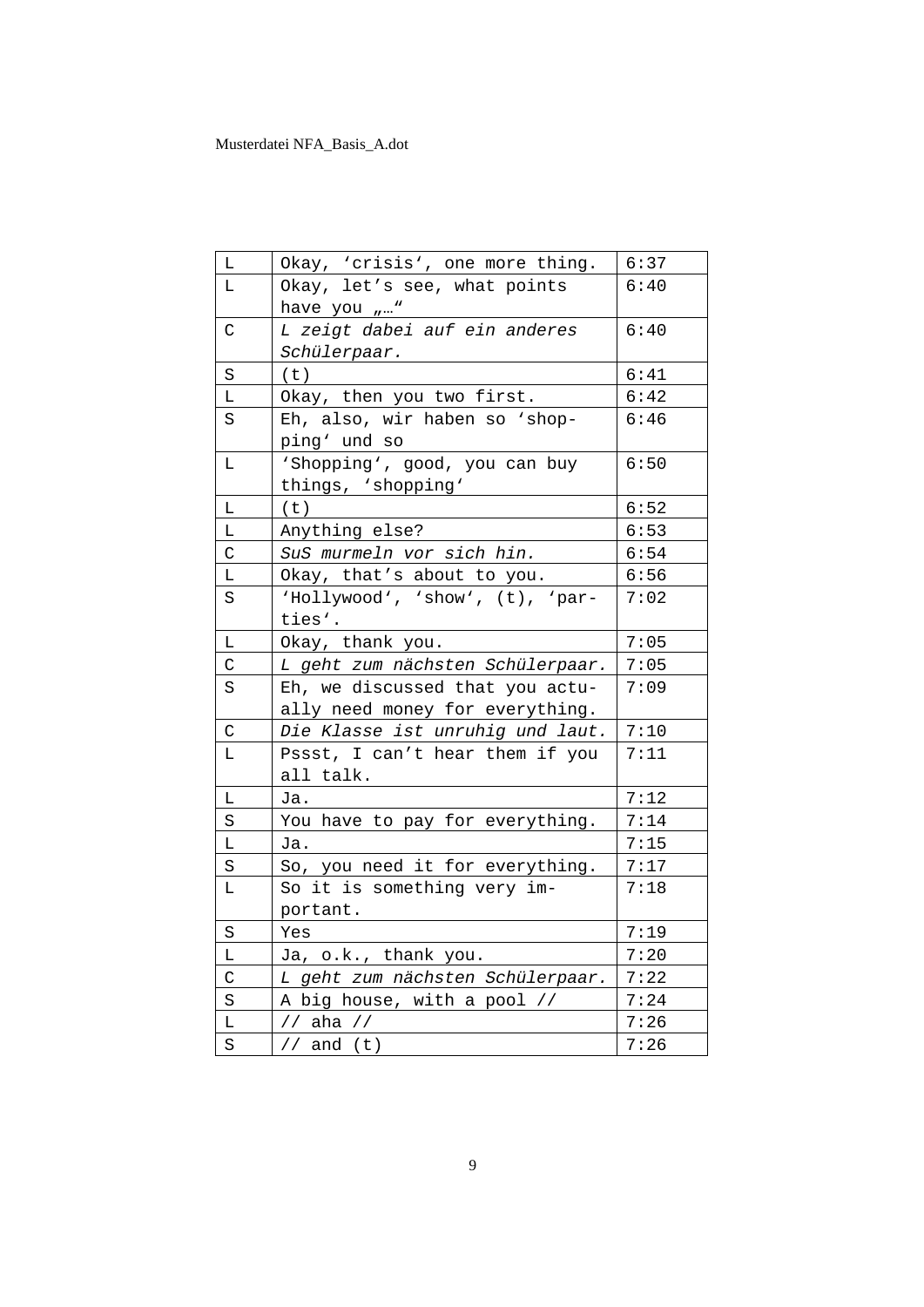| L           | And rigs.                        | 7:30 |
|-------------|----------------------------------|------|
| S           | Green.                           | 7:31 |
| L           | Green.                           | 7:21 |
| L           | Okay, you, you, around the       | 7:35 |
|             | house, a lot of green around the |      |
|             | house.                           |      |
| S           | (t)                              | 7:36 |
| L           | (t)                              | 7:37 |
| $\rm S$     | (t)                              | 7:38 |
| L           | Just money and green?            | 7:40 |
| $\rm S$     | (t)                              | 7:41 |
| L.          | Okay, like because the green (t) | 7:43 |
| C           | L geht zum nächsten Schülerpaar  | 7:45 |
| L           | Okay, what did you?              | 7:46 |
| S           | Also 'shopping' and buy foods    | 7:55 |
|             | or, and, eh, yes 'house', when   |      |
|             | you want to buy a house.         |      |
| L           | Mh, o.k., 'house', 'shopping',   | 8:00 |
|             | 'food'.                          |      |
| C           | L geht zum nächsten Schülerpaar. | 8:00 |
| S           | 'Wall street'                    | 8:01 |
| S           | 'Trade'                          | 8:01 |
| L           | Wall street, what is wall        | 8:03 |
|             | street? Can you explain?         |      |
| S           | Eh, that's the Paradeplatz of    | 8:04 |
|             | New York.                        |      |
| L           | Okay, what do they do there?     | 8:07 |
| S           | Eh, they, ja, they hand "" eh    | 8:10 |
| C           | Ein anderer S aus der Klasse     | 8:14 |
|             | ruft , Aktien' in die Klasse     |      |
| L           | O.k. they, they trade, it's      | 8:18 |
|             | called trading, ja.              |      |
| Г           | They trade shares.               | 8:20 |
| $\mathsf C$ | L schreibt 'trade' und 'share'   | 8:22 |
|             | an die Tafel.                    |      |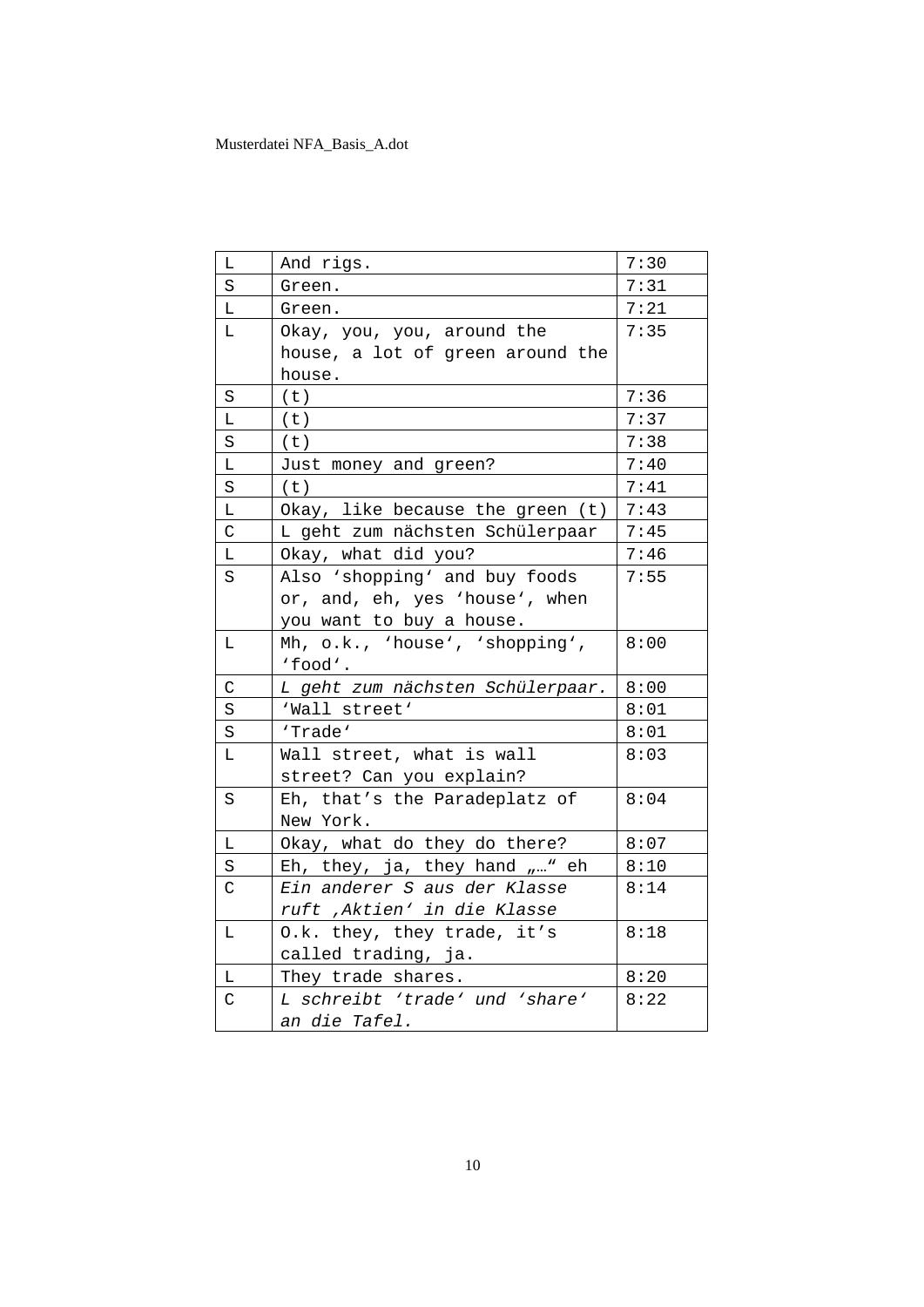| L           | Trading and share. Called        | 8:23 |
|-------------|----------------------------------|------|
|             | shares.                          |      |
| L           | Okay, the're trading shares, ja. | 8:25 |
| Г           | Good. Front row.                 | 8:28 |
| C           | Lehrer zeigt auf das nächste     | 8:28 |
|             | Schülerpaar.                     |      |
| $\rm S$     | The finance crise.               | 8:30 |
| Г           | Financial crisis, mh.            | 8:32 |
| S           | And rich people buying things.   | 8:35 |
| Г           | Ja, okay.                        | 8:40 |
| $\mathbb L$ | Anything else?                   | 8:41 |
| $\rm S$     | (t)                              | 8:42 |
| L           | Shh.                             | 8:43 |
| $\mathsf C$ | SuS reden laut durcheinander.    | 8:43 |
| S           | (t)  and also the financial      | 8:46 |
|             | crisis and Dow Jones and //      |      |
| L           | // Ah, what is the Dow Jones? // | 8:48 |
| S           | // It is, $eh$ , …               | 8:50 |
| Г           | Can you describe it in any way   | 8:54 |
|             | what the Dow Jones is?           |      |
| $\rm S$     | The index of                     | 8:57 |
| L           | Mh.                              | 8:58 |
| S           | Shares.                          | 9:00 |
| L           | Exactly, good, mh.               | 9:02 |
| Г           | Ja, thank you.                   | 9:04 |
| $\mathsf C$ | Ein weiterer Schüler meldet      | 9:05 |
|             | sich.                            |      |
| L           | Ja, you wanted to add.           | 9:05 |
| S           | I think it is the share of all   | 9:08 |
|             | American //                      |      |
| L           | // Shh //                        | 9:09 |
| $\mathsf C$ | SuS reden laut durcheinander     | 9:09 |
| $\rm S$     | $//$ (t) firms.                  | 9:10 |
| L           | It's, eh, it's an index of the   | 9:14 |
|             | value of America, of the biggest |      |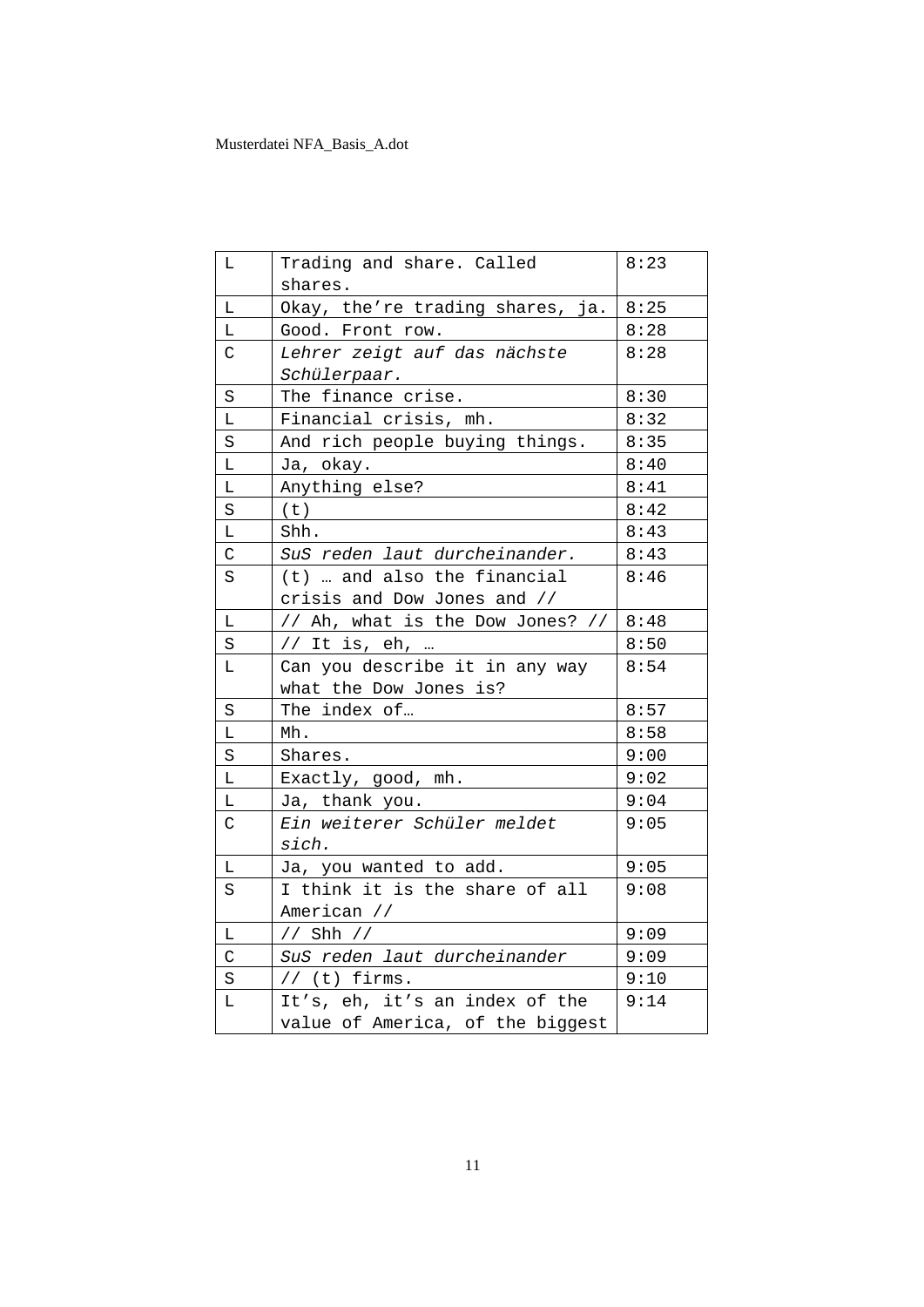|                | American firms, that's right,<br>ja.                                                                      |       |
|----------------|-----------------------------------------------------------------------------------------------------------|-------|
| L              | Good, let's go on here.                                                                                   | 9:17  |
| C              | L zeigt auf das nächste Schüler-<br>paar.                                                                 | 9:17  |
| $\rm S$        | (t) and the Swiss market index.                                                                           | 9:21  |
| L              | Ja, that's the corresponding in-<br>dex in Switzerland.                                                   | 9:23  |
| $\rm S$        | And the credit Swiss.                                                                                     | 9:25  |
| L              | Credit Swiss. What, what do you<br>think about it?                                                        | 9:27  |
| S              | It's a bank in Switzerland.                                                                               | 9:29  |
| $\overline{C}$ | L schnipst mit dem Finger, um<br>einige durcheinander redende<br>Schülergruppen zur Ruhe zu brin-<br>gen. | 9:30  |
| L              | Ja, mh, anything else?                                                                                    | 9:34  |
| S              | No.                                                                                                       | 9:35  |
| L              | Okay, and here?                                                                                           | 9:36  |
| C              | L zeigt auf das nächste Schüler-<br>paar.                                                                 | 9:36  |
| $\rm S$        | War.                                                                                                      | 9:38  |
| L.             | War?                                                                                                      | 9:39  |
| Г              | That's interesting. How do you<br>associate war with money?                                               | 9:42  |
| S              | Ja, eh, people need money and<br>shoot themselves down.                                                   | 9:48  |
| Г              | Shoot themselves?                                                                                         | 9:51  |
| C              | L gestikuliert, dass er sich<br>selbst erschießt.                                                         | 9:52  |
| С              | Gelächter unter den SuS                                                                                   | 9:53  |
| Г              | What's the other word? Didn't we<br>look at this?                                                         | 9:56  |
| $\rm S$        | Each other.                                                                                               | 9:58  |
| L              | Each other, exactly, ja, that's<br>the, not the same.                                                     | 10:00 |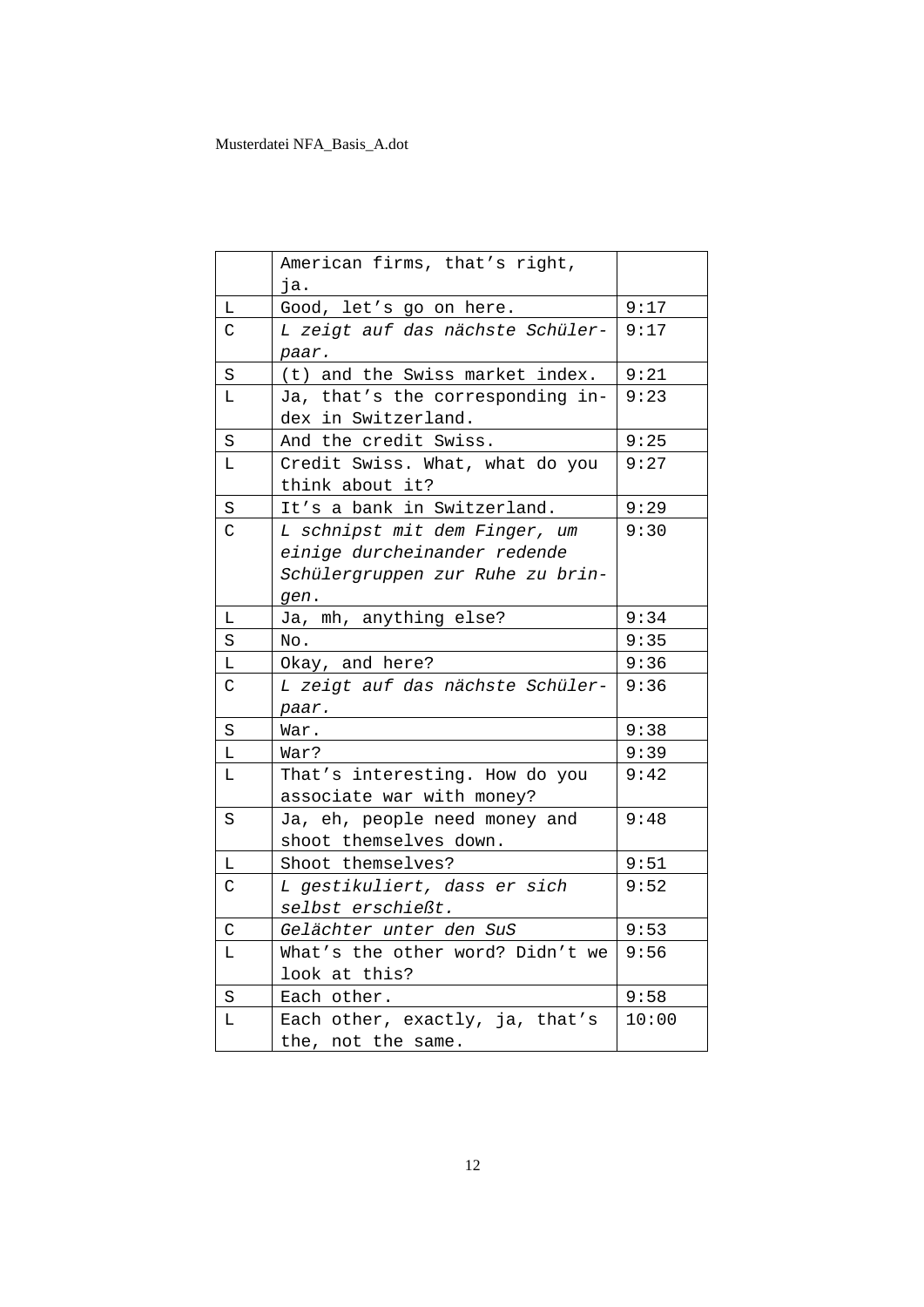| L           | O.K., all this is what you asso-               | 10:05 |
|-------------|------------------------------------------------|-------|
|             | ciate with money, you've got a                 |       |
|             | lot of vocabulary, thank you.                  |       |
| L           | Now, you will find most of the                 | 10:14 |
|             | terms that you have used and a                 |       |
|             | few more in the book, at page                  |       |
|             | 20, exactly.                                   |       |
| L           | If you would like to take your                 | 10:19 |
|             | books at page 20.                              |       |
| L           | You can see vocabulary and lis-                | 10:23 |
|             | tening, listening about money.                 |       |
| L           | There are a few words that are                 | 10:27 |
|             | not on the board now.                          |       |
| L           | Ja, there are a few words that                 | 10:32 |
|             | are not on the board now.                      |       |
| L           | Let's see whether you understand               | 10:36 |
|             | them.                                          |       |
| Г           | The first one for example, 'af-                | 10:38 |
|             |                                                |       |
|             | ford'.                                         |       |
| L           | I can make an example.                         | 10:41 |
| L.          | I don't know, Jorgus (name of                  | 10:46 |
|             | pupil), can you afford to buy a                |       |
|             | house just like this?                          |       |
| $\rm S$     | Eh.                                            | 10:47 |
| L.          | Could you afford it, have you                  | 10:50 |
|             | got enough money, could you af-                |       |
|             | ford to buy a house just now?                  |       |
| $\rm S$     | I don't know.                                  | 10:51 |
| L.          | You don't know what you have got               | 10:53 |
|             | in your bank account?                          |       |
| $\rm S$     | Yes.                                           | 10:54 |
| Г           | O.k., O.k., it's too much maybe,               | 10:55 |
|             | eh, I don't know.                              |       |
| $\mathsf C$ | L geht zum nächsten S                          | 10:56 |
| Г           | Afford, can you afford to buy an<br>ice cream? | 10:59 |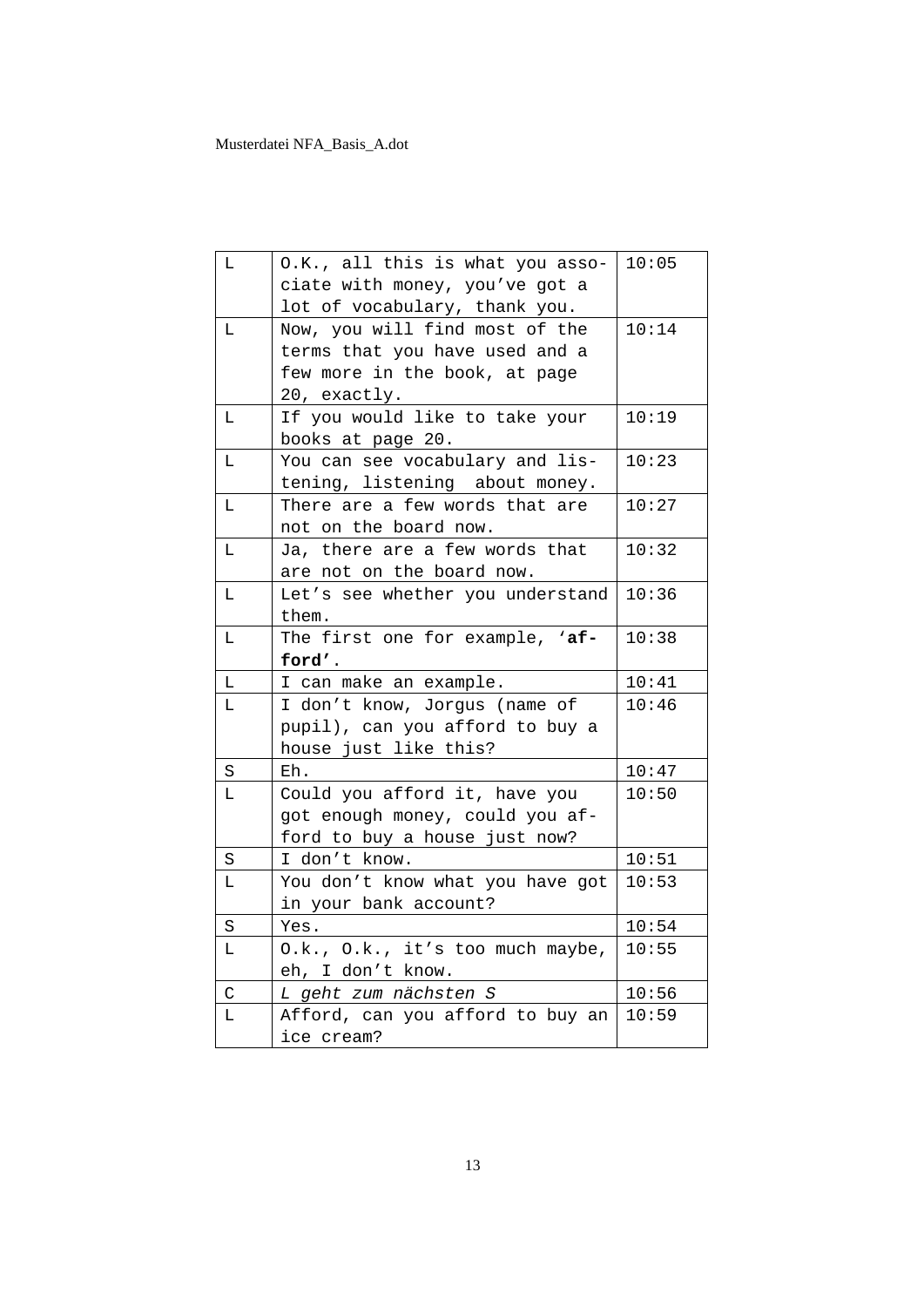| L           | Do you think, with your pocket   | 11:02 |
|-------------|----------------------------------|-------|
|             | money?                           |       |
| $\rm S$     | I think yes.                     | 11:03 |
| Г           | Ja, how much is an ice cream?    | 11:05 |
| S           | 4 franc?                         | 11:08 |
| L.          | 4 francs, okay, so you can af-   | 11:11 |
|             | ford that, you can easily pay    |       |
|             | for it.                          |       |
| $\rm S$     | Yes.                             | 11:13 |
| L           | That's, that's when you can af-  | 11:16 |
|             | ford it, then it's not too high  |       |
|             | for your budget.                 |       |
| L           | Okay?                            | 11:19 |
| L           | That's when you can afford it.   | 11:21 |
| L           | 'Blow', what's that to do with   | 11:23 |
|             | money?                           |       |
| C           | S murmelt etwas in die Klasse.   | 11:25 |
| L           | 'Blow', what's that to do with   | 11:28 |
|             | money?                           |       |
| L           | Maybe, you know what blow is,    | 11:30 |
|             | the wind blows, you know.        |       |
| L           | What's blowing to do with money? | 11:34 |
| L           | Pablo, not that, ja.             | 11:38 |
| C           | Gelächter unter den SuS.         | 11:38 |
| S           | $(t)$ money.                     | 11:42 |
| L           | Yes, exactly, ja.                | 11:44 |
| L           | Spend loads and loads and loads  | 11:46 |
|             | of money for maybe something     |       |
|             | that isn't worth it.             |       |
| L           | Ja, you just spend it too fast   | 11:50 |
|             | and too much.                    |       |
| L           | When you're broke, it's not bro- | 11:53 |
|             | ken, it's broke.                 |       |
| L           | When you're broke, what about    | 11:57 |
|             | that?                            |       |
| $\mathsf C$ | L fasst sich in die Hosentasche  | 12:00 |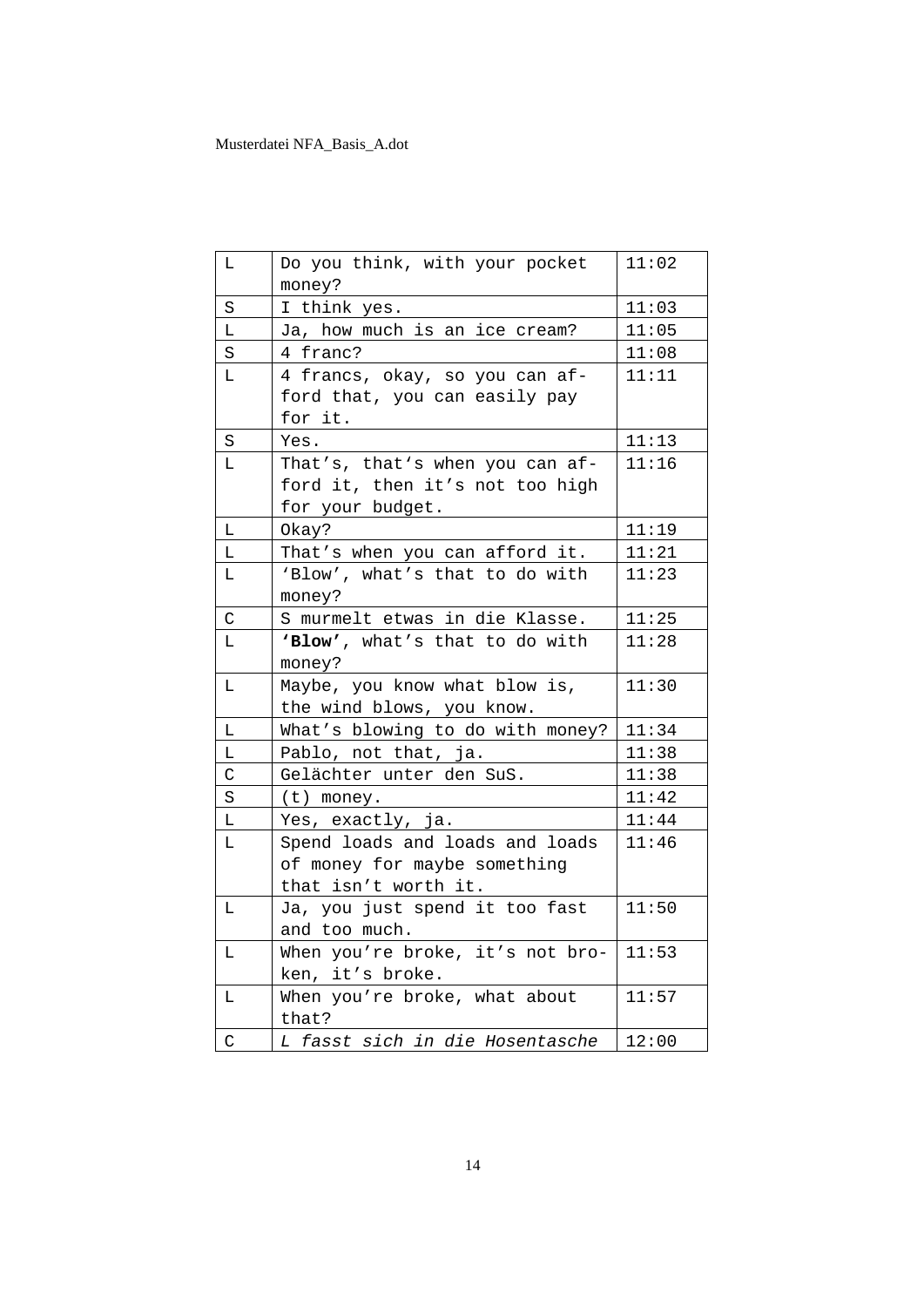| S            | (t)                                                                                                                                                                 | 12:02          |
|--------------|---------------------------------------------------------------------------------------------------------------------------------------------------------------------|----------------|
| L            | Ja, empty, empty pockets, noth-<br>ing, broke.                                                                                                                      | 12:04          |
| $\mathsf C$  | L zeigt leere Hosentaschen                                                                                                                                          | 12:04          |
| L            | Nothing at it, I'm broke.                                                                                                                                           | 12:07          |
| L            | Ja, exactly, that's good.                                                                                                                                           | 12:09          |
| L            | Then, the next one, 'credit<br>card', you know.                                                                                                                     | 12:11          |
| L            | And we had 'greedy'.                                                                                                                                                | 12:13          |
| L.           | Make a movement with your hands<br>to show what greedy is.                                                                                                          | 12:16          |
| $\mathbf L$  | Show me, show me, ja, that's<br>good.                                                                                                                               | 12:19          |
| C            | S macht eine Handbewegung, die<br>nicht eindeutig zu erkennen ist.                                                                                                  | 12:20          |
| L            | Aha, can you do it again?                                                                                                                                           | 12:21          |
| C            | S reibt sich die Hände                                                                                                                                              | 12:23          |
| Г            | Greedy, yes, good.                                                                                                                                                  | 12:24          |
| L            | It's this, you want to have<br>more, and more, and more                                                                                                             | 12:26          |
| $\mathsf{C}$ | L greift mit seinen Händen nach<br>etwas.                                                                                                                           | 12:26          |
| L            | Greed is one of the seven capi-<br>tal sins, deadly sins, you know<br>that.                                                                                         | 12:33          |
| L            | Greed, yes, greed it, jap.                                                                                                                                          | 12:38          |
| L.           | Has anybody seen the film<br>'Seven'?                                                                                                                               | 12:42          |
| L<br>L       | Ah, but it's actually not for<br>your age, but eh, ja, that's<br>about the seven deadly sins and<br>people getting murdered in it.<br>Then, a 'loan', ist that what | 12:48<br>12:53 |
|              | you earn at the end oft he<br>month?                                                                                                                                |                |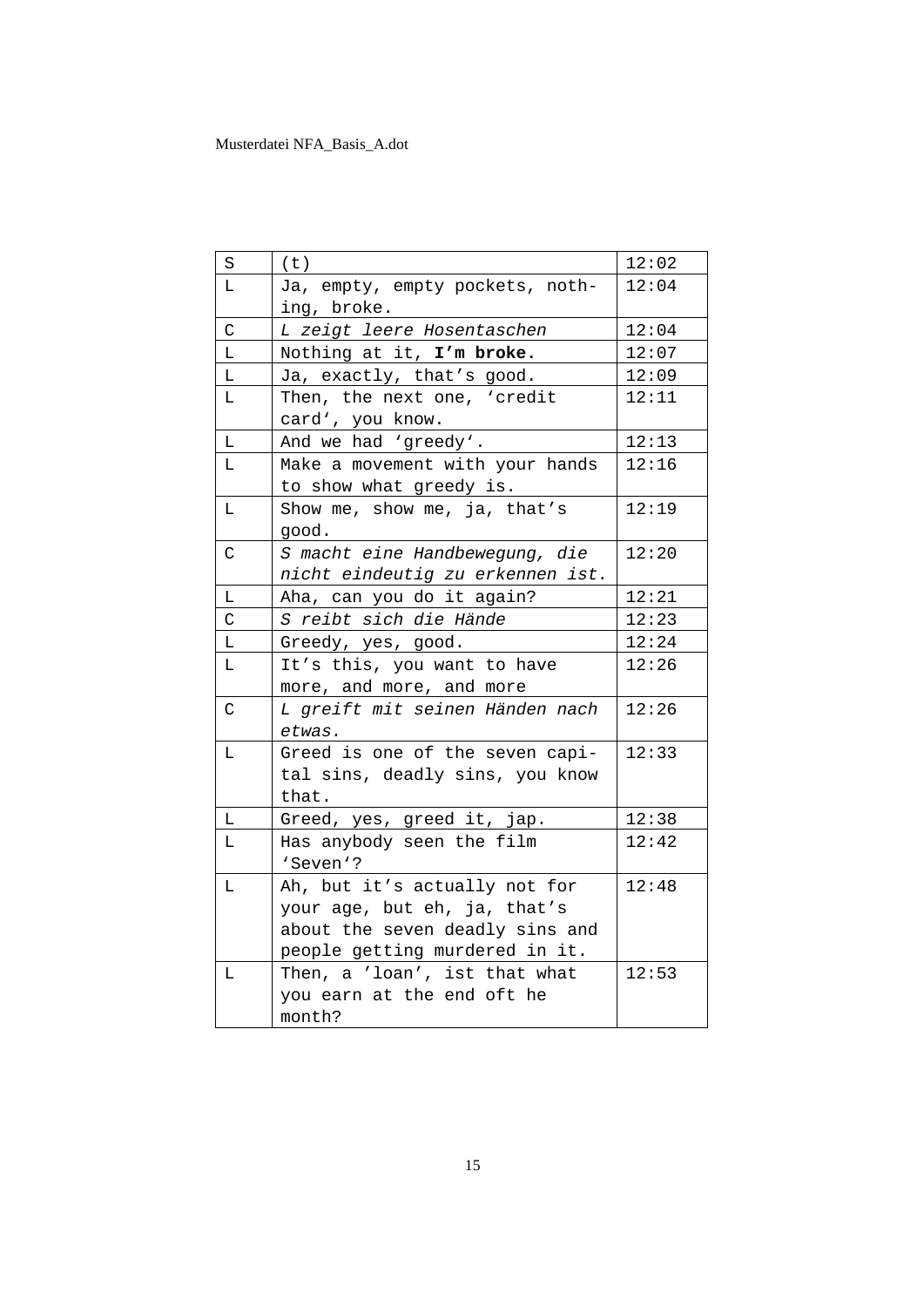| Г | A 'loan'? It's not when I ask               | 12:56 |
|---|---------------------------------------------|-------|
|   | like this, Marius, what is it?              |       |
| С | L zeigt auf einen S.                        | 12:56 |
| S | Eh, when you become money for an<br>$(t)$ . | 13:02 |
| L | You become money? So you are a              | 13:03 |
|   | dollar note after this?                     |       |
| S | No, you, you get money.                     | 13:06 |
| Г | Ah, I see. Yes, and just like               | 13:09 |
|   | this, oh that's nice, I go to               |       |
|   | the bank to get a loan.                     |       |
| S | No, you must pay it back in, eh,            | 13:12 |
|   | two years, or //                            |       |
| L | // Aha, the same amount? //                 | 13:15 |
| S | // Eh, no, a bit more.                      | 13:17 |
| L | A bit more, ja, that's called               | 13:20 |
|   | interest, you pay interest for              |       |
|   | loan.                                       |       |
| L | O.k., what is a 'mall'?                     | 13:23 |
| L | Give me another word for that.              | 13:25 |
| S | Shopping mall.                              | 13:27 |
| L | Exactly.                                    | 13:28 |
| L | And 'mortgage'?                             | 13:30 |
| L | 'Mortgage' sounds a bit deadly,             | 13:35 |
|   | but, eh, what is it?                        |       |
| Г | Do you know? It's a kind of                 | 13:40 |
|   | loan, but a loan for a specific             |       |
|   | purpose. What purpose?                      |       |
| L | You got a mortgage, for example             | 13:47 |
|   | Jorgus (name of pupil), if he               |       |
|   | finds that he's got enough                  |       |
|   | money in his bank account to buy            |       |
|   | a house, but maybe not quite                |       |
|   | enough, then the rest he gets               |       |
|   | from the bank, and you could say            |       |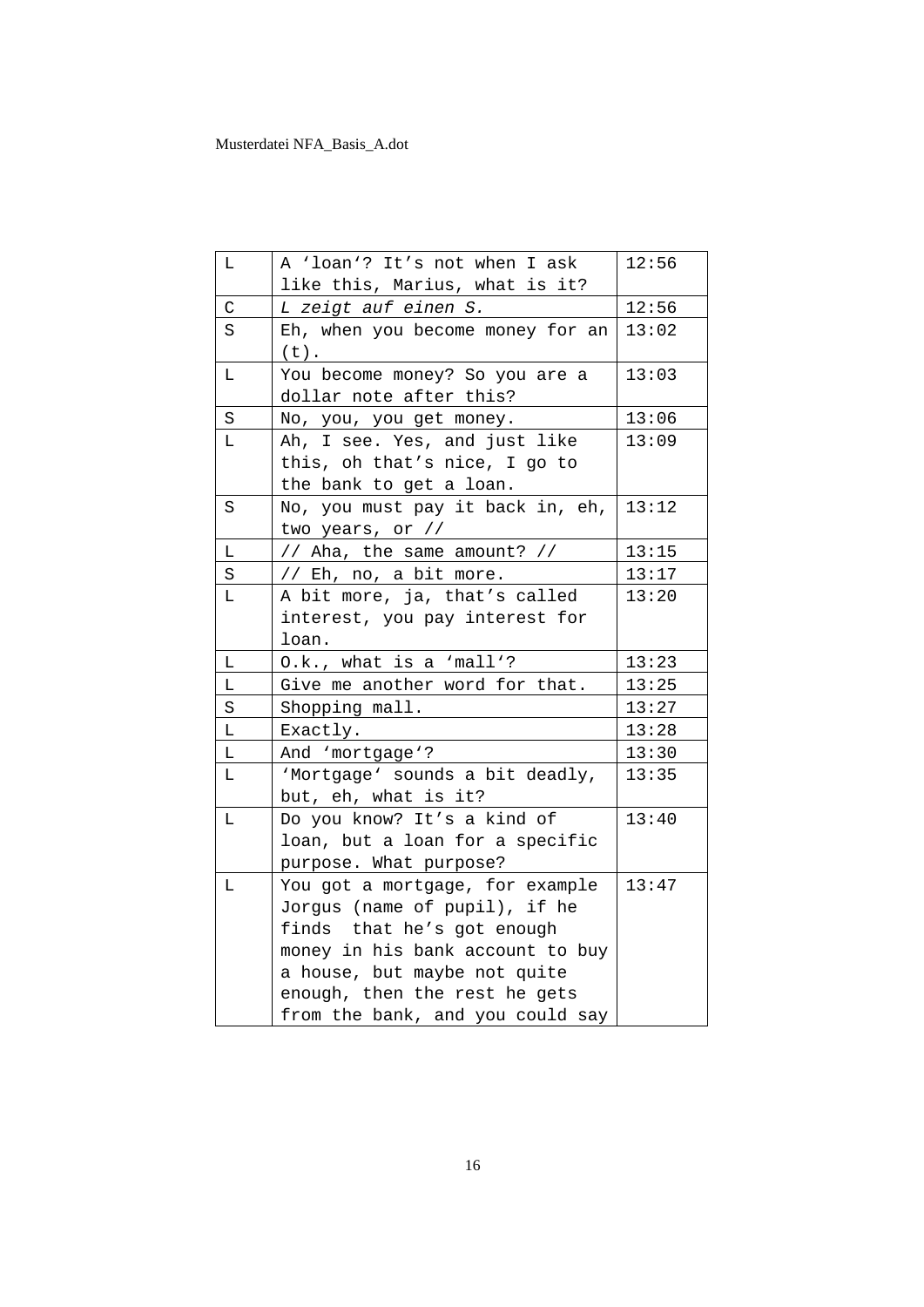|   | it's a loan, but in this case it<br>would be called a mortgage. |       |
|---|-----------------------------------------------------------------|-------|
| L | What is that then?                                              | 13:58 |
| S | A 'Hypothek'.                                                   | 14:01 |
| L | Ja, we have to translate be-                                    | 14:03 |
|   | cause, ja.                                                      |       |
| L | 0.k., and 'spend money', you                                    | 14:05 |
|   | have told me that.                                              |       |
| L | 0.k., can you now please look at                                | 14:10 |
|   | the Ka-ching-song and fill in                                   |       |
|   | the words where you think they                                  |       |
|   | should go.                                                      |       |
| L | The words that we've just seen.                                 | 14:14 |
| C | L startet den angekündigten                                     | 14:21 |
|   | Song, die SuS fangen an, die                                    |       |
|   | Aufgabe zu bearbeiten.                                          |       |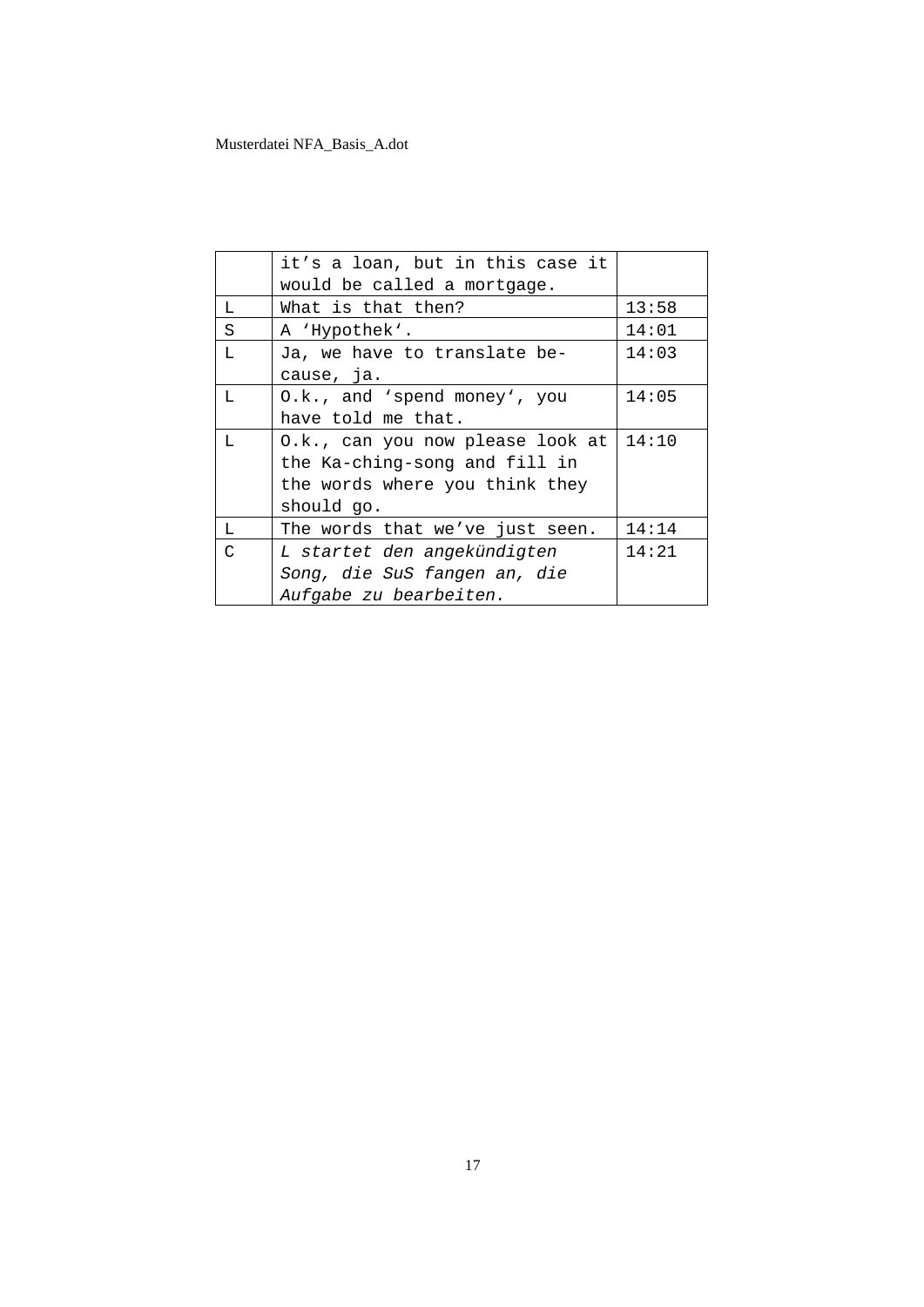## 2. Video "Misunderstandings"

| C             | Die SuS betreten den Klas-  | $00:06 -$ |
|---------------|-----------------------------|-----------|
|               | senraum und setzen sich auf | 00:28     |
|               | ihre Plätze, der Lehrer ist |           |
|               | bereits anwesend.           |           |
| L             | Hello everybody.            | 00:29     |
| Κl            | Good morning.               | 00:30     |
| L             | Today, we are going to talk | $00:31 -$ |
|               | about different countries,  | 00:37     |
|               | and I brought you something |           |
|               | that we want to take a look |           |
|               | at.                         |           |
| L             | This I need to take of the, | 00:40     |
|               | eh, switch of the light.    |           |
| $\mathcal{C}$ | L geht zum Lichtschalter    | 00:43     |
|               | und schaltet das Licht aus. |           |
| L             | And we'll take a look at    | 00:43     |
|               | the transparency.           |           |
| L             | Just read it quietly once,  | 00:47     |
|               | and then I want one of you  |           |
|               | to read it aloud for us     |           |
|               | all.                        |           |
| C             | L schaltet den Overhead-    | $00:51 -$ |
|               | Projektor ein, die Schüler  | 01:02     |
|               | lesen die Projektion.       |           |
| Г             | Are you done reading?       | 01:04     |
| L             | Can one of you please read  | 01:06     |
|               | it for us?                  |           |
| L             | Aloud.                      | 01:09     |
| Г             | Jacob, thank you.           | 01:11     |
| S             | A German at a British res-  | $01:12 -$ |
|               | taurant. As you enter the   | 02:26     |
|               | restaurant with a female    |           |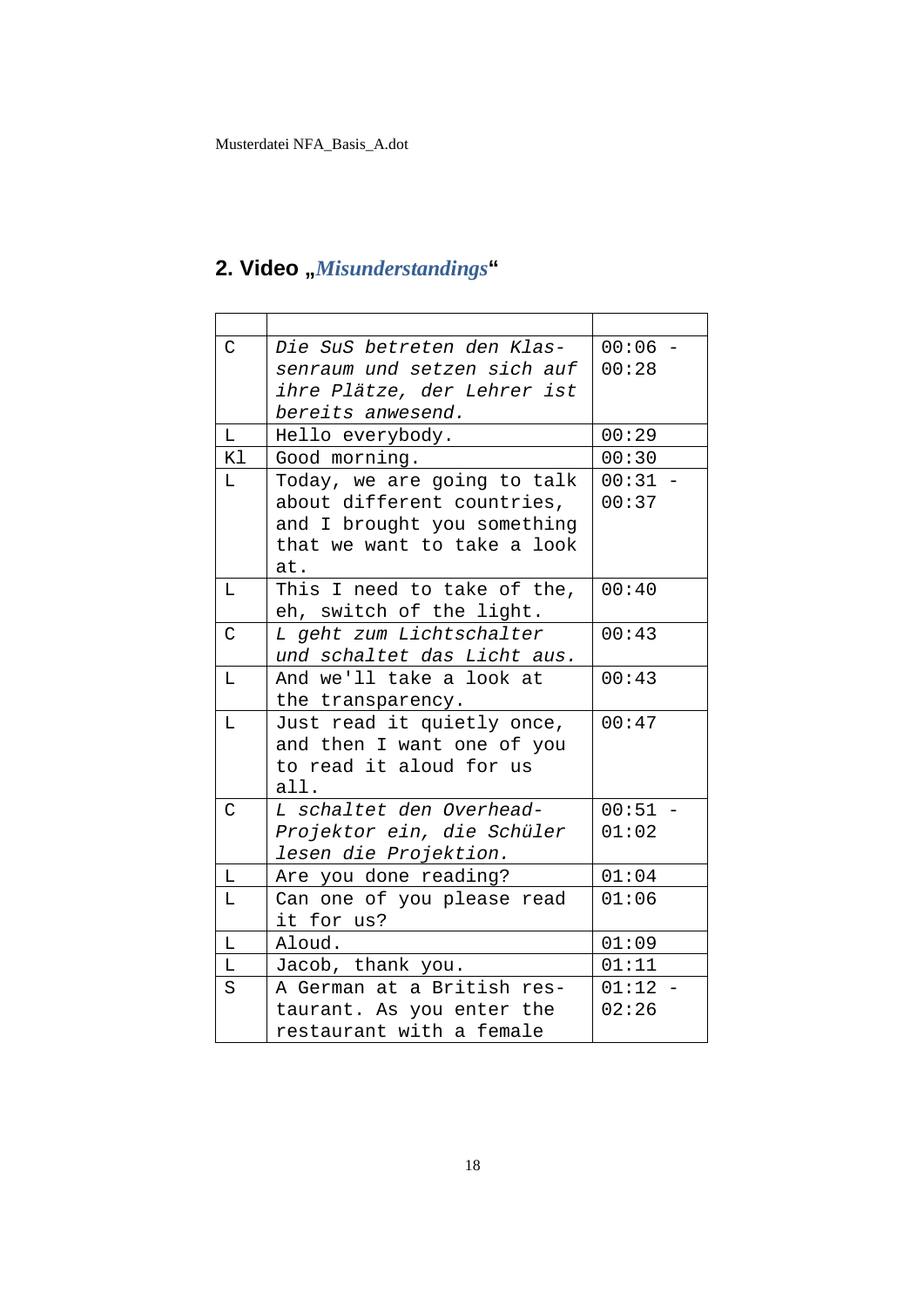| British colleague you go in |  |
|-----------------------------|--|
| first in order to show the  |  |
| way and to deal with the    |  |
| headwaiter. Your colleague  |  |
| looks a little surprised.   |  |
| You call over the waiter by |  |
| clicking your fingers and   |  |
| calling 'waiter'. He seems  |  |
| to deliberately ignore you  |  |
| for a while. When he fi-    |  |
| nally arrives, you say      |  |
| 'Four beers and the card'.  |  |
| At first, he looks irri-    |  |
| tated and then confused.    |  |
| You eventually get the      |  |
| beers and the restaurant    |  |
| business card. You are sur- |  |
| prised that when the drinks |  |
| arrive your British col-    |  |
| leagues simple say 'cheers' |  |
| and drinks without waiting  |  |
| for you to respond. You     |  |
| rico "" recommend the       |  |
| pork medaillons and the     |  |
| mustard sauce to the one    |  |
| black member of the British |  |
| group, but he firmly re-    |  |
| fuses. When the food ar-    |  |
| rives you "" When the       |  |
| food arrives, you say 'Good |  |
| appetite', and wonder why   |  |
| the woman in the group      |  |
| smiles and says 'It's only  |  |
| a salad'. Later on, you po- |  |
| litely sug "" suggest       |  |
| "" suggest 'We must not     |  |
|                             |  |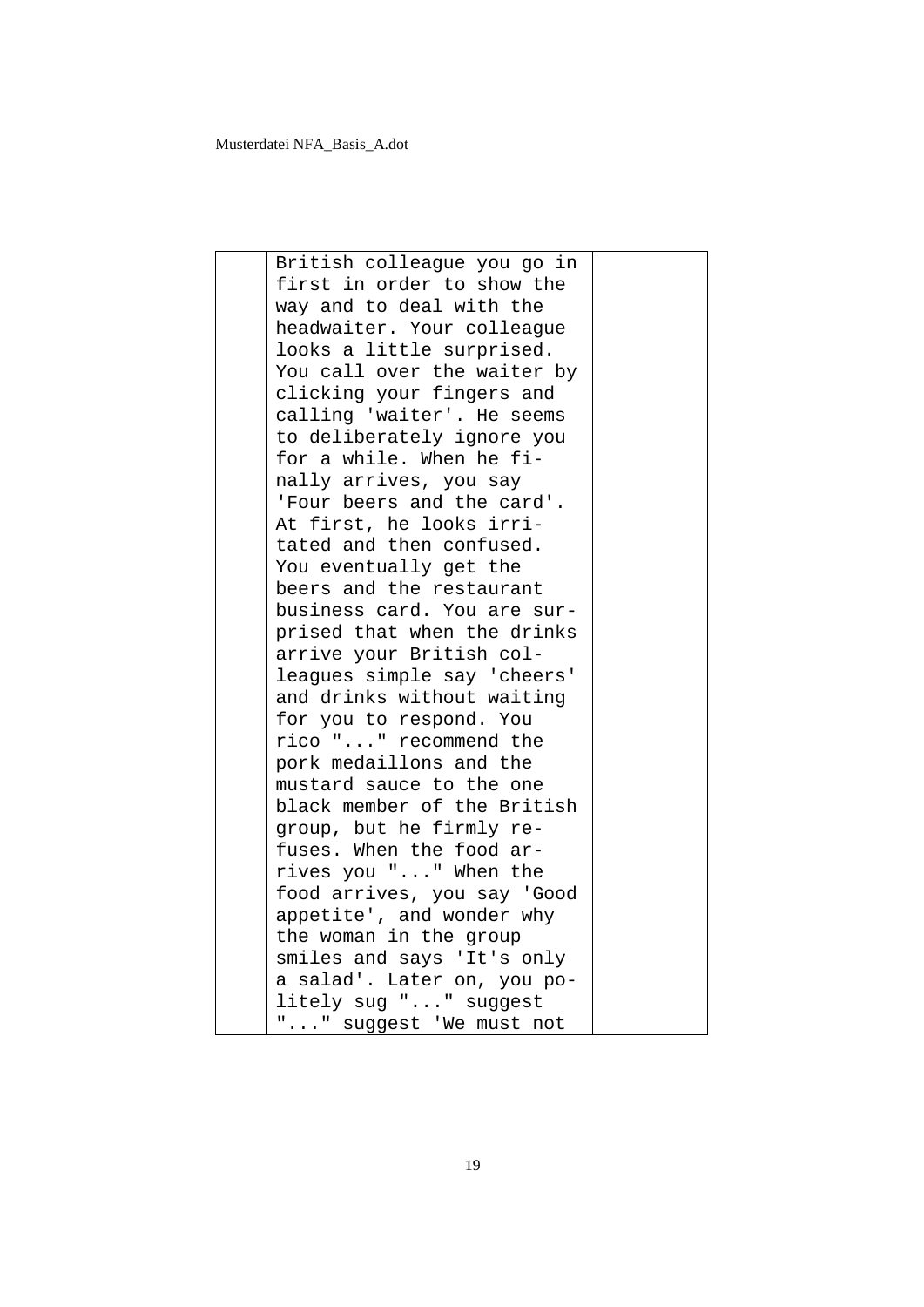|   | have the des "" des-<br>sert'. Everyone smiles and<br>agrees to only have coffee.<br>Finally as you leave, you<br>say 'Gute Fahrt', as we say<br>in Germany. One of the<br>party laughs loudly and is |                    |
|---|-------------------------------------------------------------------------------------------------------------------------------------------------------------------------------------------------------|--------------------|
|   | given disapproving looks by<br>the others.                                                                                                                                                            |                    |
| L | What comes to mind when you<br>read this?                                                                                                                                                             | 02:28              |
| L | Or when you hear about<br>this, when you listen to<br>this?                                                                                                                                           | 02:32              |
| L | I was actually expecting<br>some smiles on your faces.                                                                                                                                                | 02:37              |
| L | What do you think, just<br>pick one of the examples<br>and make a comment.                                                                                                                            | 02:44              |
| S | It's very unpolite to go to<br>a restaurant and click with<br>your fingers.                                                                                                                           | 02:47              |
| L | What else can you say about<br>it?                                                                                                                                                                    | 02:50              |
| L | I mean there are so many<br>examples.                                                                                                                                                                 | 02:51              |
| S | When the food arrives, in<br>Germany it's usual to say<br>'good appetite', and the<br>British woman doesn't know<br>that, eh, thing.                                                                  | $02:51 -$<br>03:01 |
| L | Do you know what it means,<br>if you say 'good appetite'                                                                                                                                              | 03:03              |
| S | In English?                                                                                                                                                                                           | 03:07              |
| L | Ja.                                                                                                                                                                                                   | 03:07              |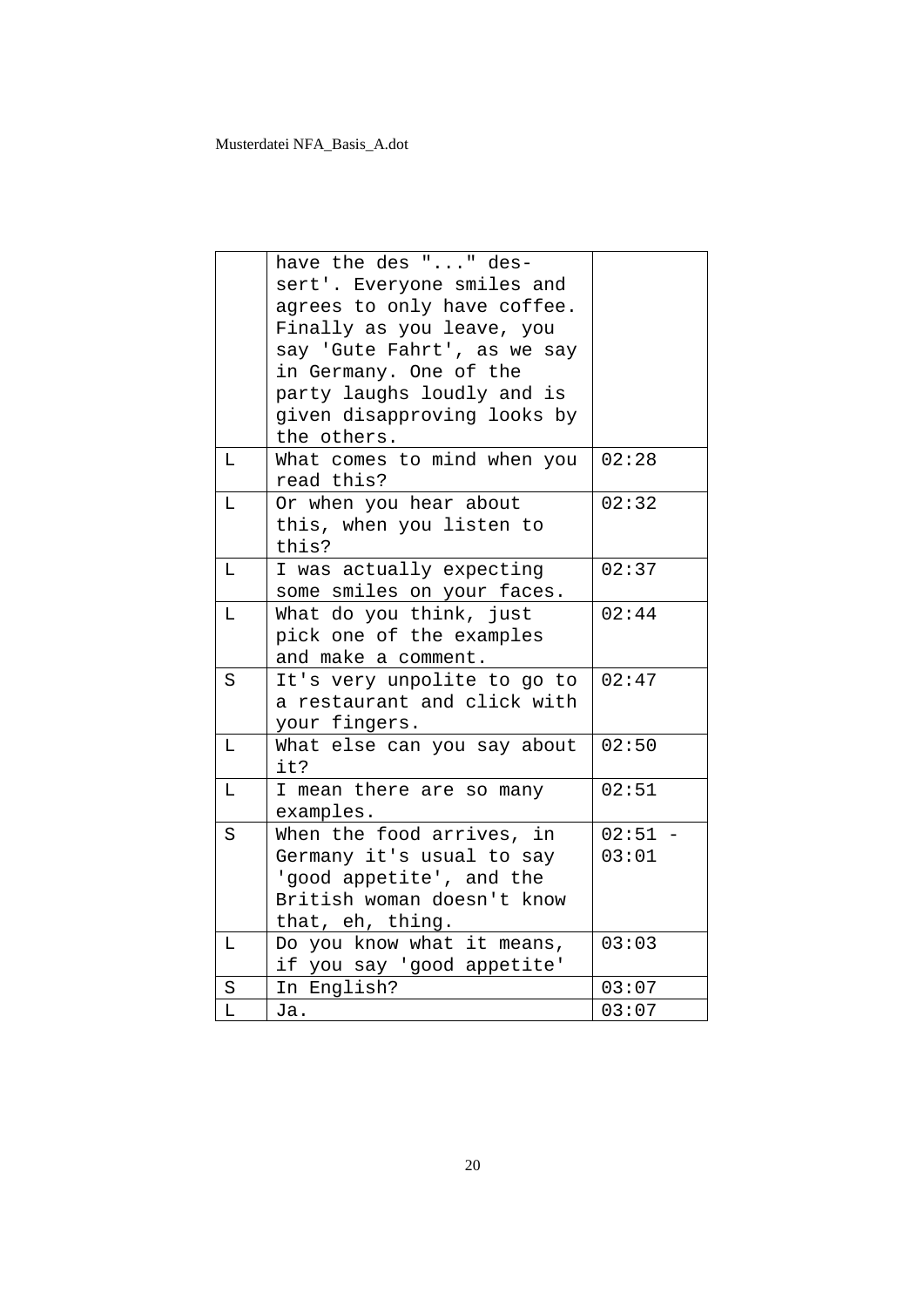| L              | What it stands for, if you  | 03:11 |
|----------------|-----------------------------|-------|
|                | say 'good appetite', how do |       |
|                | people respond to that?     |       |
| Г              | What does it mean?          | 03:12 |
| $\rm S$        | It's, eh, have a good meal. | 03:14 |
| $\mathsf{C}$   | Der Schüler schaut fragend  | 03:14 |
|                | zum Lehrer.                 |       |
| L              | Yes, it means 'good appe-   | 03:19 |
|                | tite'. You need a good ap-  |       |
|                | petite to finish the plate  |       |
|                | because it's a big plate.   |       |
| S              | Ah, O.k.                    | 03:20 |
| Г              | And that's why they say     | 03:22 |
|                | 'It's only a salad'.        |       |
| S              | Ah, O.k. (lacht).           | 03:23 |
| $\overline{C}$ | Auch die restlichen Schüle- | 03:25 |
|                | rinnen und Schüler der      |       |
|                | Klasse fangen an zu lachen. |       |
|                | O.k., now you're laughing.  | 03:26 |
| L              |                             |       |
| Г              | O.k., try to find another   | 03:30 |
|                | one.                        |       |
| Г              | Lena.                       | 03:32 |
| S              | Eh, I think in example, eh, | 03:36 |
|                | C, it's the wrong word.     |       |
|                | It's not 'card' but 'menu'. |       |
| S              | So the waiter does ""       | 03:41 |
|                | doesn't understand what he  |       |
|                | wants.                      |       |
| L              | Good.                       | 03:42 |
| L              | And now let's take a look   | 03:46 |
|                | at the last one because     |       |
|                | that's the most funny one.  |       |
| L              | Did somebody get that joke? | 03:48 |
| S              | Doesn't that sound like     | 03:53 |
|                | 'good fart', as in 'to      |       |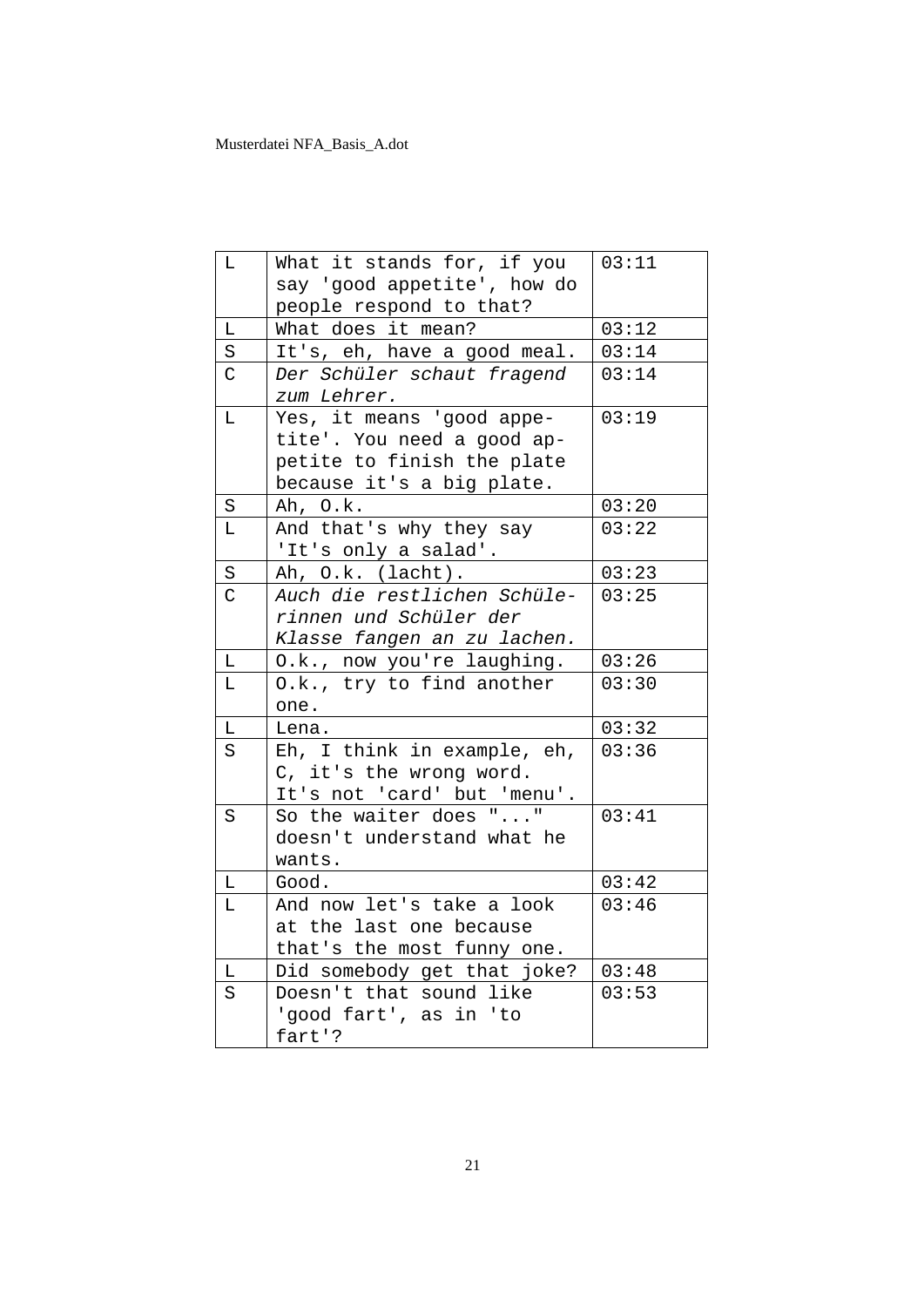| C        | SuS lachen.                 | 03:53 |
|----------|-----------------------------|-------|
| L        | Yeah, exactly.              | 03:53 |
| S        | 0.k.                        | 03:54 |
| $\Gamma$ | And that's why one of the   | 03:58 |
|          | people laughs, right, and   |       |
|          | the others just look at     |       |
|          | him.                        |       |
| L        | Eh, look at him, eh, disap- | 04:01 |
|          | provingly                   |       |
| Г        | Now, obviously something    | 04:04 |
|          | went wrong here, right?     |       |
| L        | What do you think could be  | 04:07 |
|          | the topic of today's les-   |       |
|          | son?                        |       |
| L        | Have an educated guess.     | 04:10 |
| L        | What do you think?          | 04:14 |
| S        | Maybe misunderstandings?    | 04:16 |
| S        | "" between, eh, differ-     | 04:22 |
|          | ent, eh, between people of  |       |
|          | different countries.        |       |
| Г        | Yes, and in this case?      | 04:24 |
| S        | British and Germans.        | 04:26 |
| L        | Okay, good.                 | 04:27 |
| $\Gamma$ | So this is already the      | 04:32 |
|          | right answer. We are going  |       |
|          | to talk about misunder-     |       |
|          | standings between different |       |
|          | cultures today.             |       |
| L        | And the next step will be,  | 04:42 |
|          | I will show, I will, eh,    |       |
|          | present to you a little,    |       |
|          | eh, conversation on the cd  |       |
|          | and I want you to listen to |       |
|          | it.                         |       |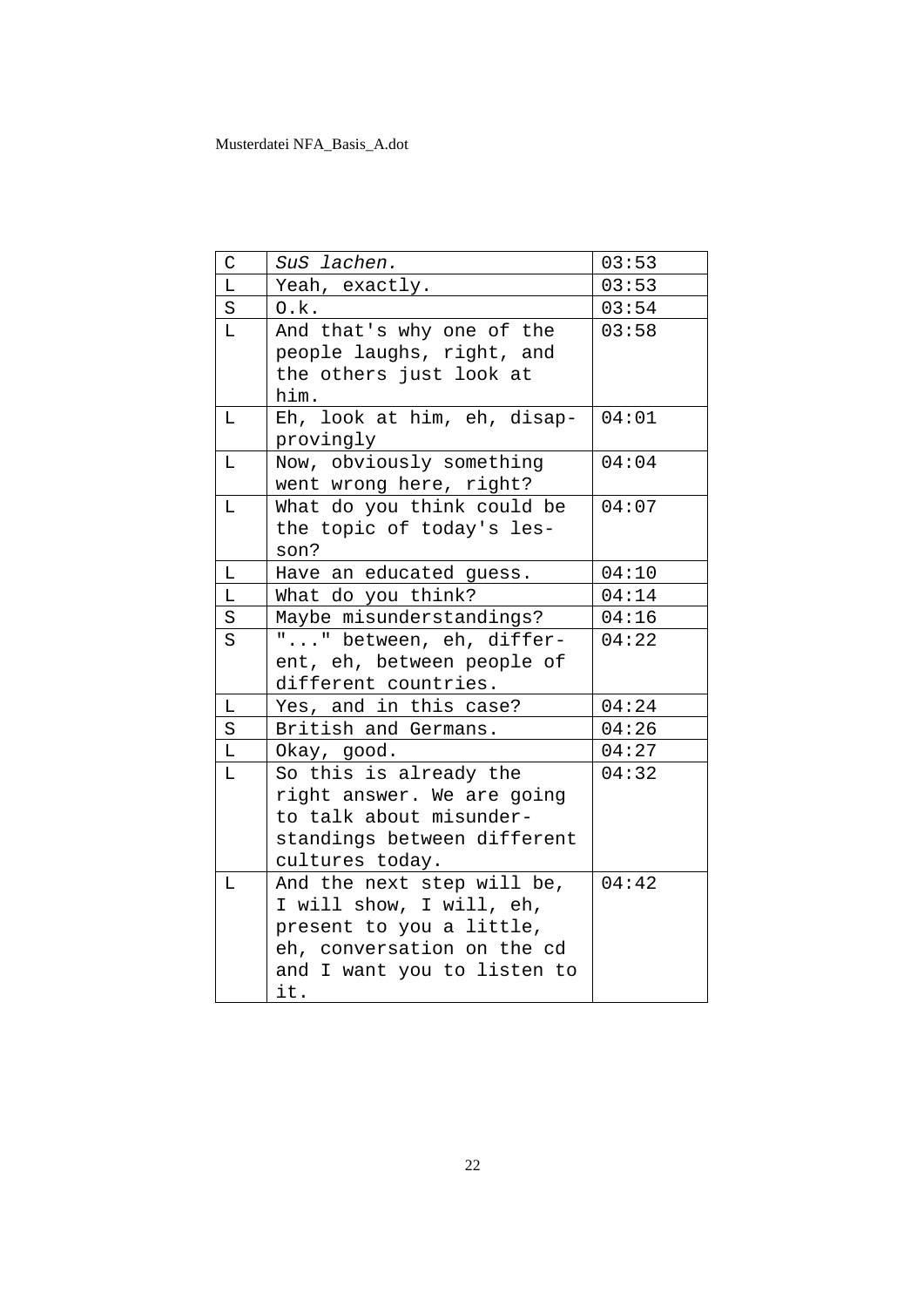| $\mathbb L$   | The first time you listen   | $04:43 -$ |
|---------------|-----------------------------|-----------|
|               | to it, just focus on what-  | 04:52     |
|               | ever you want. Just focus   |           |
|               | on what you hear, and then  |           |
|               | we'll talk about it. You    |           |
|               | will get the chance to lis- |           |
|               | ten to it for a second time |           |
|               | as well.                    |           |
| $\mathcal{C}$ | Der Lehrer schaltet den CD- | 04:53     |
|               | Spieler ein. Auf der fol-   |           |
|               | genden Audiowiedergabe sind |           |
|               | zwei Sprecher zu hören,     |           |
|               | welche anschließend durch   |           |
|               | A1 (Audiowiedergabe, Spre-  |           |
|               | cher 1) sowie A2 (Audiowie- |           |
|               | dergabe, Sprecher 2) ge-    |           |
|               | kennzeichnet werden.        |           |
| A             | Audiowiedergabe: The cross  | 05:03     |
|               | cultures. Talking to some-  |           |
|               | body about their country.   |           |
|               | Task 1: Analyzing conversa- |           |
|               | tions. One.                 |           |
| A1            | Ist hier noch frei?         | 05:05     |
| A2            | Eh, I beg your pardon.      | 05:07     |
| A1            | Eh, is this chair free?     | 05:09     |
| A2            | Oh, ja. Sure.               | 05:10     |
| A1            | Hello, my name is Tobias.   | 05:12     |
| A2            | Hi Tobias. I'm Louise. Nice | 05:16     |
|               | to meet you.                |           |
| A2            | And (laughs), it's a good   | 05:21     |
|               | thing you speak English,    |           |
|               | because I don't speak a     |           |
|               | word of German.             |           |
| A1            | Yes, that's bad.            | 05:23     |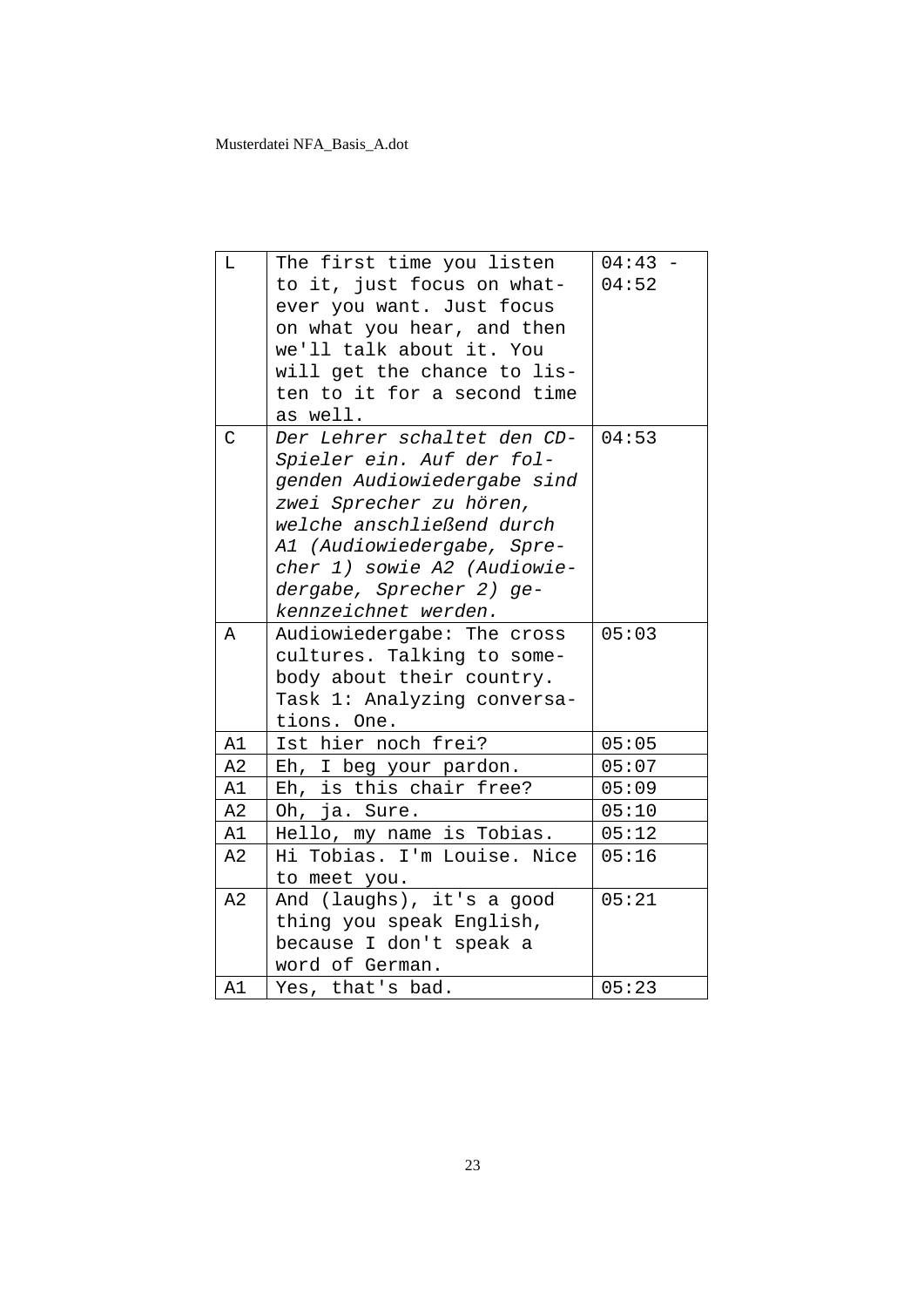| A1 | You American's don't bother<br>to learn any languages, do<br>you?                                                         | 05:26 |
|----|---------------------------------------------------------------------------------------------------------------------------|-------|
| A2 | Well, eh, of course because<br>English is the world lan-<br>guage. We don't really have<br>to                             | 05:31 |
| A1 | Well, I think that's a very<br>narrow view. Not everybody<br>speaks English.                                              | 05:34 |
| A1 | And you miss a lot of the<br>local culture if you don't<br>speak the language of the<br>country you are travelling<br>in. | 05:41 |
| A1 | But of course, you Ameri-<br>can's like to take your own<br>culture with you when you<br>travel, don't you?               | 05:46 |
| A2 | What's that supposed to<br>mean?                                                                                          | 05:48 |
| A1 | Oh, you know, you like to<br>stick with American movies<br>and American newspapers,<br>that sort of thing.                | 05:52 |
| A1 | But at least we all speak<br>one foreign language<br>(laughs), eh, how about<br>coming to the disco with me<br>tonight?   | 06:00 |
| A1 | We have the best disco's in<br>the world here in Munich.                                                                  | 06:03 |
| A2 | Well, thank you, eh, To-<br>bias, but my family comes<br>from New York, and I think<br>we probably have an even           | 06:03 |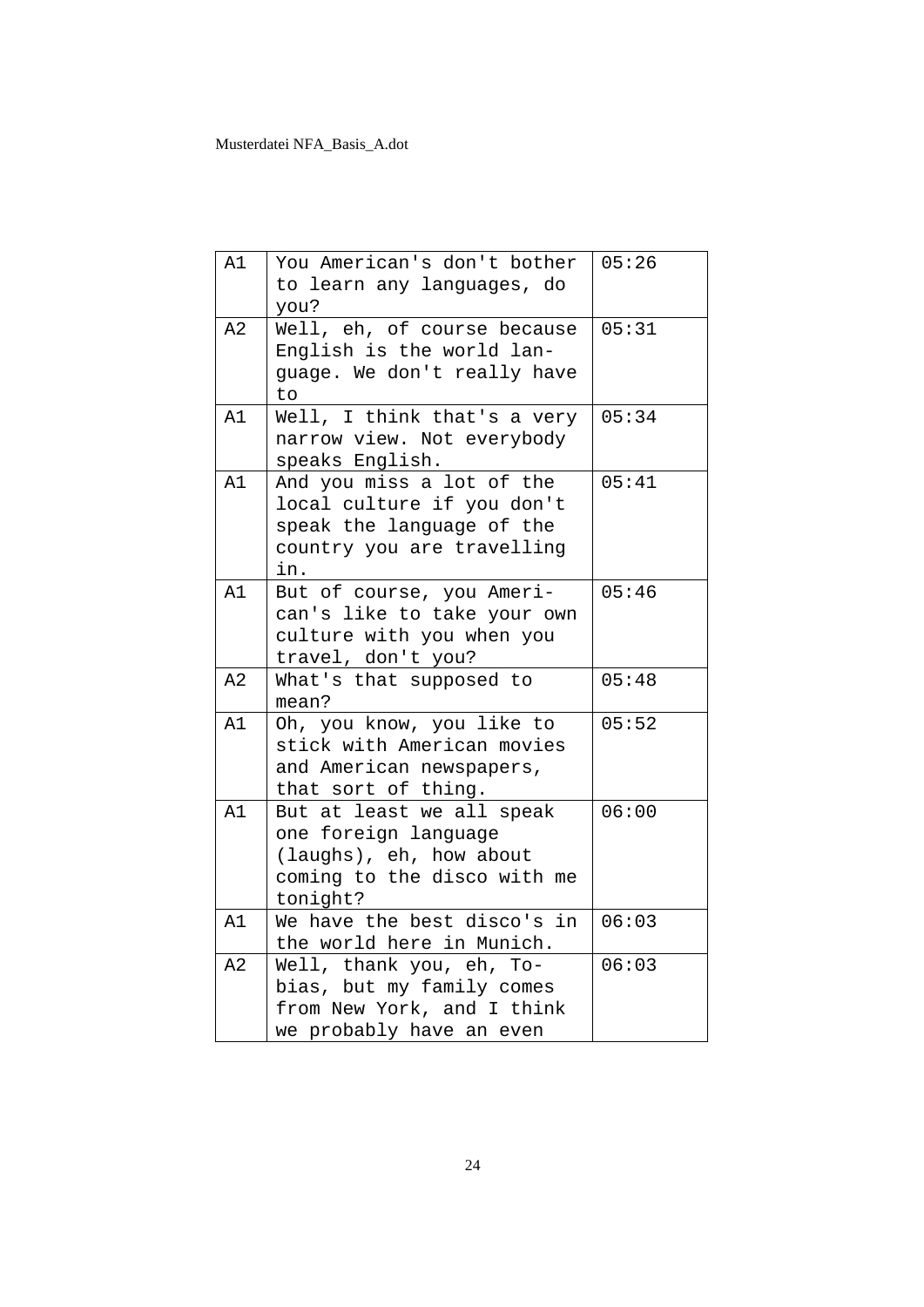|                | better choice of good bars  |       |
|----------------|-----------------------------|-------|
|                | and clubs there.            |       |
| A2             | Anyway, I already have a    | 06:16 |
|                | date for tonight, with a    |       |
|                | very nice French boy.       |       |
| A2             | Oh, and by the way, I did   | 06:20 |
|                | French in High school, au   |       |
|                | revoir.                     |       |
| Α              | Two.                        | 06:23 |
| $\overline{C}$ | Beide Sprecher auf der Au-  | 06:23 |
|                | diowiedergabe werden wie    |       |
|                | folgt gekennzeichnet: A3    |       |
|                | (Sprecher 1) sowie A4       |       |
|                | (Sprecher 2).               |       |
| A3             | So, have you ever been to   | 06:26 |
|                | the States?                 |       |
| A4             | Eh, no, I haven't.          | 06:29 |
| A4             | There are so many places I  | 06:31 |
|                | want to see in the world.   |       |
| A3             | And America isn't one of    | 06:34 |
|                | them?                       |       |
| A4             | Oh no, why do you say that? | 06:37 |
| A3             | There is lots of anti-Amer- | 06:40 |
|                | ican feeling in Europe.     |       |
| A4             | Well, I think a lot of peo- | 06:48 |
|                | ple are prejudiced. They    |       |
|                | talk about, and they judge, |       |
|                | countries they don't know.  |       |
| A4             | There might be some things  | 06:56 |
|                | I wouldn't like about Amer- |       |
|                | ica, but I do want to go    |       |
|                | there one day and see it    |       |
|                | for myself.                 |       |
| A4             | So tell me, I'm really in-  | 07:03 |
|                | terested, what are the      |       |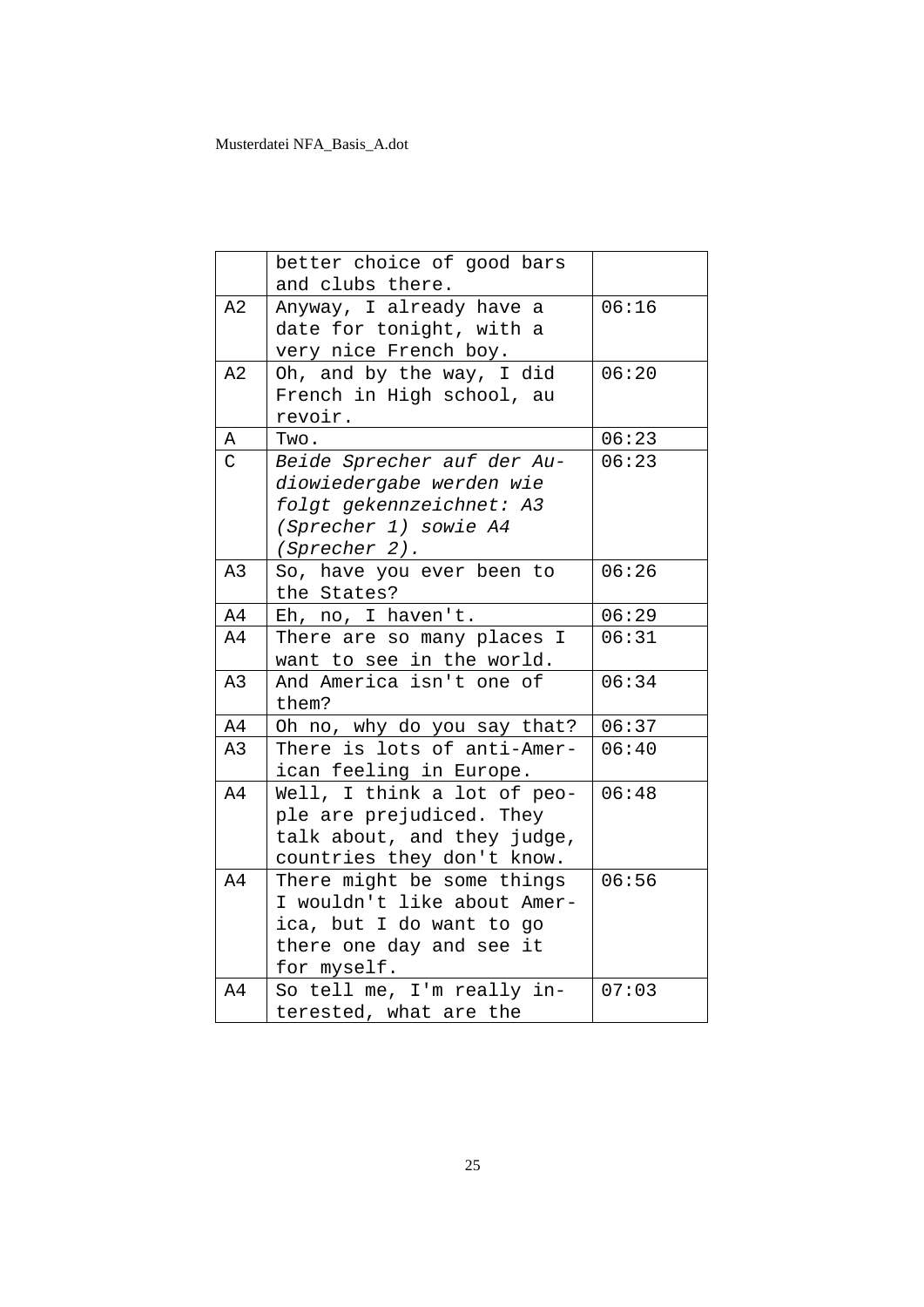|               | things that make you most   |       |
|---------------|-----------------------------|-------|
|               | proud to be an American.    |       |
| A3            | Our democracy.              | 07:04 |
| A3            | It's not perfect, but it    | 07:12 |
|               | works pretty well. Just     |       |
|               | look at Barack Obama.       |       |
| A3            | Less than 200 years ago,    | 07:15 |
|               | black people were slaves in |       |
|               | the U.S.                    |       |
| A3            | And in 2008, we elected a   | 07:18 |
|               | Black president.            |       |
| A3            | Then there is our freedom   | 07:22 |
|               | of speech, I'm very proud   |       |
|               | of that                     |       |
| A3            | And there is our friendli-  | 07:27 |
|               | ness. Americans are really  |       |
|               | friendly.                   |       |
| A3            | I'm sure you'd enjoy the    | 07:30 |
|               | hospitality in the States.  |       |
| A4            | I'm sure I would.           | 07:32 |
| A4            | And friendliness is not our | 07:36 |
|               | greatest strenght here in   |       |
|               | Germany.                    |       |
| A3            | Oh, I can't agree with that | 07:40 |
|               | one hundred percent.        |       |
| A3            | You're a very good adver-   | 07:43 |
|               | tisement for Germany, Ann.  |       |
| $\mathbb{A}4$ | Thanks Jason.               | 07:45 |
| A3            | In fact, I was wondering    | 07:53 |
|               | whether you would like to   |       |
|               | show me the city by night,  |       |
|               | and, maybe I could buy you  |       |
|               | dinner?                     |       |
| A4            | That would be very nice,    | 07:56 |
|               | thank you Jason.            |       |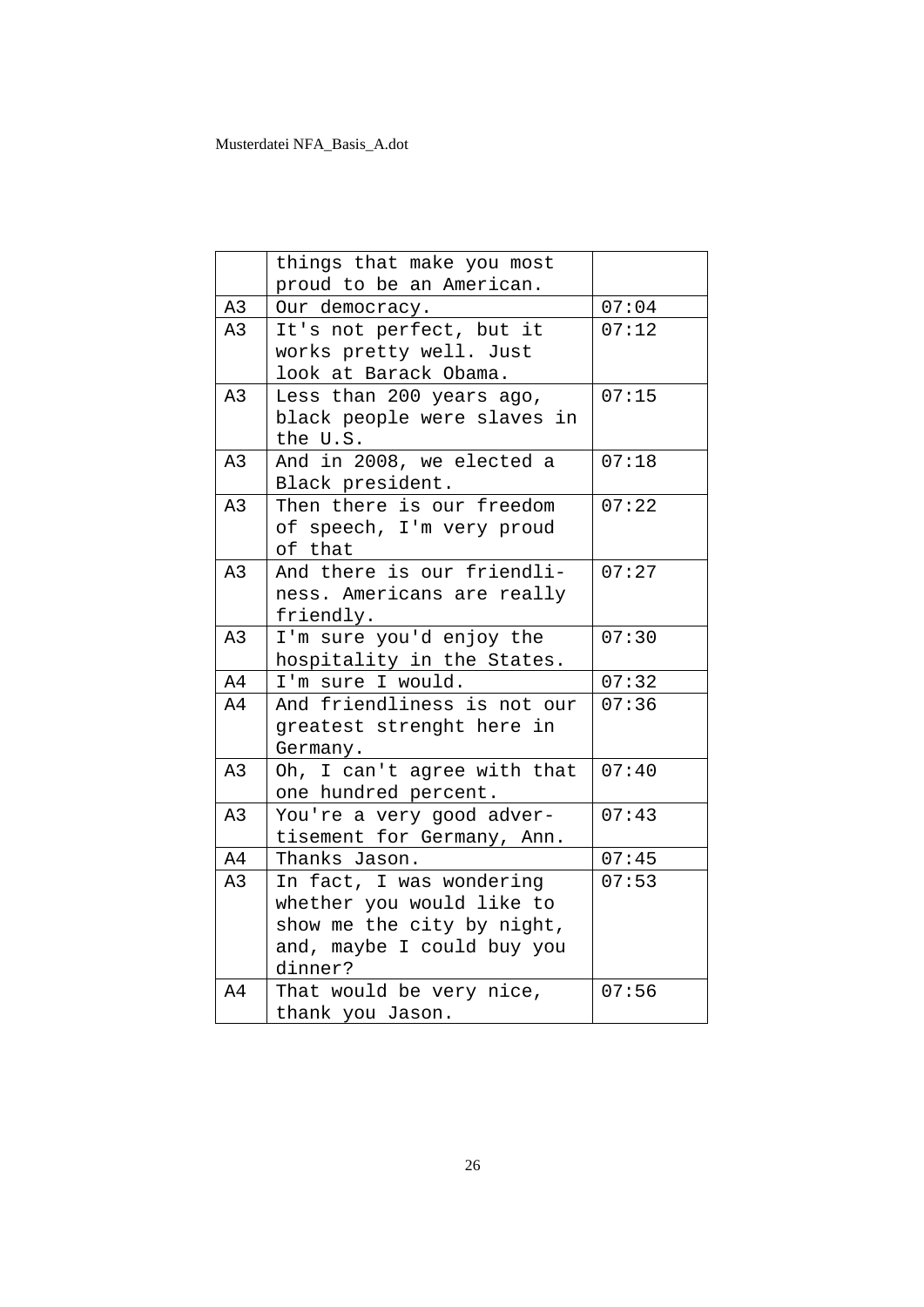| $\mathsf{C}$ | Der Lehrer stoppt an dieser<br>Stelle die Audiowiedergabe.                                                                                                                     | 07:59     |
|--------------|--------------------------------------------------------------------------------------------------------------------------------------------------------------------------------|-----------|
| L            | That was quite a long con-<br>versation, actually two                                                                                                                          | 08:04     |
| L            | If you look at them in gen-<br>eral, why did one really go<br>well and the other didn't<br>really go well?                                                                     | $08:14-5$ |
| $\mathbb L$  | What's the reason?                                                                                                                                                             | 08:16     |
| L            | I think we can agree that<br>the first one didn't go<br>that well, right?                                                                                                      | 08:20     |
| $\mathsf{C}$ | SuS stimmen leise murmelnd<br>zu.                                                                                                                                              | 08:22     |
| L            | At least for the guy.                                                                                                                                                          | 08:23     |
| S            | Eh, in the first conversa-<br>tion, eh, the boy says<br>something bad about the cou<br>"" eh homecountry of the<br>woman and the woman did not<br>like this.                   | 08:34     |
| S            | And in the se "" second<br>conversation, they, eh, eh,<br>the boy didn't say some-<br>thing bad about the country<br>of the woman.                                             | 08:44     |
| L            | Didn't say anything bad,<br>yes.                                                                                                                                               | 08:44     |
| $\rm S$      | Yes.                                                                                                                                                                           | 08:44     |
| Г            | Good.                                                                                                                                                                          | 08:45     |
| S            | I think the Germans in both<br>conversations, they both do<br>the same thing, they criti-<br>cise the other nation, but<br>it's the way they express<br>that "" in their words | 09:02     |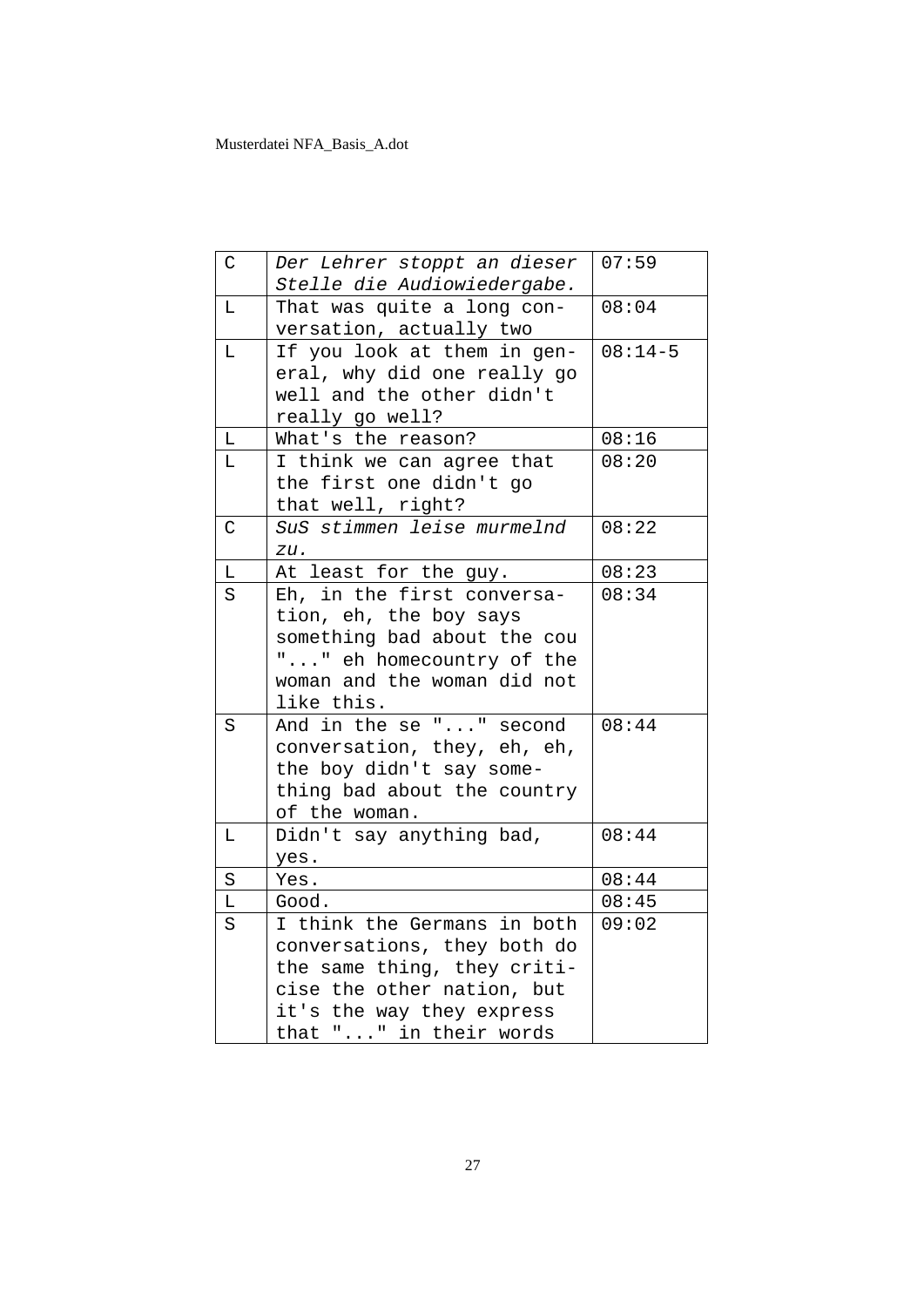|          | that the sec "" the girl<br>is more polite.                                                                                                |       |
|----------|--------------------------------------------------------------------------------------------------------------------------------------------|-------|
| S        | That she just says, well<br>she mentions things while<br>the other one is accusing.                                                        | 09:04 |
| L        | Mmh, very nice.                                                                                                                            | 09:05 |
| L        | The second conversation.<br>What else was going on be-<br>tween the boy and the girl?                                                      | 09:10 |
| L        | Some of you had a smile on<br>their face.                                                                                                  | 09:14 |
| S        | I think they were flirting<br>a little.                                                                                                    | 09:17 |
| L        | Mhh.                                                                                                                                       | 09:18 |
| L        | And if we say that a little<br>more "" eh put that a<br>little more neutrally, we<br>don't talk about flirting,<br>what else could we say? | 09:25 |
| S        | Well, he invited her, did-<br>n't he?                                                                                                      | 09:29 |
| Г        | Yes, but that was the ""<br>that was basically his goal<br>right, the very end.                                                            | 09:33 |
| L        | But what did he do through-<br>out the conversation, the<br>last part of the conversa-<br>tion?                                            | 09:38 |
| S        | Ah, he gave her a compli-<br>ment. He said that she is<br>really nice.                                                                     | 09:42 |
| Г        | Yes, exactly.                                                                                                                              | 09:43 |
| L        | He paid her compliments. He<br>complimented her.                                                                                           | 09:46 |
| $\Gamma$ | And that made her feel<br>good, obviously.                                                                                                 | 09:49 |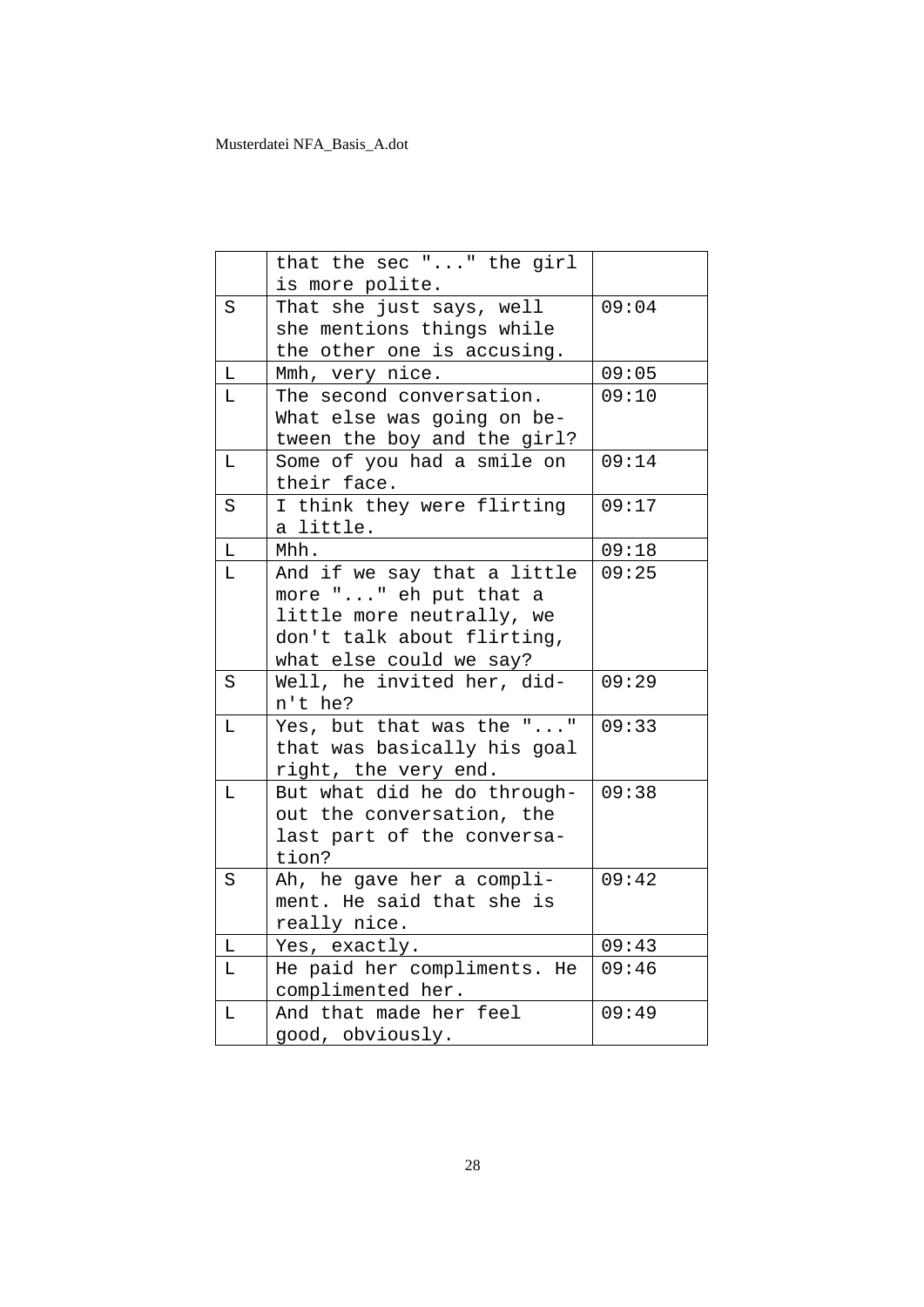| $\mathcal{C}$  | Der Lehrer klappt die Tafel<br>auf an der eine bereits an-<br>geschriebene Tabelle mit<br>zwei Spalten, sowohl für<br>'critical remarks' als auch<br>'positive remarks', zu fin-<br>den ist.                                                                                                                                      | 09:50 |
|----------------|-----------------------------------------------------------------------------------------------------------------------------------------------------------------------------------------------------------------------------------------------------------------------------------------------------------------------------------|-------|
| T.             | I want you to focus on                                                                                                                                                                                                                                                                                                            | 09:50 |
|                | critical remarks about the<br>country, and you try not to<br>be rude, so try not to of-<br>fend the other person, and<br>I want you to focus on pos-<br>itive remarks about your<br>own country, and you try<br>not to be arrogant about<br>it. This is the essence I<br>want you to find out right<br>now in the, eh, on the cd. | 10:13 |
| L              | Please take some notes, and<br>when you are finished, af-                                                                                                                                                                                                                                                                         | 10:16 |
|                | ter about four minutes,                                                                                                                                                                                                                                                                                                           |       |
|                | please discuss it with your                                                                                                                                                                                                                                                                                                       |       |
|                | partners.                                                                                                                                                                                                                                                                                                                         |       |
| $\overline{C}$ | Die SuS hören die gleiche<br>Audiowiedergabe noch einmal<br>und machen sich hierzu No-<br>tizen                                                                                                                                                                                                                                   | 10:31 |
| $\mathcal{C}$  | Der L stoppt die Audiowie-                                                                                                                                                                                                                                                                                                        | 10:35 |
|                | dergabe.                                                                                                                                                                                                                                                                                                                          |       |
| T.             | Good, now please talk to                                                                                                                                                                                                                                                                                                          | 10:45 |
|                | your partners about that,                                                                                                                                                                                                                                                                                                         |       |
|                | and try to find some useful<br>phrases that de-escalate                                                                                                                                                                                                                                                                           |       |
|                | the conversation.                                                                                                                                                                                                                                                                                                                 |       |
|                |                                                                                                                                                                                                                                                                                                                                   |       |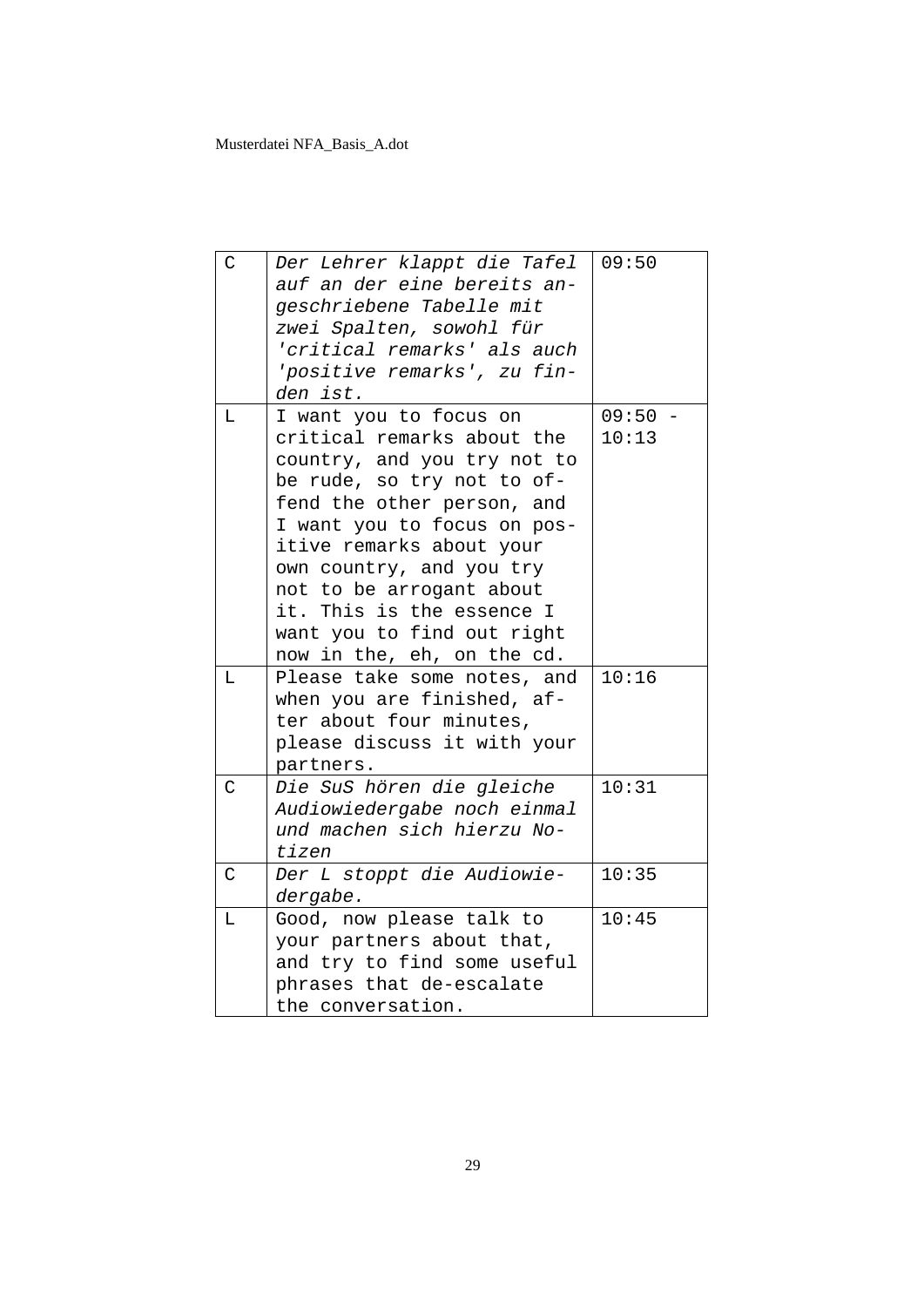| Г            | That help the conversation                            | 10:47     |
|--------------|-------------------------------------------------------|-----------|
|              | go smoothly.                                          |           |
| $\mathbb L$  | And please stick to the                               | 10:52     |
|              | language. Do it in English.                           |           |
| $\mathsf{C}$ | Die SuS arbeiten nun in                               | $10:53 -$ |
|              | Partnerarbeit zusammen und                            | 11:48     |
|              | diskutieren über positive                             |           |
|              | und negative Bemerkung aus                            |           |
|              | der Audiowiedergabe über                              |           |
|              | die einzelnen Länder. Im                              |           |
|              | Transkript wird nun bei-                              |           |
|              | spielhaft eine kurze Unter-                           |           |
|              | haltung zwischen zwei Schü-                           |           |
|              | lern (S1 und S2)                                      |           |
|              | dargestellt.                                          |           |
| S            | Positive remarks about Ger-                           | 10:59     |
|              | many: Germans has the best                            |           |
|              | disco's                                               |           |
| S            | (laughs) But that sounded                             | 11:02     |
|              | arrogant, didn't it?                                  |           |
| $\mathbb L$  | Which phrases did you find?                           | 11:49     |
| Г            | Let's start with the criti-                           | 11:52     |
|              | cal remarks.                                          |           |
| L            | Jasmin.                                               | 11:53     |
| S            | Eh, she says things like                              | 11:59     |
|              | 'there may be', or 'I often                           |           |
|              | heard' or, eh, 'I don't un-                           |           |
|              | derstand'.                                            |           |
| $\mathsf{C}$ | Der L schreibt diese Phra-                            | 12:02     |
|              | sen an die Tafel in die                               |           |
|              | Spalte 'critical re-                                  |           |
|              | marks'.                                               |           |
| $\mathbb L$  | What does that show if                                | 12:15     |
|              | someone says 'I often                                 |           |
|              | heard', 'I learned', or<br>even 'I don't understand'. |           |
|              |                                                       |           |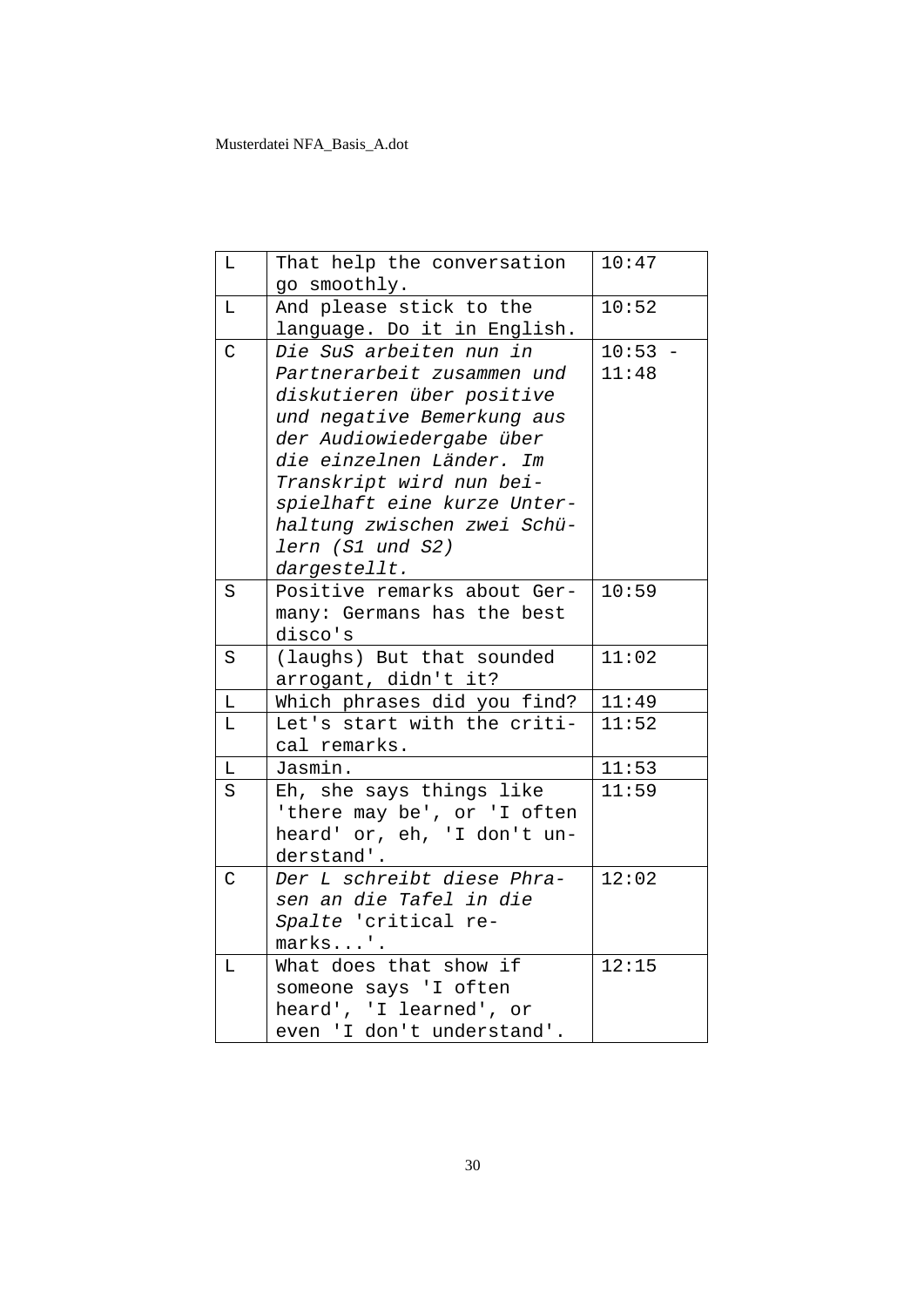| L              | Jacob.                      | 12:18 |
|----------------|-----------------------------|-------|
| S              | This maybe isn't her own    | 12:25 |
|                | opinion "" but the one      |       |
|                | from other people.          |       |
| L              | Yes, and, eh, how does that | 12:27 |
|                | help the conversation de-   |       |
|                | velop?                      |       |
| S              | Eh, because she $""$ oh,    | 12:34 |
|                | she's still willing to      |       |
|                | learn new things            |       |
| L              | Very nice. Good.            | 12:35 |
| S              | She also re-asked her own   | 12:43 |
|                | statements like, eh, 'Is    |       |
|                | this information true?', so |       |
|                | she don't give a statement, |       |
|                | she asks $//$ .             |       |
| L              | // She doesn't //           | 12:43 |
| S              | // She doesn't give a       | 12:48 |
|                | statement, she asks whether |       |
|                | the "" her informations     |       |
|                | are true or not.            |       |
| L              | Mhh. No plural of infor-    | 12:49 |
|                | mation.                     |       |
| S              | O.k. (smiles benignly).     | 12:50 |
| $\overline{C}$ | Der L schreibt 'Is this re- | 12:56 |
|                | ally true?' an die Tafel in |       |
|                | die Spalte 'critical re-    |       |
|                | $marks'$ .                  |       |
| S              | 'There would be some mis-   | 13:14 |
|                | taken', 'I don't like', or  |       |
|                | 'Some things', so it says,  |       |
|                | eh, she doesn't says, eh,   |       |
|                | eh, 'That's bad', eh, she   |       |
|                | says 'I don't like', or     |       |
|                | 'There would be something'  |       |
|                | $\frac{1}{2}$               |       |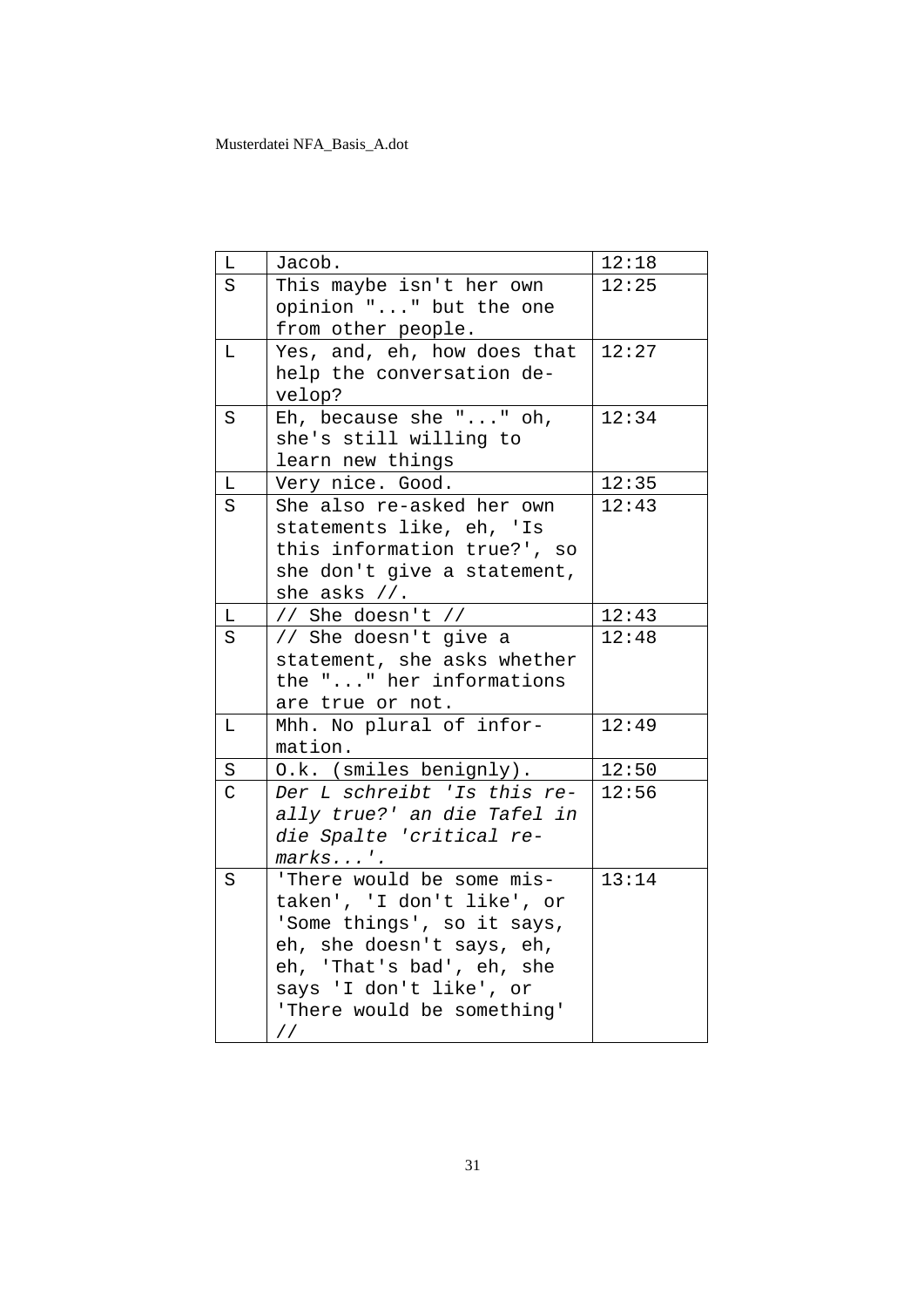| L           | // Mhh //                                           | 13:15          |
|-------------|-----------------------------------------------------|----------------|
| S           | // 'Maybe', so.                                     | 13:15          |
| L           | Good.                                               | 13:16          |
| L           | What does it mean when I                            | 13:21          |
|             | say 'There would be some                            |                |
|             | things'?                                            |                |
| L           | There is a difference be-                           | 13:25          |
|             | tween 'There are certain                            |                |
|             | things' and 'There would be                         |                |
|             | some things'.                                       |                |
| $\mathbb L$ | What's the difference?                              | 13:26          |
| S           | Eh, when you say there                              | 13:45          |
|             | would be, there's still,                            |                |
|             | eh, a chance that the                               |                |
|             | things of which you<br>thought, eh, would, eh, eh,  |                |
|             | make you angry or whatever,                         |                |
|             | that they won't make you                            |                |
|             |                                                     |                |
|             |                                                     |                |
| L           | angry.                                              |                |
|             | Good.<br>Ja.                                        | 13:47          |
| S<br>L      |                                                     | 13:47<br>13:51 |
|             | So there is cer "" a<br>certain doubt in the state- |                |
|             | ment or in the question,                            |                |
|             | right?                                              |                |
| L           | If you use 'would',                                 | 13:56          |
|             | 'could', 'might', then it's                         |                |
|             | not really sure, it's not                           |                |
|             | certain yet.                                        |                |
| L           | Good.                                               | 13:58          |
| C           | Der L schreibt 'There would                         | 14:18          |
|             | be some things I don't                              |                |
|             | like' an die Tafel in die                           |                |
|             | Spalte 'critical remarks'.                          |                |
| L           | Then let's take a look at<br>the other side.        | 14:20          |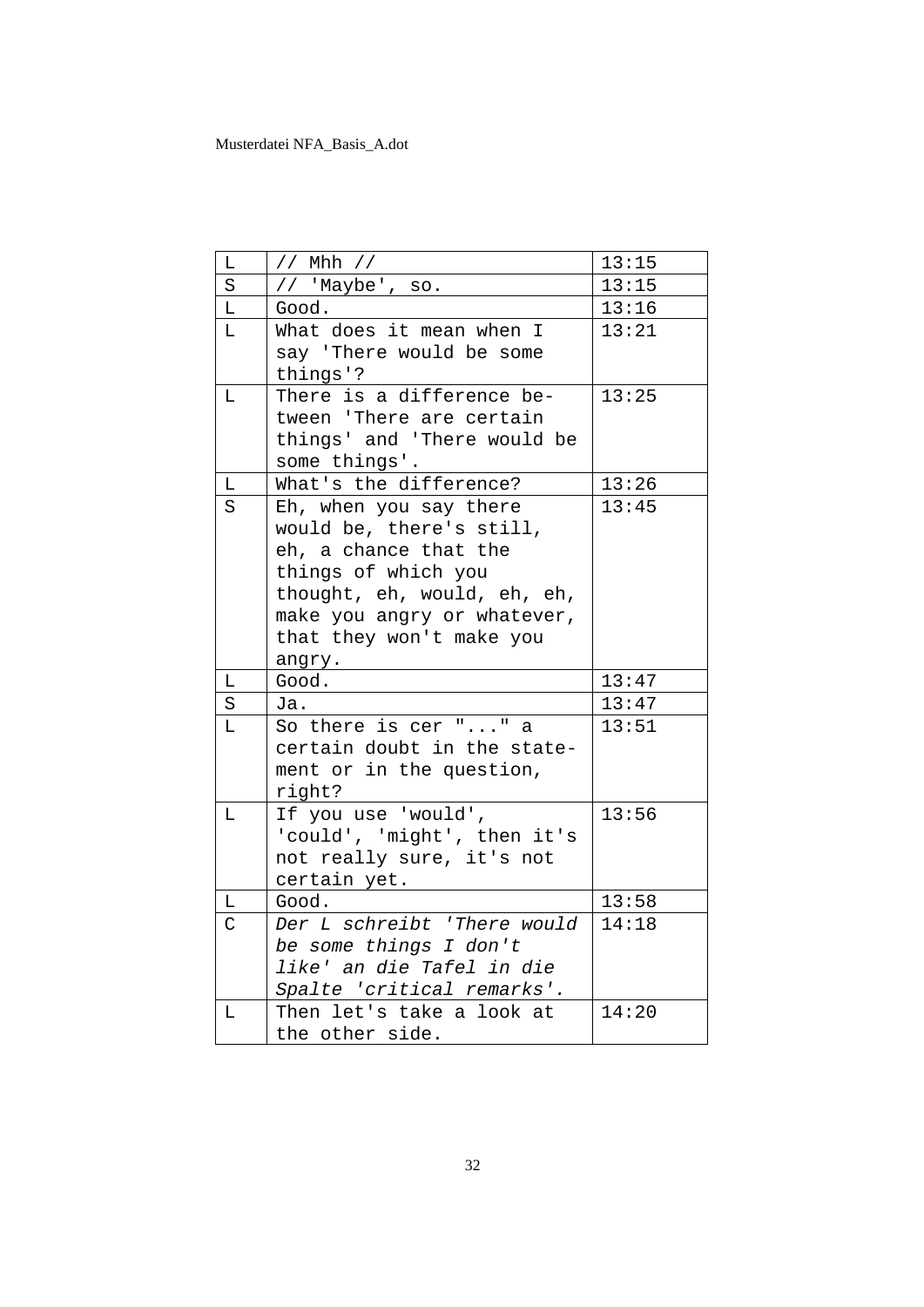| L            | How can you talk about your | 14:27 |
|--------------|-----------------------------|-------|
|              | own country, mention posi-  |       |
|              | tive things and not sound   |       |
|              | arrogant. How do you wrap   |       |
|              | it up?                      |       |
| S            | When he talks about his de- | 14:37 |
|              | mocracy, he says 'It's not  |       |
|              | perfect', eh, so he doesn't |       |
|              | say 'It's the best thing    |       |
|              | ever' or something but, eh, |       |
|              | it works pretty well but    |       |
|              | it's not perfect.           |       |
| $\mathsf{C}$ | Der L schreibt 'It works    | 14:40 |
|              | pretty well' an die Tafel   |       |
|              | in die Spalte 'positive re- |       |
|              | marks'.                     |       |
| L            | Nice.                       | 14:43 |
| L            | What else did he use?       | 14:45 |
| S            | Eh, he also says 'I think', | 14:55 |
|              | eh, 'the Americans are very |       |
|              | friendly', he do "" he      |       |
|              | do "" did not say, eh,      |       |
|              | 'the Americans are friend-  |       |
|              | ly', he says 'I think'.     | 14:56 |
| L            | Mhh.                        | 15:04 |
| S            | Eh, he says 'Our country    |       |
|              | has a lot of good things',  |       |
|              | so that means that he knows |       |
|              | that the country has also   |       |
| $\mathbb L$  | bad things.<br>Mhh.         | 15:05 |
|              |                             |       |
| L            | So he doesn't say every-    | 15:09 |
|              | thing is good about the     |       |
|              | country.                    |       |
| $\rm S$      | Yes.                        | 15:09 |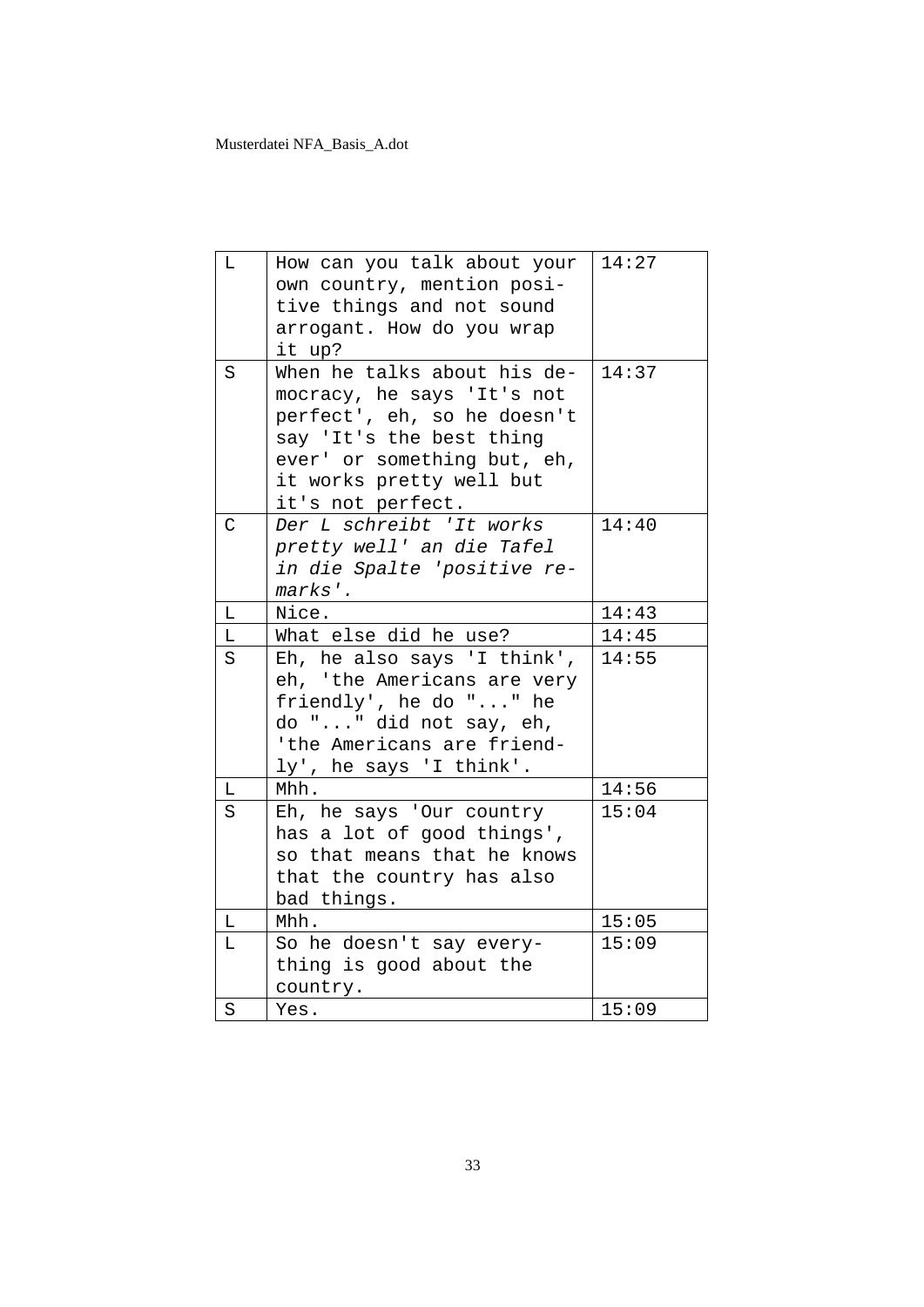| L              | He says 'The country has    | 15:13 |
|----------------|-----------------------------|-------|
|                | certain things that are     |       |
|                | good', but he implies there |       |
|                | are also bad things about   |       |
|                | it.                         |       |
| $\rm S$        | Exactly.                    | 15:14 |
| $\overline{C}$ | Der L schreibt 'Country     | 15:18 |
|                | has a lot of good things'   |       |
|                | an die Tafel in die Spalte  |       |
|                | 'positive remarks'.         |       |
| L              | Can we find one more?       | 15:21 |
| S              | He also said 'Good points,  | 15:28 |
|                | but', so he agrees with     |       |
|                | her, but he still has a own |       |
|                | opinion, another one.       |       |
| L              | Nice.                       | 15:28 |
| C              | Der L schreibt auch diesen  | 15:32 |
|                | Punkt an die Tafel unter    |       |
|                | die Spalte 'positive re-    |       |
|                | marks'.                     |       |
| L              | That's always a good thing, | 15:44 |
|                | if you talk to somebody and |       |
|                | you have a different opin-  |       |
|                | ion, it's always good to    |       |
|                | say 'That's a nice point, I |       |
|                | agree with you' "" 'but     |       |
|                | I have a different o-       |       |
|                | pinion'.                    |       |
| L              | Because it's not as harsh,  | 15:53 |
|                | you know, you tell them 'I  |       |
|                | know what you mean, I un-   |       |
|                | derstand where you are com- |       |
|                | ing from', but still I, I   |       |
|                | think I have a different    |       |
|                | opinion.                    |       |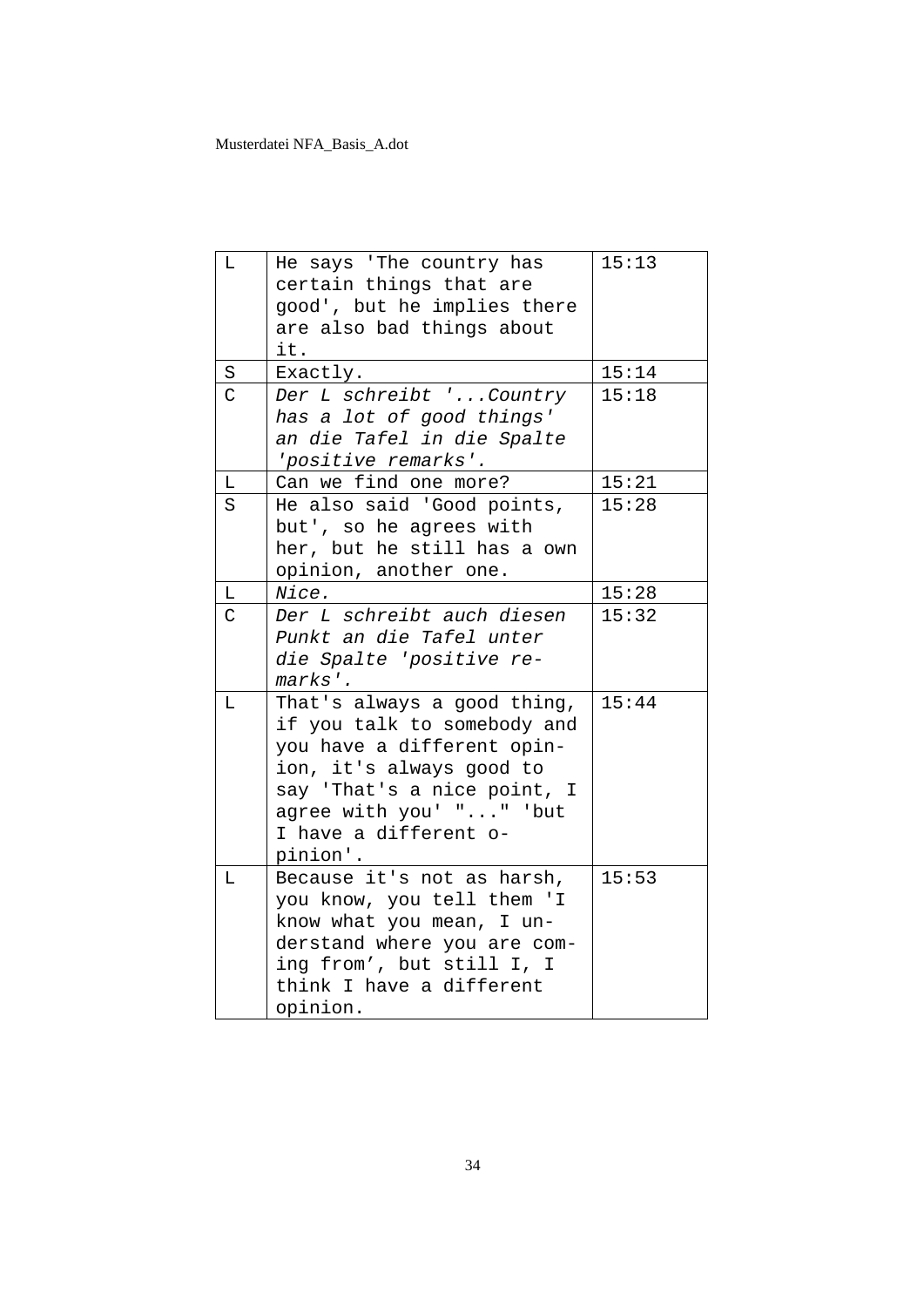| т. | That's a good point, you    | 15:57 |
|----|-----------------------------|-------|
|    | can use it as well if you   |       |
|    | argue with somebody.        |       |
| т. | Good. What I want you to do | 16:14 |
|    | now is I want you to get    |       |
|    | together in groups of four, |       |
|    | you'll get a transparency   |       |
|    | each, and I want you to     |       |
|    | find, or to write down      |       |
|    | three critical remarks      |       |
|    | about any country you want, |       |
|    | and three positive remarks  |       |
|    | about any country.          |       |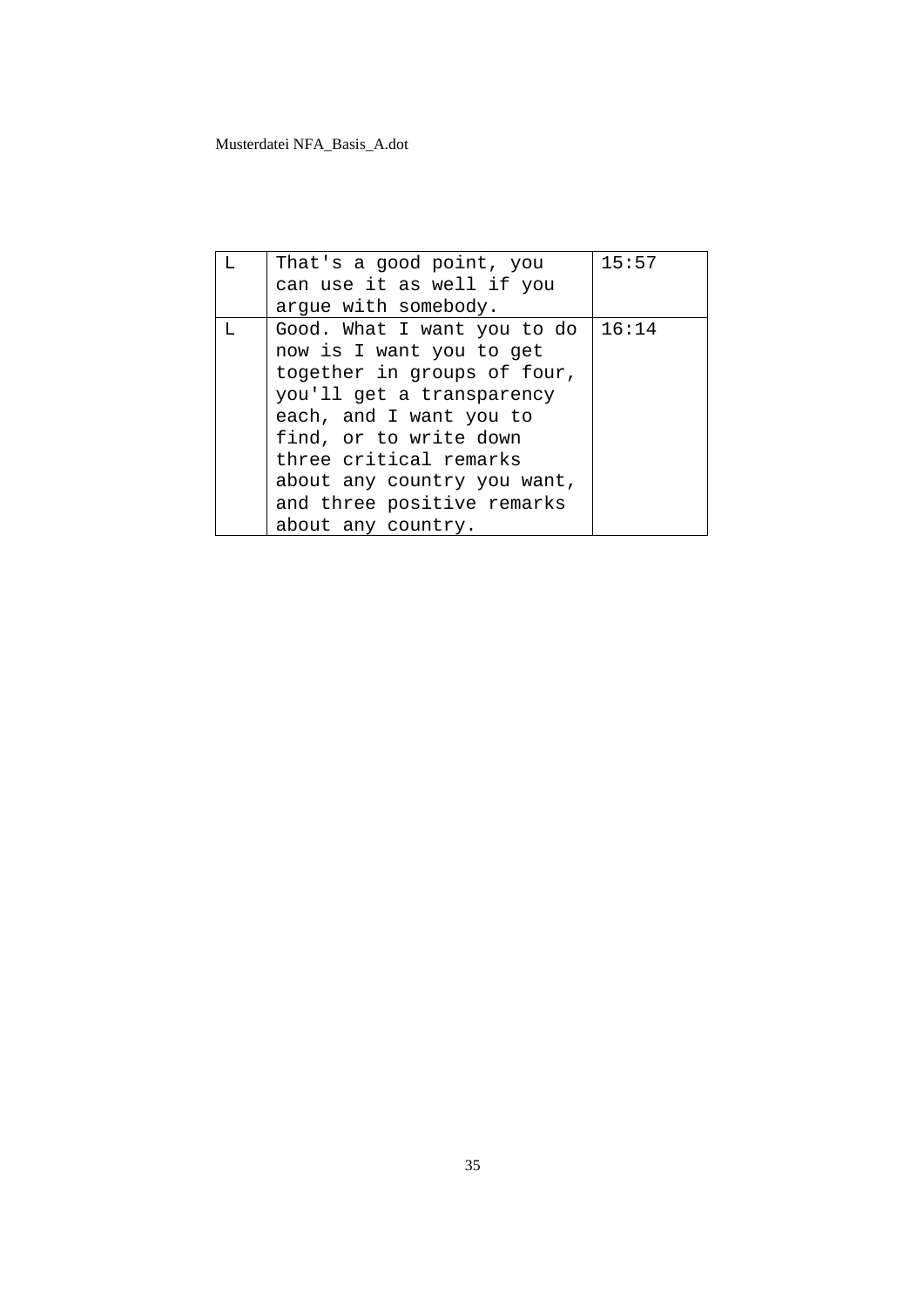| C           | L hebt die die rechte Hand,    | 00:04 |
|-------------|--------------------------------|-------|
|             | Zeigefinger der linken Hand    |       |
|             | ist auf den Lippen.            |       |
| Г           | Jakob, you're ready?           | 00:06 |
| S           | Yes.                           | 00:07 |
| L           | Good.                          | 00:08 |
| C           | L und Kl nehmen die rechte     | 00:08 |
|             | Hand herunter.                 |       |
| L           | Who can move the birdie?       | 00:09 |
| L           | Anna, please move the birdie.  | 00:12 |
| Κl          | Anna, please move the birdie.  | 00:15 |
| C.          | S geht an die Tafel und mar-   | 00:17 |
|             | kiert das Thema der Stunde,    |       |
|             | 'words', mit einem magneti-    |       |
|             | schen Vögelchen.               |       |
| Κl          | Thank you, Anna.               | 00:20 |
| S           | You're welcome.                | 00:22 |
| L           | Okay, let's see. I just show   | 00:29 |
|             | the difficult words because    |       |
|             | the easy words, we don't need  |       |
|             | to practise.                   |       |
| L           | Who remembers? What's that?    | 00:32 |
| $\mathsf C$ | L zeigt eine Karte mit einem   | 00:32 |
|             | Bild von einem Honigtopf mit   |       |
|             | der Aufschrift 'Honey'.        |       |
| L           | Carolin.                       | 00:34 |
| S           | Honey.                         | 00:35 |
| L           | Honey. O.k. What do you think, | 00:38 |
|             | how many times do we need to   |       |
|             | practise?                      |       |
| C /         | In der Klasse werden verschie- | 00:41 |
| Κl          | dene Antworten getuschelt.     |       |
| S           | Four.                          | 00:44 |

# **3. Video "***Practicing new words***" (Teil I)**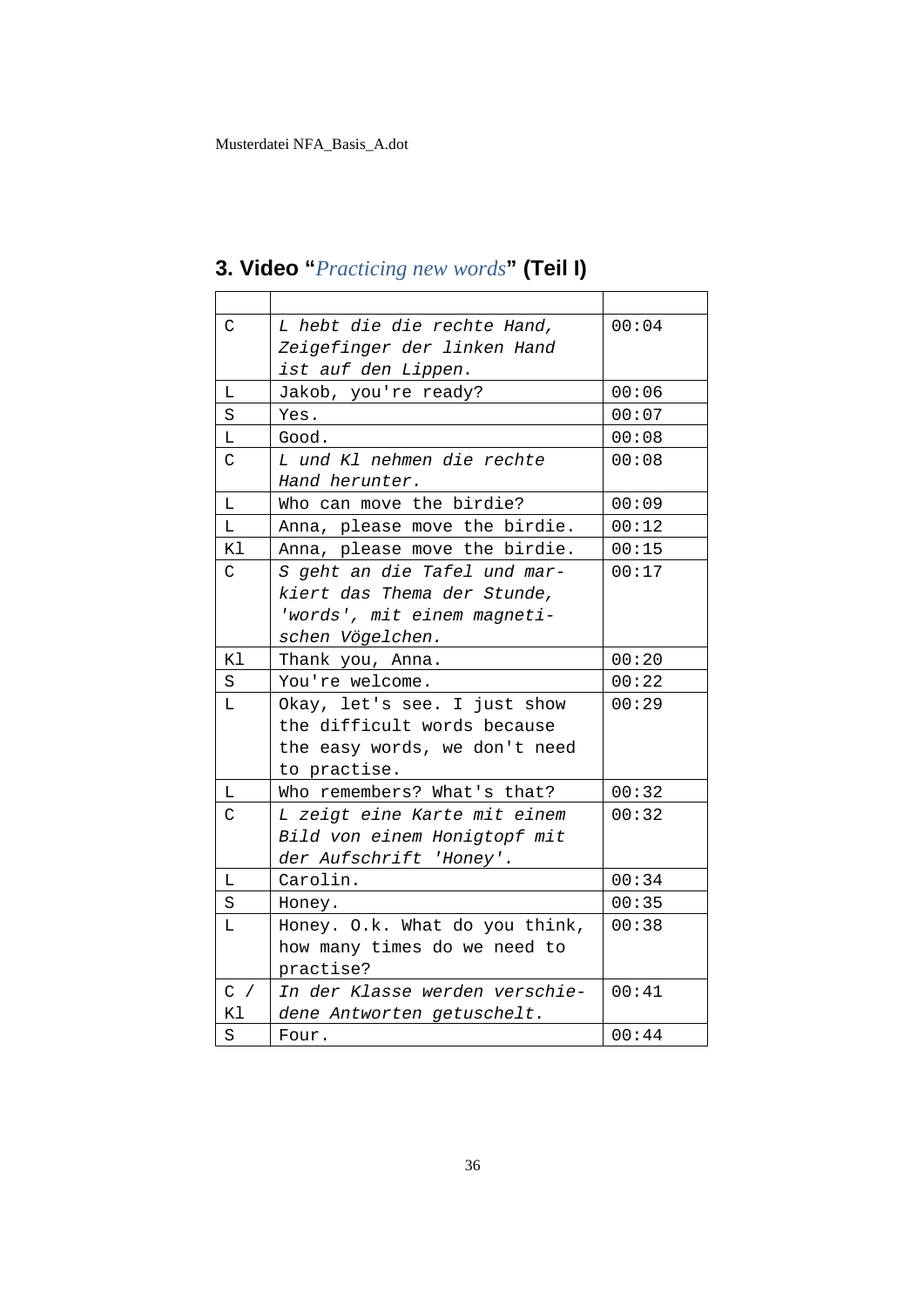| L            | Four times. O.k., everybody<br>ready?                                                                                 | 00:46 |
|--------------|-----------------------------------------------------------------------------------------------------------------------|-------|
| L /<br>K1    | Honey, honey, honey, honey                                                                                            | 00:50 |
| C            | L zeigt bei jeder Wiederholung<br>die Anzahl der Wiederholungen<br>mit Ihren Fingern an, SuS ma-<br>chen es Ihr nach. | 00:50 |
| L            | O.k.                                                                                                                  | 00:50 |
| L.           | Who remembers?                                                                                                        | 00:52 |
| C            | L zeigt eine Karte mit einem<br>Marmeladenglas.                                                                       | 00:54 |
| L            | Jana.                                                                                                                 | 00:56 |
| S            | Jam.                                                                                                                  | 00:57 |
| L            | Jam, very good.                                                                                                       | 00:58 |
| L            | How many times do we need to<br>practise?                                                                             | 00:59 |
| $C$ /<br>K1  | In der Klasse werden verschie-<br>dene Antworten getuschelt.                                                          | 01:01 |
| S            | Five.                                                                                                                 | 01:03 |
| L            | Five times. O.k.                                                                                                      | 01:04 |
| L /<br>ΚL    | Jam, jam, jam, jam, jam.                                                                                              | 01:08 |
| $\mathsf{C}$ | L zeigt bei jeder Wiederholung<br>die Anzahl der Wiederholungen<br>mit Ihren Fingern an, SuS ma-<br>chen es ihr nach. | 01:09 |
| Г            | Thank you. O.k.                                                                                                       | 01:10 |
|              |                                                                                                                       |       |
| L            | Who remembers?                                                                                                        | 01:12 |
| C            | L zeigt eine Karte mit einem<br>Ei.                                                                                   | 01:12 |
| L            | Adrian?                                                                                                               | 01:13 |
| $\rm S$      | Egg.                                                                                                                  | 01:14 |
| Г            | Egg, very good.                                                                                                       | 01:15 |
| г            | Everybody, egg.                                                                                                       | 01:15 |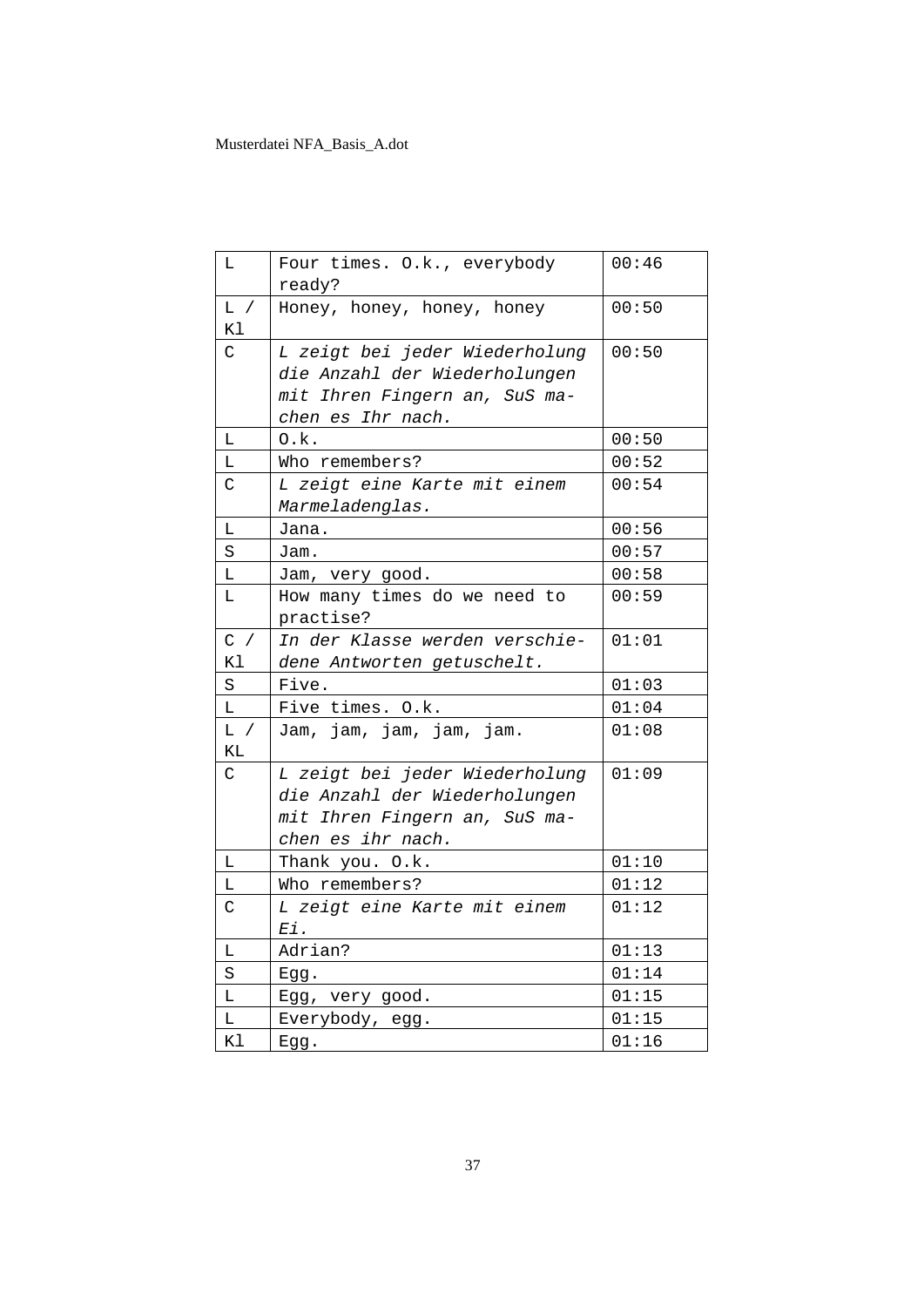| L            | Egg. (spricht leiser)                           | 01:17 |
|--------------|-------------------------------------------------|-------|
| Κl           | Egg. (spricht leiser)                           | 01:18 |
| L            | Egg. (spricht immer leiser)                     | 01:18 |
| Κl           | Egg. (spricht immer leiser)                     | 01:19 |
| L            | Egg. (flüstert)                                 | 01:19 |
| Κl           | Egg. (flüstert)                                 | 01:20 |
| $\mathbb L$  | Egg. (spricht laut und in ei-<br>nem hohen Ton) | 01:21 |
| Κl           | Egg. (spricht laut und in ei-                   | 01:22 |
|              | nem hohen Ton)                                  |       |
| L            | Who remembers that word?                        | 01:25 |
| $\mathsf C$  | L zeigt eine Karte mit einer                    | 01:25 |
|              | heißen Trinkschokolade.                         |       |
| Г            | It's actually two words.                        | 01:27 |
| L            | Nina.                                           | 01:27 |
| S            | Chocolate                                       | 01:28 |
| L            | Yes. Remember, it's not cold                    | 01:33 |
|              | chocolate                                       |       |
| SuS          | Hot, hot.                                       | 01:33 |
| L            | Who remembers?                                  | 01:34 |
| $\rm S$      | Hot chocolate.                                  | 01:35 |
| L            | Hot chocolate, yes, very good.                  | 01:36 |
| L            | Everybody, hot chocolate.                       | 01:36 |
| Κl           | Hot chocolate.                                  | 01:38 |
| L            | Nina, how many times do we                      | 01:40 |
|              | need to practise?                               |       |
| S            | Ten.                                            | 01:40 |
| L            | Ten times?                                      | 01:42 |
| SuS          | Yeah.                                           | 01:42 |
| L            | Okay.                                           | 01:43 |
| $\mathsf{C}$ | L schüttelt Ihre Hand nach dem                  | 01:43 |
|              | Motto 'Das wird schwierig.'                     |       |
| L            | Ready?                                          | 01:44 |
| L /          | Hot chocolate, hot chocolate,                   | 01:55 |
| Κl           | hot chocolate, hot chocolate,                   |       |
|              | hot chocolate, hot chocolate,                   |       |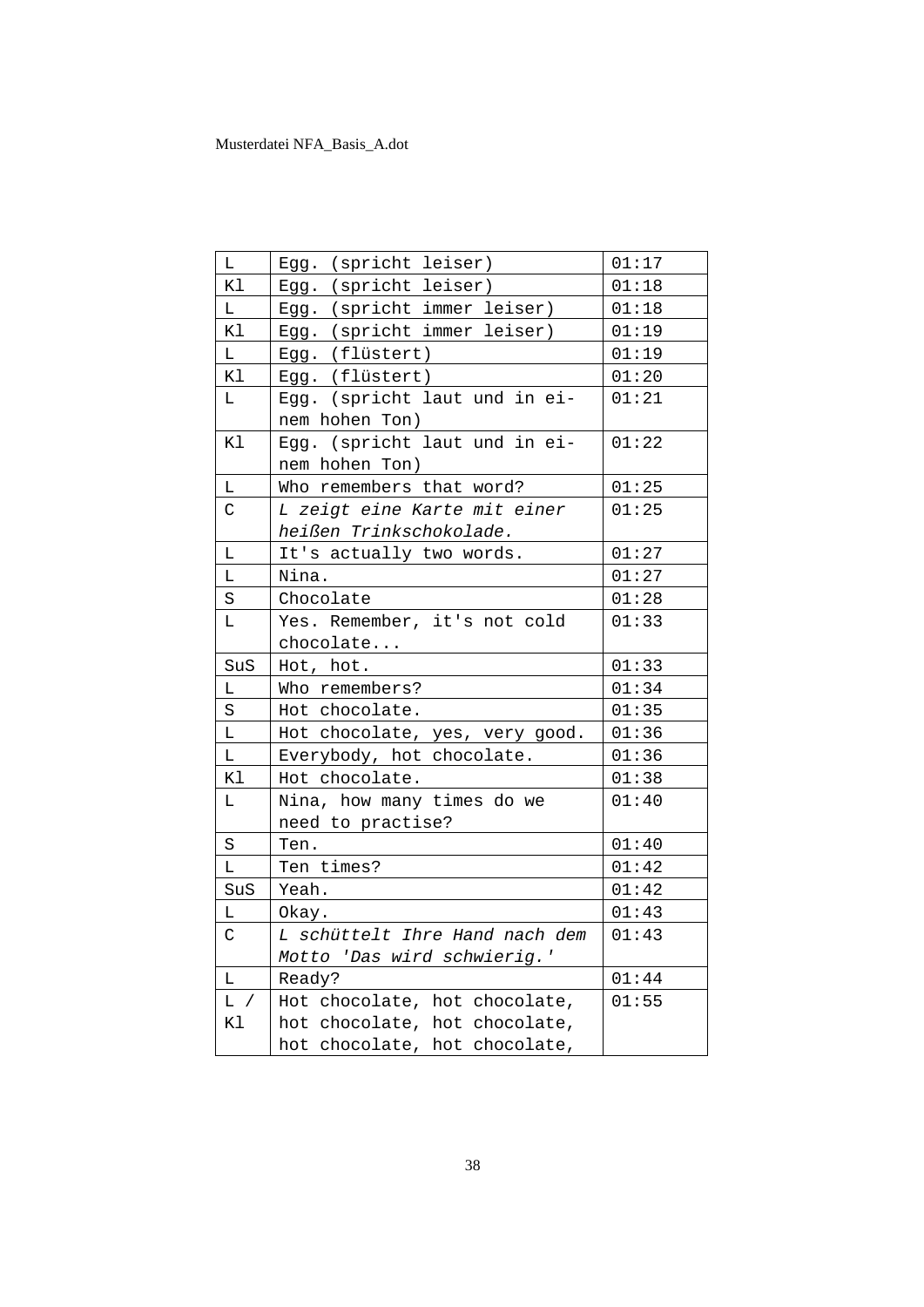|             | hot chocolate, hot chocolate,  |       |
|-------------|--------------------------------|-------|
|             | hot chocolate, hot chocolate.  |       |
| $\mathsf C$ | L zeigt bei jeder Wiederholung | 01:55 |
|             | die Anzahl der Wiederholungen  |       |
|             | mit Ihren Fingern an, SuS ma-  |       |
|             | chen es Ihr nach.              |       |
| L           | And last one.                  | 01:57 |
| L.          | Paul?                          | 01:59 |
| S           | Rolls.                         | 02:02 |
| L           | Yes, very good, rolls.         | 02:03 |
| L           | Everybody, rolls.              | 02:04 |
| Κl          | Rolls.                         | 02:05 |
| L           | Rolls.                         | 02:06 |
| Κl          | Rolls.                         | 02:08 |
| L           | Because we have three.         | 02:08 |
| C           | L zeigt drei Finger.           | 02:08 |
| L           | If we have one it's just roll. | 02:10 |
| $\mathsf C$ | L zeigt einen Finger.          | 02:10 |
| L           | One roll. Everybody, one roll. | 02:12 |
| Κl          | One roll.                      | 02:14 |
| L           | Two rolls.                     | 02:14 |
| Κl          | Two rolls.                     | 02:15 |
| L           | Very good, okay.               | 02:17 |
| L           | Let's see, who can read the    | 02:20 |
|             | words.                         |       |
| C           | L zeigt ein Kärtchen, auf dem  | 02:26 |
|             | das Wort 'cheese' steht, und   |       |
|             | dreht dieses danach schnell    |       |
|             | wieder um, so dass die SuS das |       |
|             | Wort nur kurz sehen können.    |       |
| C           | SuS murmeln das Wort 'cheese'. | 02:27 |
| Г           | Cedric.                        | 02:27 |
| $\rm S$     | Cheese.                        | 02:28 |
| L           | Cheese.                        | 02:28 |
| Г           | Everybody, cheese.             | 02:29 |
| Κl          | Cheese.                        | 02:30 |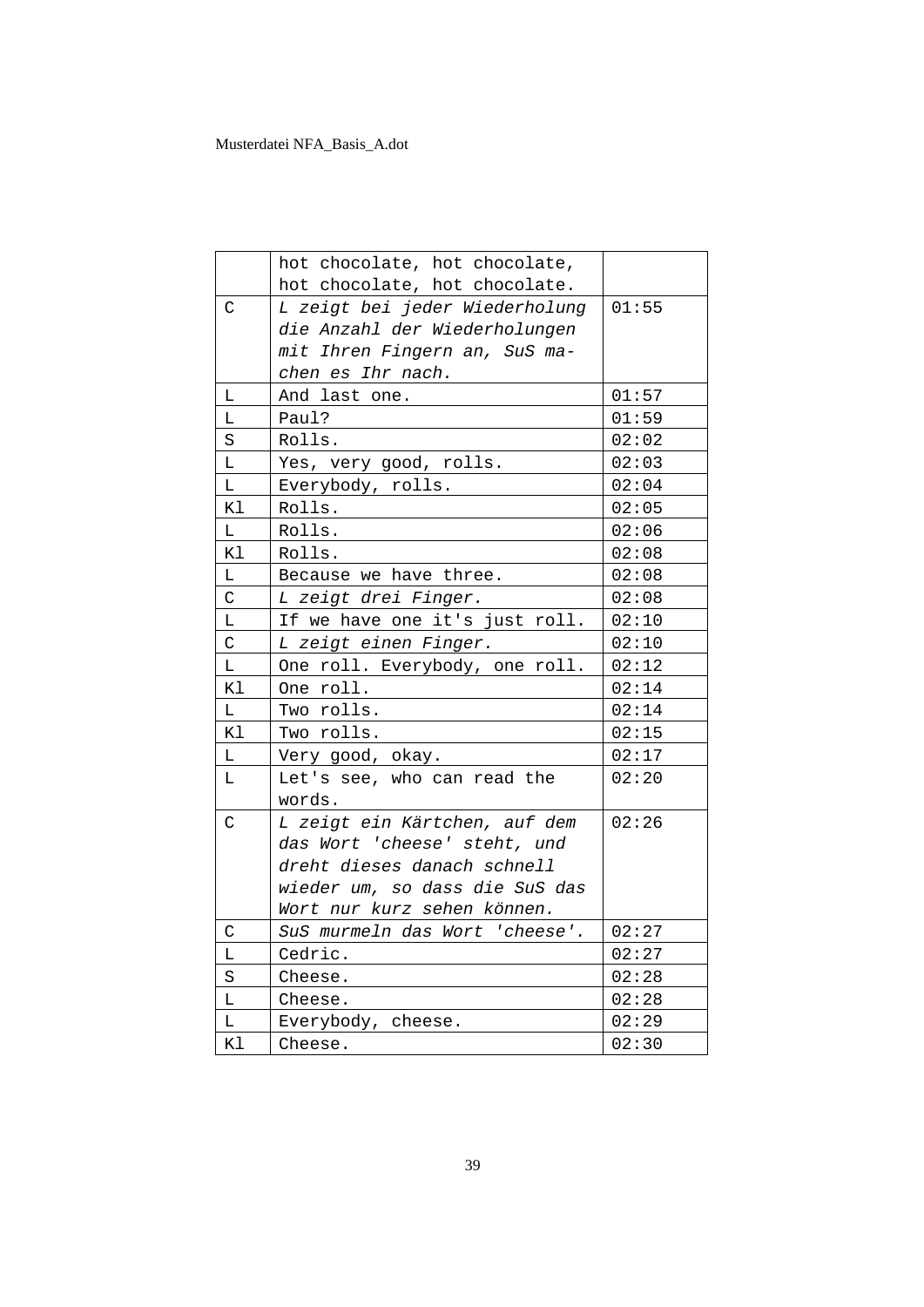| Г           | Ready? Oh.                    | 02:33 |
|-------------|-------------------------------|-------|
| C           | L lässt aus Versehen einige   | 02:33 |
|             | Kärtchen fallen.              |       |
| K1          | Oh.                           | 02:34 |
| L           | Not me. (lächelt)             | 02:34 |
| L           | Finn.                         | 02:39 |
| S           | Honey.                        | 02:40 |
| Г           | Honey. Everybody, honey.      | 02:41 |
| Κl          | Honey.                        | 02:42 |
| C           | L nimmt ein neues Kärtchen.   | 02:44 |
| L           | Oh, long one.                 | 02:46 |
| L           | Robin.                        | 02:50 |
| S           | Hot chocolate.                | 02:51 |
| L           | Everybody, hot chocolate.     | 02:52 |
| Κl          | Hot chocolate.                | 02:54 |
| L           | Ready?                        | 02:56 |
| Κl          | Yes.                          | 02:56 |
| L           | Oh, you already got your fin- | 02:58 |
|             | ger up.                       |       |
| $\mathsf C$ | L zeigt kurz ein neues Kärt-  | 03:00 |
|             | chen.                         |       |
| L           | Max.                          | 03:00 |
| S           | Roll.                         | 03:02 |
| Г           | Yes, everybody, roll.         | 03:02 |
| Κl          | Roll.                         | 03:03 |
| L           | Okay, last one.               | 03:05 |
| C           | L zeigt kurz ein neues Kärt-  | 03:07 |
|             | chen.                         |       |
| L           | Sammy.                        | 03:08 |
| S           | $E$ gg.                       | 03:08 |
| L           | Egg, everbody, egg.           | 03:10 |
| Κl          | Egg.                          | 03:11 |
| L           | Very good.                    | 03:12 |
| L           | Who can move the birdie?      | 03:13 |
| S           | Ich war lange nicht mehr.     | 03:15 |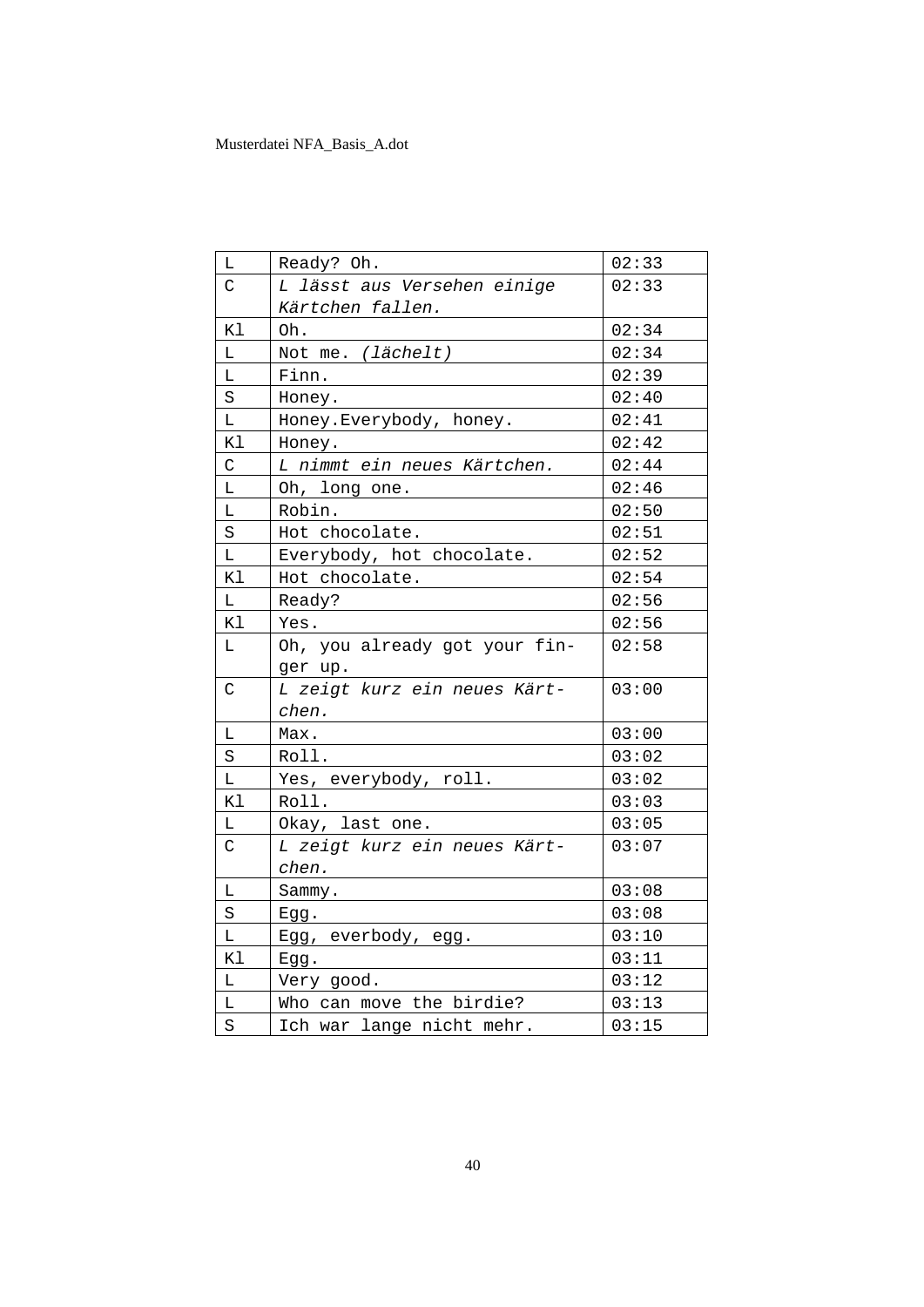| L       | Oh, really?                    | 03:16 |
|---------|--------------------------------|-------|
| L       | Adrian, please move the        | 03:19 |
|         | birdie.                        |       |
| Κl      | Adrian, please move the birdie | 03:22 |
| $\cap$  | S geht zur Tafel und bewegt    | 03:25 |
|         | das Vögelchen zum nächsten     |       |
|         | Themenkärtchen an der Tafel.   |       |
| Κl      | Thank you, Adrian.             | 03:27 |
| $\rm S$ | You're welcome.                | 03:28 |

**3. Video "***Practicing new words***" (Teil II))**

| L  | Who can move the birdie?       | 00:04     |
|----|--------------------------------|-----------|
| S  | Ich war lange nicht mehr.      | 00:06     |
| L  | Oh, really?                    | 00:07     |
| L  | Adrian, please move the        | 00:09     |
|    | birdie.                        |           |
| Κl | Adrian, please move the birdie | 00:13     |
| C  | S gehtnach vorne an die Tafel  | 00:13     |
|    | und bewegt das magnetische Vö- |           |
|    | gelchen zum nächsten Themen-   |           |
|    | kärtchen an der Tafel.         |           |
| KL | Thank you, Adrian.             | 00:18     |
| S  | You're welcome.                | 00:19     |
| L  | Circle number one.             | 00:21     |
| C  | Einige SuS gehen nach vorne an | $00:22 -$ |
|    | die Tafel und bilden mit dem   | 00:45     |
|    | Rücken zueinander einen Kreis. |           |
|    | Die Lehrerin verteilt an jeden |           |
|    | der SuS ein Kärtchen auf dem   |           |
|    | ein Begriff steht und liest    |           |
|    | diesen den jeweiligen SuS vor. |           |
| L  | Coffee.                        | 00:27     |
| L  | Bread.                         | 00:27     |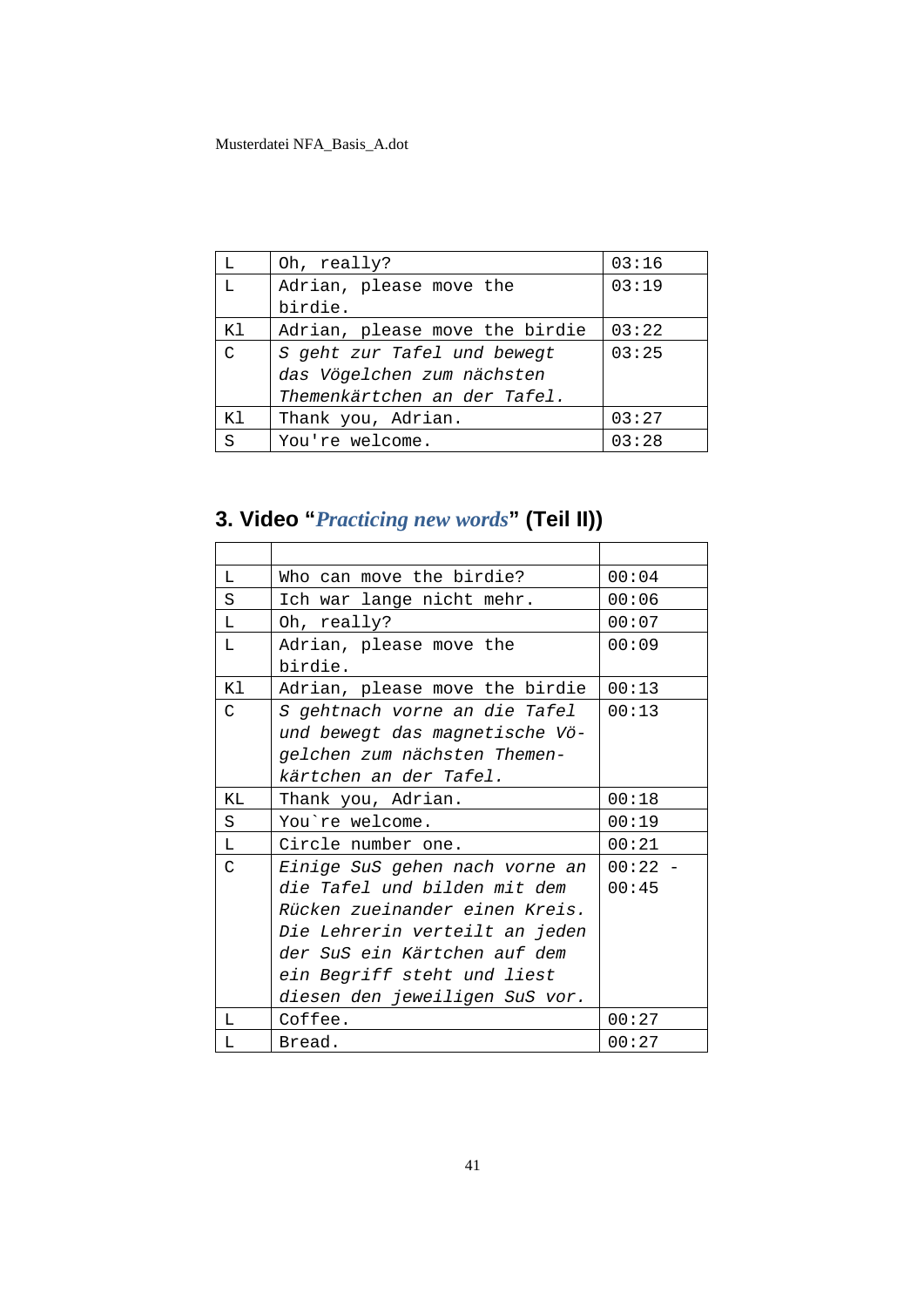| Г           | Hot chocolate.                 | 00:29 |
|-------------|--------------------------------|-------|
| S           | P.                             | 00:31 |
| L           | You'll give it away anyway.    | 00:31 |
| L           | Ham.                           | 00:33 |
| Г           | Hot chocolate.                 | 00:35 |
| L           | Jam.                           | 00:38 |
| L           | Orange juice.                  | 00:39 |
| L           | Bread.                         | 00:41 |
| L           | Milk.                          | 00:42 |
| L           | Milk                           | 00:43 |
| L           | Circle number two.             | 00:45 |
| C           | Die übriggebliebenen SuS der   | 00:46 |
|             | Klasse bilden einen zweiten    | 01:02 |
|             | Kreis mit dem Gesicht zu den   |       |
|             | anderen SuS aus 'Circle one'   |       |
|             | (Kugellagermethode). Die Leh-  |       |
|             | rerin verteilt nun auch an sie |       |
|             | Kärtchen auf denen Begriffe    |       |
|             | stehen, und liest diese an-    |       |
|             | schließend den jeweiligen SuS  |       |
|             | vor.                           |       |
| Г           | Rolls.                         | 00:50 |
| L           | Bacon.                         | 00:52 |
| L           | Ham.                           | 00:54 |
| L           | O.k., please everybody.        | 01:02 |
| $\mathsf C$ | L läutet ein Glöckchen.        | 01:02 |
| L           | Remember, circle number one,   | 01:08 |
|             | than circle number two.        |       |
| C           | L zeigt bei den Anweisungen    | 01:08 |
|             | auf den jeweiligen Kreis der   |       |
|             | angesprochenen SuS.            |       |
| Г           | Then circle number two moves   | 01:11 |
|             | one step to the right.         |       |
| C           | Lehrerin macht einen Schritt   | 01:11 |
|             | nach rechts.                   |       |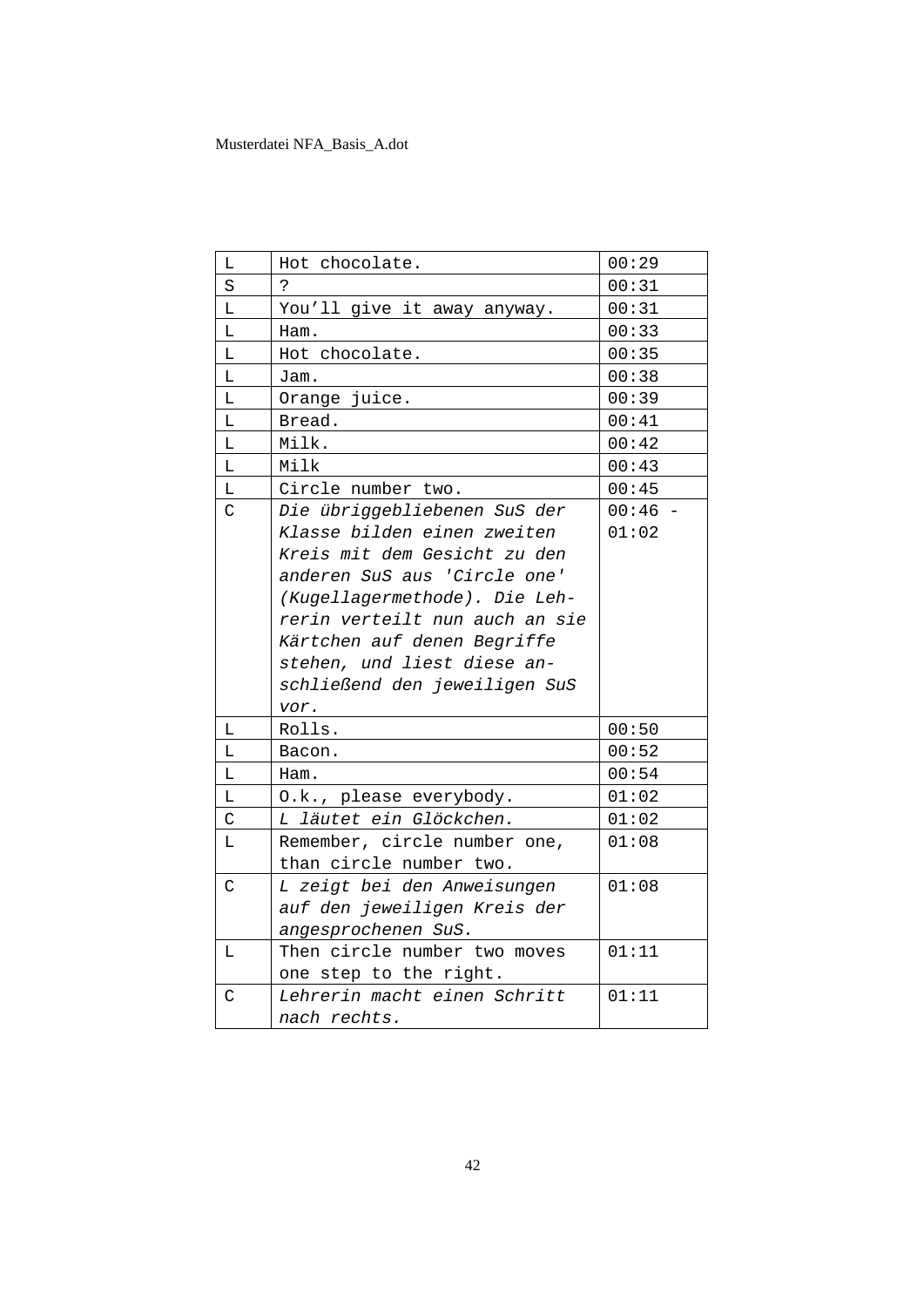| $\mathcal{C}$ | Die SuS lesen sich nun gegen-  | $01:12 -$ |
|---------------|--------------------------------|-----------|
|               | seitig den Begriff auf ihren   | 01:56     |
|               | Kärtchen vor (zuerst aus dem   |           |
|               | inneren Kreis, danach aus dem  |           |
|               | äußeren Kreis), tauschen an-   |           |
|               | schließend die Kärtchen aus,   |           |
|               | und der äußere Kreis wandert   |           |
|               | nach jeder Karte einen Platz   |           |
|               | weiter nach rechts (Kugella-   |           |
|               | germethode). Die Begriffe auf  |           |
|               | den Kärtchen entsprechen hier- |           |
|               | bei den oben genannten Begrif- |           |
|               | fen (e.g. 'coffee', 'bread',   |           |
|               | 'hot chocolate')               |           |
| SuS           | Wir sind durch.                | 01:56     |
| $\mathsf C$   | L klingelt mit einer Glocke.   | 01:58     |
| L             | Thank you everybody.           | 02:01     |
| L             | Cards to me, please, and than  | 02:03     |
|               | sit down.                      |           |
| $\mathsf{C}$  | SuS geben die Kärtchen zurück  | $02:03 -$ |
|               | und gehen zurück auf ihre      | 02:18     |
|               | Plätze.                        |           |
| $\mathsf{C}$  | Die Lehrerin hebt den rechten  | 02:16     |
|               | Arm, der Zeigefinger der lin-  |           |
|               | ken Hand liegt dabei auf Ihren |           |
|               | Lippen.                        |           |
| $\mathcal{C}$ | Die SuS heben ihren rechten    | 02:22     |
|               | Arm, den Zeigefinger der lin-  |           |
|               | ken Hand legen sie dabei auf   |           |
|               | Ihre Lippen.                   |           |
| L             | Who can move the birdie?       | 02:24     |
| L             | Max, please move the birdie.   | 02:29     |
| Κl            | Max, please move the birdie.   | 02:32     |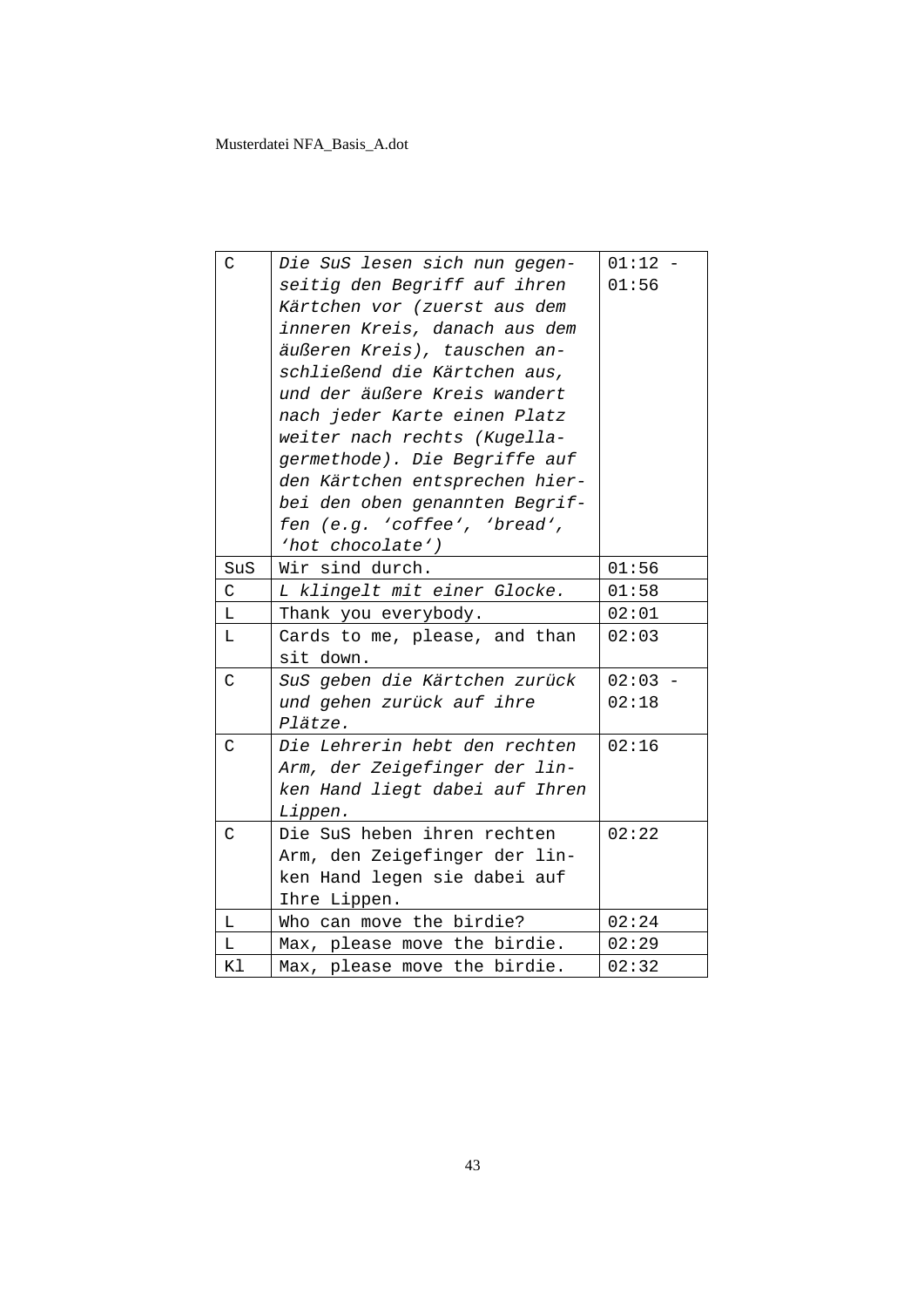| C  | S geht nach vorne an die Tafel   02:36                        |       |
|----|---------------------------------------------------------------|-------|
|    | und bewegt das kleine magneti-<br>sche Vögelchen zum nächsten |       |
|    | Themenfeld.                                                   |       |
| ΚL | Thank you, Max.                                               | 02:38 |
| S  | You're welcome.                                               | 02:38 |
|    | Okay, very good.                                              | 02:40 |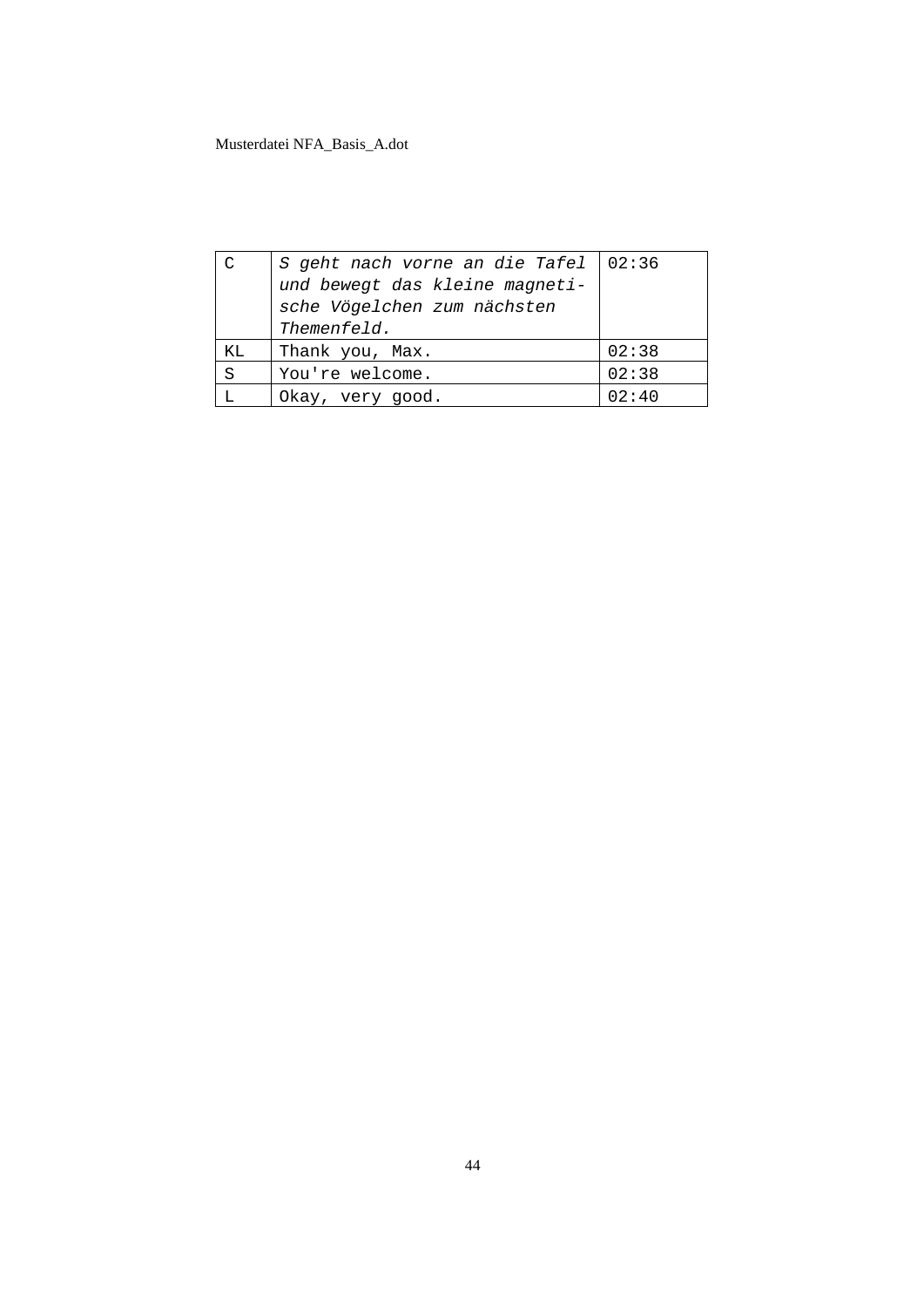## **4. Video "***Drive me crazy***"**

| L             | Well, boys and girls, ähm, what we do |
|---------------|---------------------------------------|
|               | now is a dialogue. It's called        |
|               | "Sleepy Joe". Have a look at the pic- |
|               | tures first.                          |
| $\mathcal{C}$ | Einblendung des Dialogs               |
| L             | Sleeping? Isn't that what you do in   |
|               | class? Schlafen? Machst Du das nicht  |
|               | so und so schon den ganzen Tag in der |
|               | Klasse? Sleeping? Isn't that what you |
|               | do in class?                          |
| S             | Sleeping? Isn't that what you do in   |
|               | the class?                            |
| Г             | Once more. Be an angry teacher.       |
| C             | L redet wütend.                       |
| Г             | Sleeping? Isn't that what you do in   |
|               | class?                                |
| Michael       | Sleeping? Isn't that what, what you   |
|               | do in class?                          |
| $\mathsf{C}$  | Michael redet laut und wütend.        |
| L             | Never in your lesson, sir. Aber doch  |
|               | nicht in ihrem Unterricht. Never in   |
|               |                                       |
|               | your lesson, sir.                     |
| S             | Never in your lesson, sir.            |
| Г             | Good.                                 |
| $\rm S$       | Never in your lesson, sir.            |
| $\rm S$       | Never in your lesson, sir.            |
| S             | Never in your lesson, sir.            |
| SuS           | Never in your lesson, sir.            |
| L             | And all together.                     |
| K1            | Never in your lesson, sir.            |
| Г             | English is so interesting. Englisch   |
|               | ist doch so interessant. English is   |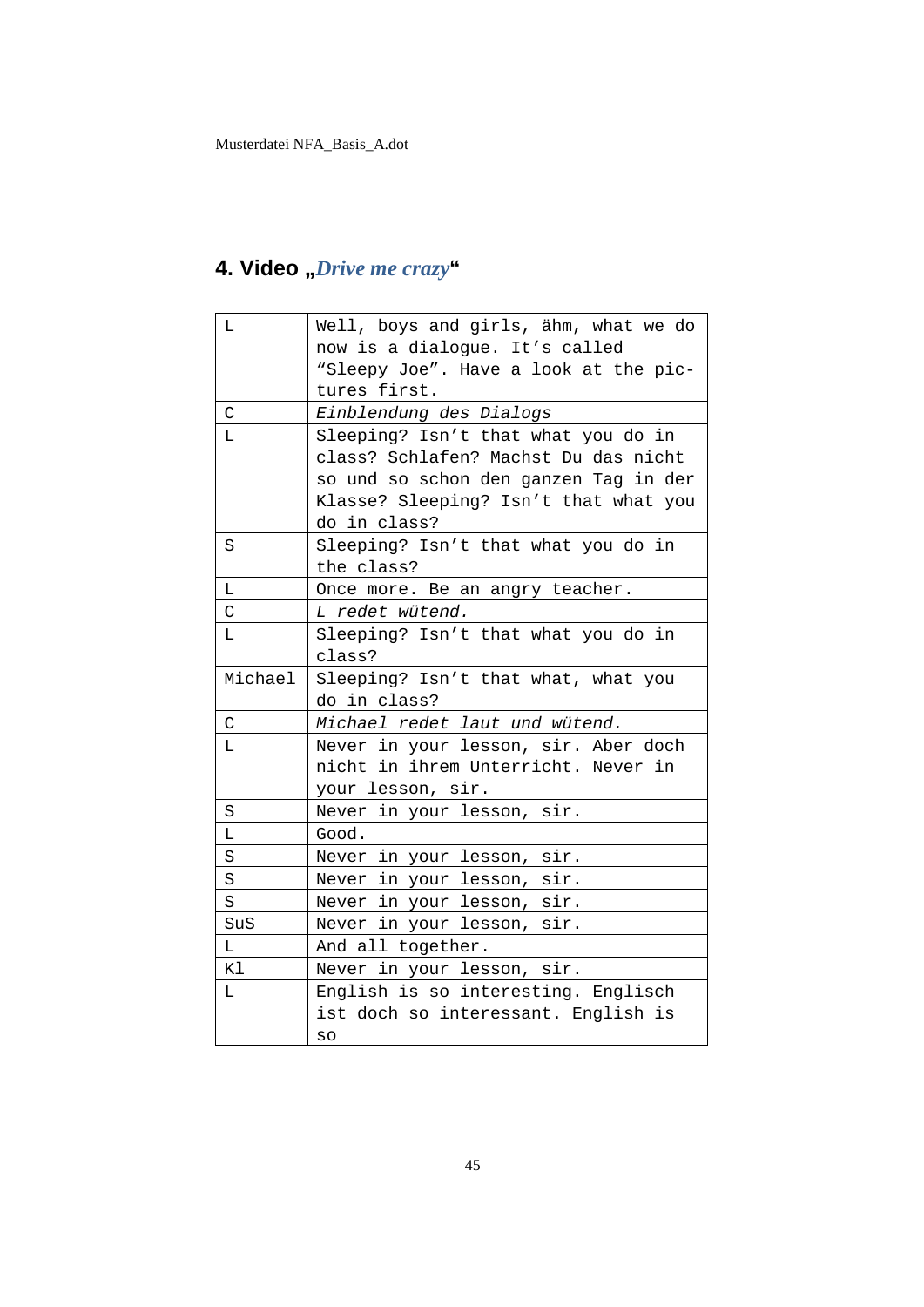|        | interesting.                          |
|--------|---------------------------------------|
| S      | English is so interesting.            |
| S      | English is so interesting.            |
| L      | Together.                             |
| Κl     | English is so interesting.            |
| L      | And now we do all the two sentences   |
|        | again. Never in your lesson, sir.     |
|        | English is so interesting.            |
| S      | Never in your lesson, sir. English is |
|        | so interesting.                       |
| L      | Okay, and the last one. Good God,     |
|        | this boy is driving me crazy! Um Got- |
|        | tes Willen, dieser Typ macht, bringt  |
|        | mich um den Verstand - treibt mich    |
|        | zum Wahnsinn. Driving? You know the   |
|        | word driving? To drive a car? Yes!    |
|        | Okay. Driving me crazy - jemanden in  |
|        | den Wahnsinn treiben, treiben. To     |
|        | drive a car - ein Auto treiben,       |
|        | fahren. To drive somebody crazy. Good |
|        | God, this boy is driving me crazy!    |
| S      | Good God, this boy is driving me      |
|        | crazy.                                |
| C      | S gibt die Antwort in einem verzwei-  |
|        | felten Ton.                           |
| L      | David.                                |
| S      | Good God, this boy is driving me      |
|        | crazy.                                |
| C      | Beim Antworten steht der Schüler auf, |
|        | fasst sich an die Stirn und antwortet |
|        | in einem verzweifelten Tonfall.       |
| L.     | Can you do it, Marcel? Good God, this |
|        | boy is driving me crazy.              |
| Marcel | Good God, this boy is driving me      |
|        | crazy.                                |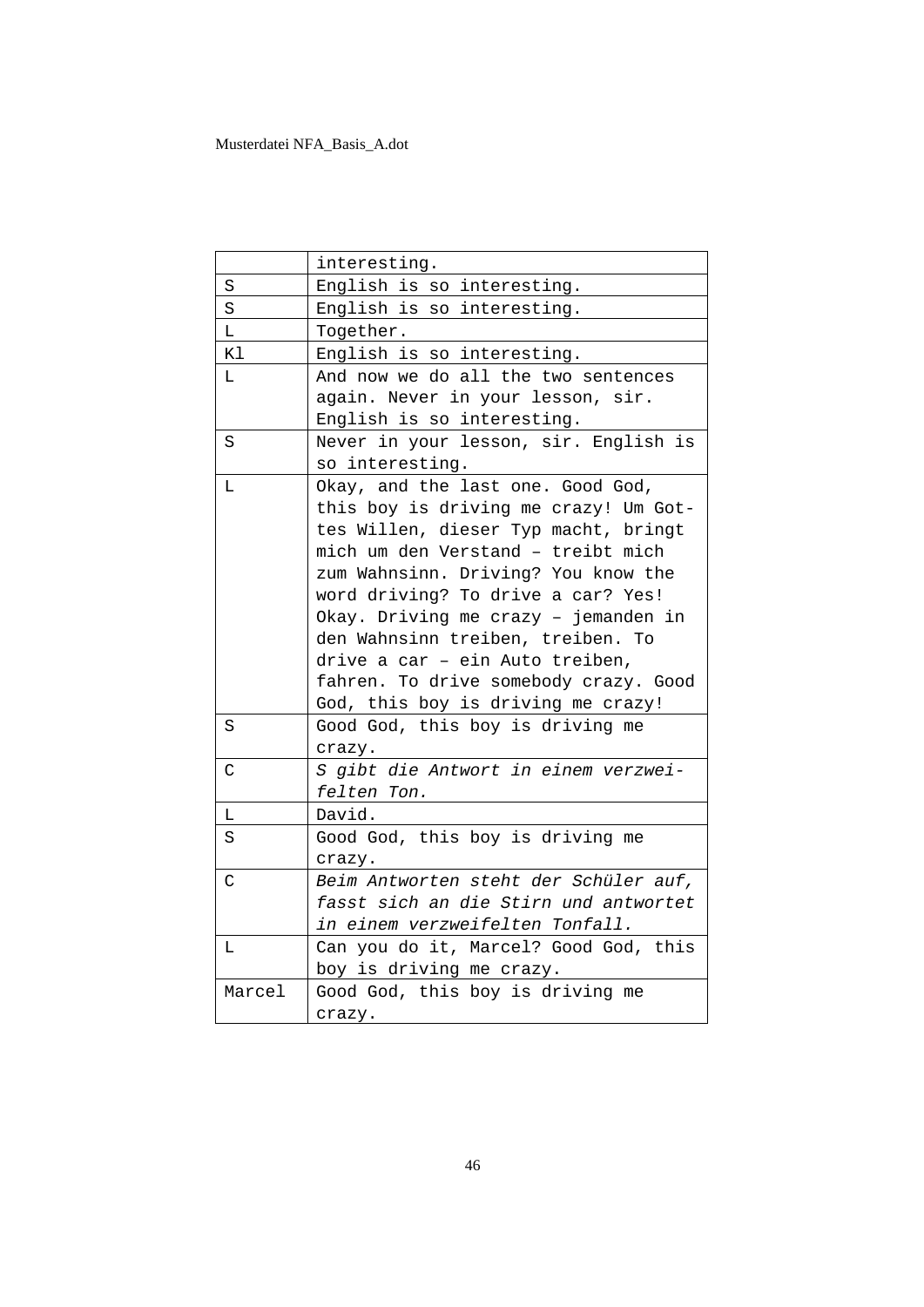| C            | S gibt die Antwort in einem verzwei-<br>felten Ton.                                                                                                                                                                                  |
|--------------|--------------------------------------------------------------------------------------------------------------------------------------------------------------------------------------------------------------------------------------|
| L            | And all together.                                                                                                                                                                                                                    |
| Κl           | Good God, this boy is driving me<br>crazy.                                                                                                                                                                                           |
| L            | Okay.                                                                                                                                                                                                                                |
| L.           | Well, I'm, I'm going to read the text<br>again for you, the complete text and<br>you listen carefully, look at the OHP<br>and try to speak the sentences si-<br>lently for yourself. When I say: Ah,<br>hello Joe. I want to see you |
| $\mathsf C$  | Lehrer macht die entsprechenden Lip-<br>penbewegungen.                                                                                                                                                                               |
| L            | Okay?                                                                                                                                                                                                                                |
| SuS          | Yes.                                                                                                                                                                                                                                 |
| L            | Well. Ah, hello Joe. What happened?<br>I'm sorry, sir. I overslept.<br>Sleeping? Isn't that what you do in<br>class?                                                                                                                 |
| $\mathsf{C}$ | Schüler sprechen leise für sich die<br>Sätze nach und machen dabei die<br>entsprechenden Lippenbewegungen.                                                                                                                           |
| L            | You tell me what is right or what is<br>wrong:<br>I'm sorry, sir. I'm late.                                                                                                                                                          |
| S            | It's wrong.                                                                                                                                                                                                                          |
| L            | What is correct?                                                                                                                                                                                                                     |
| $\rm S$      | I'm sorry, sir. I overslept.                                                                                                                                                                                                         |
| $\mathbb L$  | Okay. Ah, hello Jim. What happened?                                                                                                                                                                                                  |
| $\rm S$      | Wrong. Ah, hello Joe. What happened?                                                                                                                                                                                                 |
| L            | Sleeping?                                                                                                                                                                                                                            |
| Michael      | Right.                                                                                                                                                                                                                               |
| L            | Yes, very simple. French is so inter-<br>esting.                                                                                                                                                                                     |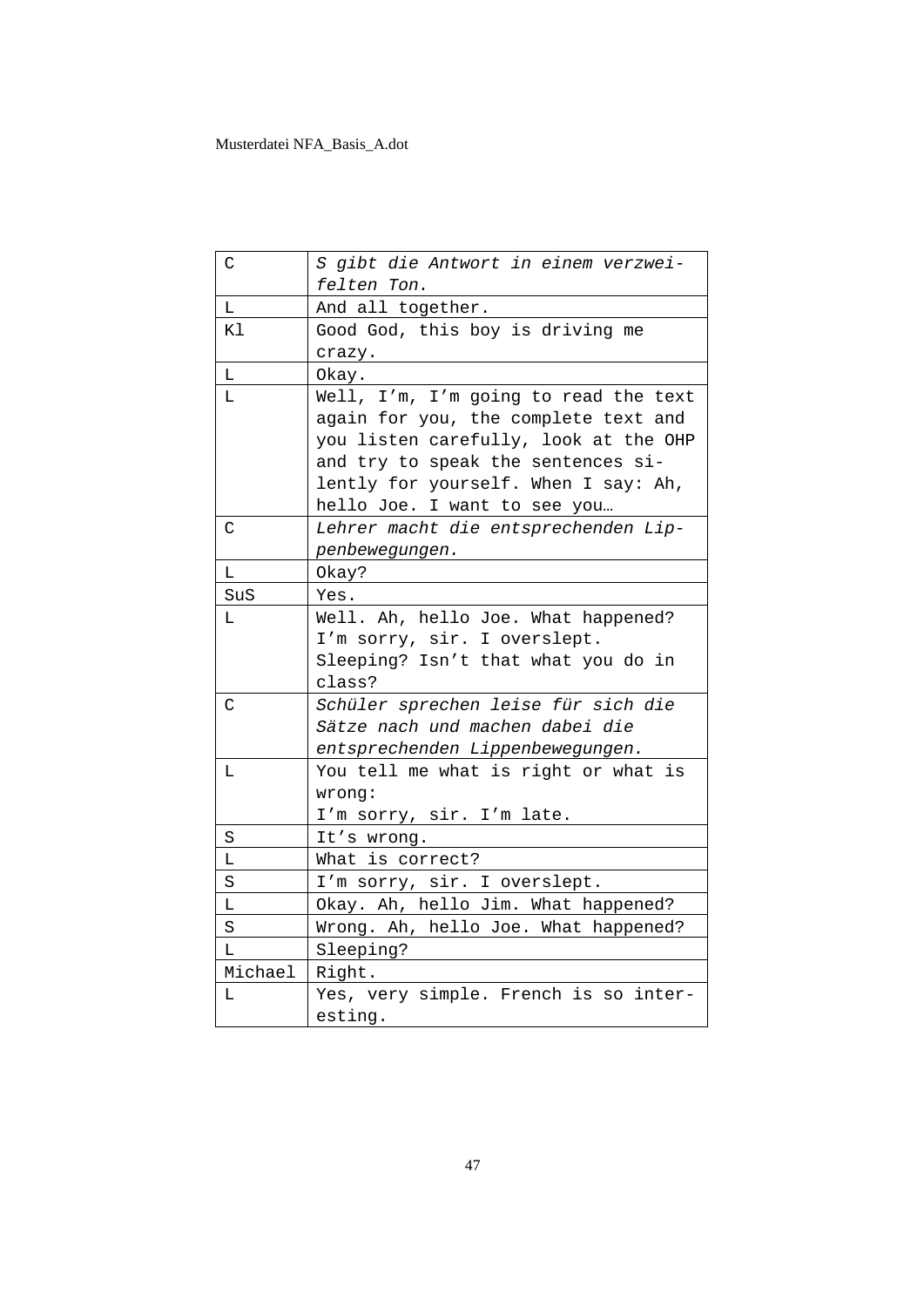| S            | English eh, wrong. English is so<br>interesting. |
|--------------|--------------------------------------------------|
| L            | Good God, this girl is driving me                |
|              | crazy. Eh who is it? Senthuran.                  |
| Sen-         | It's wrong.                                      |
| thuran       |                                                  |
| L            | Wrong? Are you sure? You sure? Is it<br>wrong?   |
| Sen-         | Yes.                                             |
| thuran       |                                                  |
| L            | What is right?                                   |
| S            | Good God, this boy is driving me                 |
|              | crazy.                                           |
| L            | Okay. This is right. Thank you.                  |
| L            | Okay, your favourite sentence? What              |
|              | is your favourite sentence? Which                |
|              | sentence do you like best?                       |
| S            | Eh, this boy is driving me crazy.                |
| L            | Yes, and your sentence?                          |
| S            | Good God, this boy is driving me                 |
|              | crazy.                                           |
| $\mathbb L$  | Okay, what is the most difficult sen-            |
|              | tence here? The most difficult sen-              |
|              | tence?                                           |
| Michael      | Eh, sleeping? Isn't that what you do             |
|              | in class?                                        |
| L            | Okay.                                            |
| L            | I tell you one word, one word and you            |
|              | the complete sentence. For example:              |
|              | $'so'$ .                                         |
| S            | English is so interesting.                       |
| Г            | And now: 'what'.                                 |
| $\rm S$      | Ah, hello Joe. What happened?                    |
| Г            | Fine. 'This'.                                    |
| $\mathsf{C}$ | Viele SuS melden sich.                           |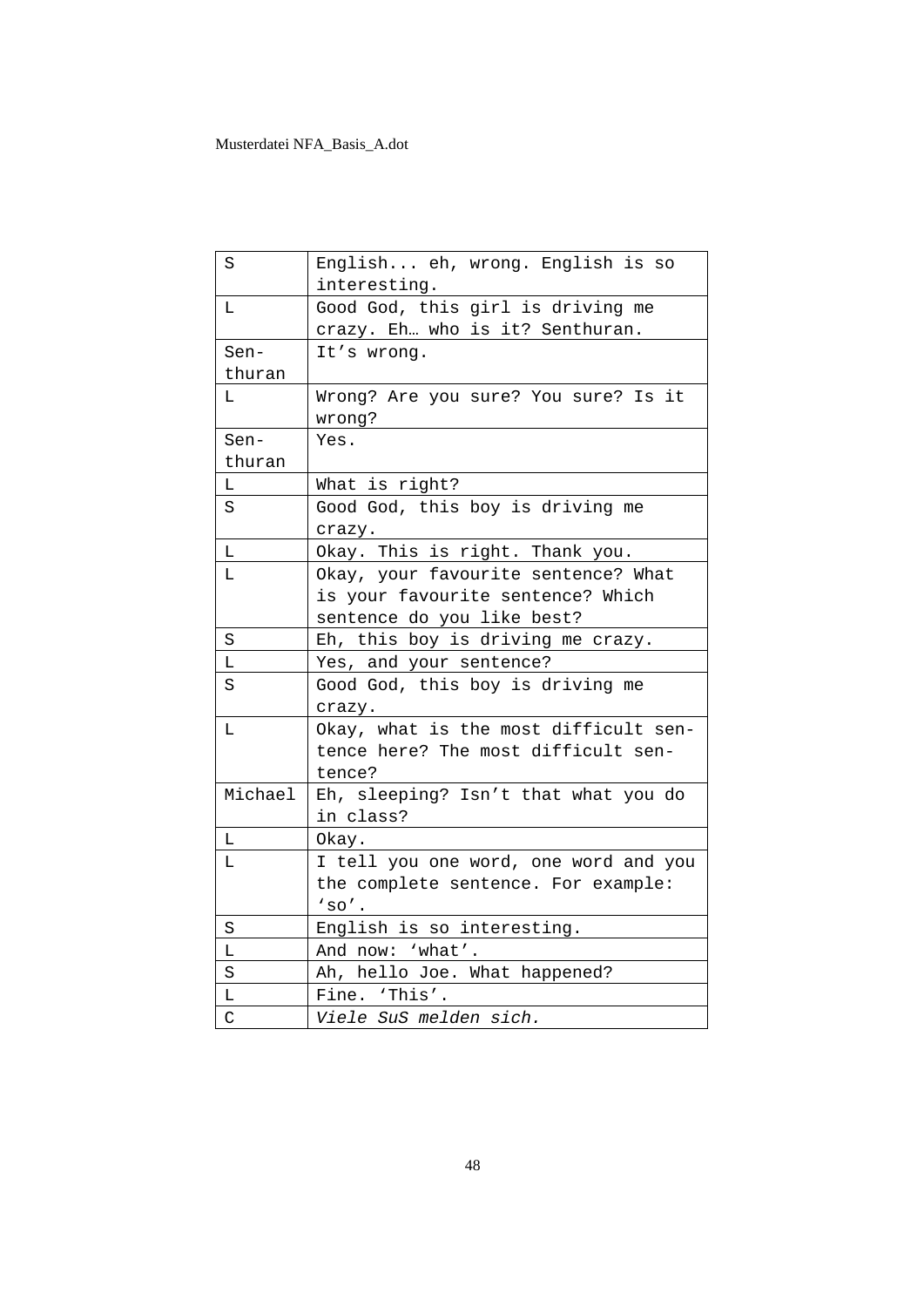| L           | It's unbelievable, you all know this.<br>What is it?                                              |
|-------------|---------------------------------------------------------------------------------------------------|
| S           | This boy is driving me crazy.                                                                     |
| L.          | 'Never'. It's your turn, Deborah.                                                                 |
| Deborah     | Never in your lesson, sir.                                                                        |
| L           | I do I, I speak a sentence to you                                                                 |
|             | without saying it. Just, like this                                                                |
| $\mathsf C$ | Der Lehrer macht eine Lippenbewegung.                                                             |
| Г           | The first sentence is                                                                             |
| C           | Der Lehrer artikuliert einen Satz mit<br>sehr deutlicher Lippenbewegung, aber<br>ohne Lautierung. |
| S           | Good God, this boy is driving me<br>crazy.                                                        |
| C           | Der Lehrer spricht leise einen weite-<br>ren Satz mit deutlicher Lippenbewe-<br>gung.             |
| S           | Isn't that what you do in class?                                                                  |
|             |                                                                                                   |
| L           | This is good.                                                                                     |
| C           | Der Lehrer spricht leise einen weite-                                                             |
|             | ren Satz mit deutlicher Lippenbewe-                                                               |
|             | gung.                                                                                             |
| Michael     | I'm so sorry, sir.                                                                                |
| L           |                                                                                                   |
| L           | I'm so sorry, sir.<br>You can work in pairs, please, you've<br>got about, let's say               |
| SuS         | Five minutes. Zehn Minuten. Zwei.<br>Drei.                                                        |
| L           | You want to make a deal with me?<br>Three minutes.                                                |
| SuS         | Three…                                                                                            |
| L           | Three minutes!                                                                                    |
| SuS         | Three!?                                                                                           |
| L           | Three!                                                                                            |
| SuS         | Four, four                                                                                        |
| L           | Maximum, maximum three!                                                                           |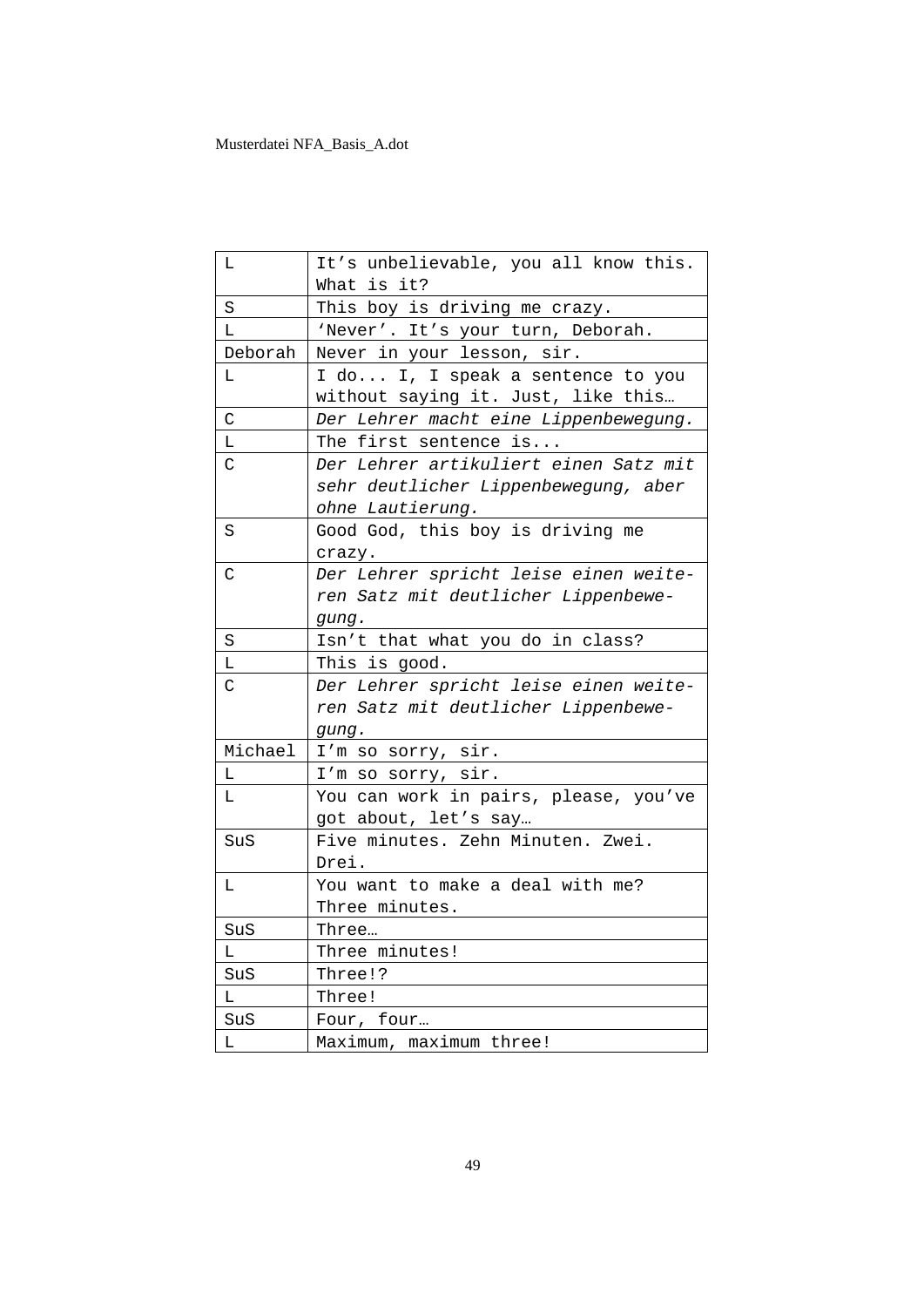| SuS         | Four. Five. Four. Four                |
|-------------|---------------------------------------|
| Г           | Okay, three, three! Start now.        |
| C           | Die SuS üben den Dialog in Partnerar- |
|             | beit ein.                             |
| $\mathbb L$ | Thank you.                            |
| S           | Ah, hello Burcu. What happened?       |
| $\rm S$     | I'm sorry, sir. I'm overslept.        |
| S           | Sleeping? Isn't that what you do in   |
|             | class?                                |
| S           | Never in your lesson, sir. English is |
|             | so interesting.                       |
| S           | Good God, this girl is driving me     |
|             | crazy.                                |
| Г           | Thank you. Gut gemacht                |
| S           | Ah, Joey. What happened?              |
| S           | I'm so sorry, sir. I'm overslept.     |
| S           | Isn't that what you do in  Isn't      |
|             | that what you do in class?            |
| S           | Never in your lesson, sir. English is |
|             | so interesting.                       |
| S           | Ahh, this boy's driving me crazy.     |
| L           | Okay. This was nice acting but there  |
|             | was one mistake in it. Who knows the  |
|             | mistake? What was the mistake?        |
| S           | He forgot "Good God".                 |
| Г           | One other thing: I overslept. Say it  |
|             | again. I overslept.                   |
| $\rm S$     | I overslept.                          |
| L           | All together.                         |
| Κl          | I overslept.                          |
| L           | I overslept.                          |
| Κl          | I overslept.                          |
| S           | I overslept.                          |
| $\rm S$     | I overslept.                          |
| L           | Thank you.                            |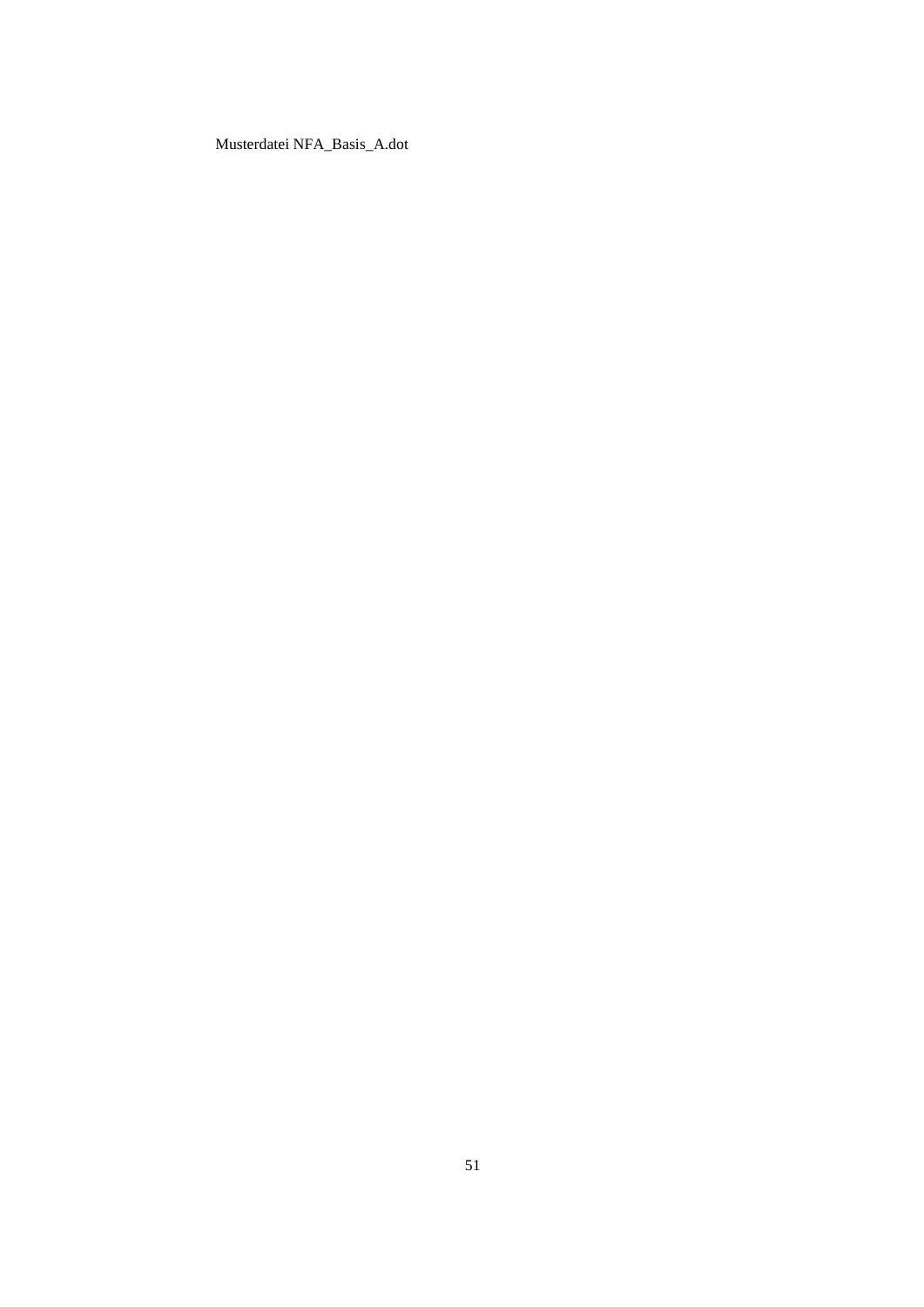#### L Good morning ladies and gentlemen.  $00:00$  00:05 Kl Good morning Mister A. | 00:05 00:10 L Ah I see, I see. You wake up at the moment, that's fine. A very warm welcome. Good morning. 00:10 00:16 L Well, I would say we start with a short little game. We start with a pantomime game. Pantomime. 00:16 00:25 L | I guess you did such a game last year with Miss M. and you all know what it is about. 00:25 00:33 L | I give you an example. I have got a job here. A job you can learn. Here. And one person here shows the class but without ... talking, O.K.? 00:33 00:47 L So, I give you one example. Very easy. The word here and now 00:47 00:54 C *L zeigt auf sich und tut dann so, als ob er an die Tafel schreibt.* 00:54 00:59 L What is the job here? (lacht)... Hm? Very easy, isn't it? 00:59 01:04 S | Teacher. 01:04 | 01:05 L Exactly. So you know what it is about?  $01:05$  01:07

### 5. Video "Perfect Job"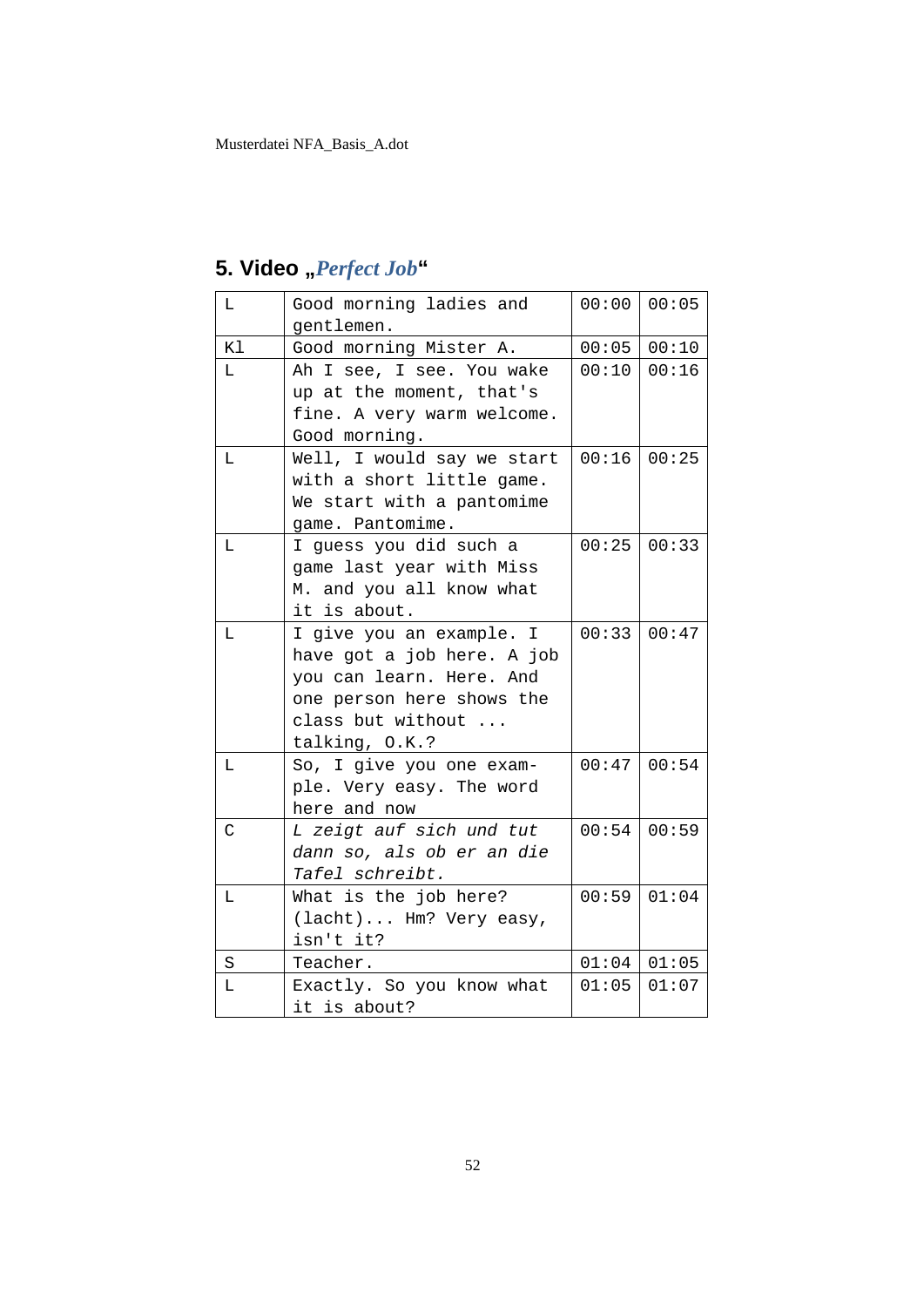| Г           | Are there volunteers? Who            |               | $01:07$ 01:15 |
|-------------|--------------------------------------|---------------|---------------|
|             | wants to start? I give you           |               |               |
|             | a job and you start. Eh              |               |               |
|             | O.K. Christine, could                |               |               |
|             | you come?                            |               |               |
| S           | Yes.                                 |               | $01:15$ 01:16 |
| Ć           | S läuft in Richtung Tafel.           | 01:16         | 01:18         |
|             | L nimmt einen Zettel vom             |               |               |
|             | Tisch und läuft damit S              |               |               |
|             | entgegen.                            |               |               |
| L           | Here is the job.                     | $01:18$ 01:19 |               |
| C           | L gibt S den Zettel.                 | 01:19         | 01:27         |
| C           | S zeigt auf den Zettel und $ 01:27 $ |               | 01:29         |
|             | flüstert zu L.                       |               |               |
| L           | Yep How about people                 | $01:29$ 01:33 |               |
|             | working there. Inside                |               |               |
|             | this. $//$                           |               |               |
| S           | // Ah O.K. //                        | 01:33         | 01:34         |
| L           | // O.K.?                             | 01:34         | 01:35         |
| $\mathsf C$ | S steht vor der Klasse.              | 01:35         | 01:39         |
| SUS         | (kichern)                            | 01:39         | 01:41         |
| C           | S streckt den Zeigefinger            | 01:41         | 01:46         |
|             | nach oben und legt den               |               |               |
|             | Zettel auf den Tisch.                |               |               |
| S           | Eh. (lacht)                          |               | $01:46$ 01:49 |
| $\mathsf C$ | S macht austeilende Bewe-            | 01:49         | 02:07         |
|             | gungen mit den Händen. S             |               |               |
|             | dreht sich einmal hin und            |               |               |
|             | her und zeichnet mit ihren           |               |               |
|             | Händen ein Viereck in die            |               |               |
|             | Luft. S macht wieder die             |               |               |
|             | austeilenden Handbewegun-            |               |               |
|             | gen und zeichnet das Vier-           |               |               |
|             | eck. S reckt den Daumen              |               |               |
|             | nach oben.                           |               |               |
| Г           | $Hm$ .                               |               | $02:07$ 02:08 |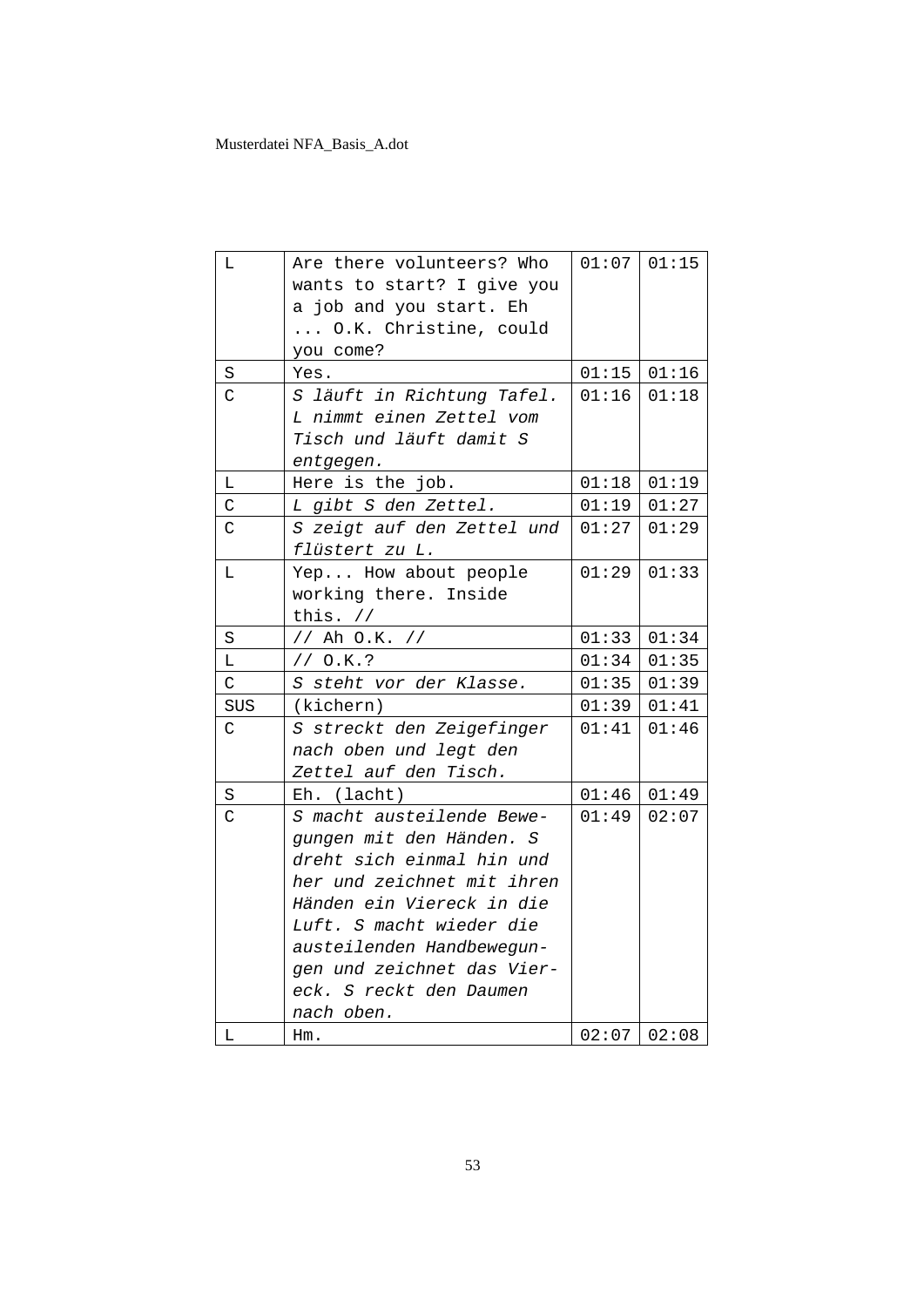| C            | S zeichnet wieder das      |       | $02:08$ 02:15 |
|--------------|----------------------------|-------|---------------|
|              | Viereck und dann verschie- |       |               |
|              | dene Linien in die Luft.   |       |               |
| L            | Take Make a guess! Make    | 02:15 | 02:17         |
|              | a guess!                   |       |               |
| $\mathsf C$  | S wiederholt die austei-   | 02:17 | 02:20         |
|              | lenden Handbewegungen.     |       |               |
| L            | Yes you can choose a per-  | 02:20 | 02:21         |
|              | son.                       |       |               |
| $\rm S$      | Eh, Nathalie.              | 02:21 | 02:22         |
| S            | To work in a band bank?    | 02:22 | 02:25         |
| L            | Correct, yes //            | 02:25 | 02:26         |
| S            | // Yes. //                 | 02:26 | 02:27         |
| L            | // Yes. And the job here   | 02:27 | 02:29         |
|              | is a bank?                 |       |               |
| S            | Clerk.                     | 02:29 | 02:31         |
| L            | Yes, exactly.              | 02:31 | 02:32         |
| L            | O.K., second one.          | 02:32 | 02:33         |
| C            | L nimmt einen neuen Zettel | 02:33 | 02:35         |
|              | und gibt ihn der nächsten  |       |               |
|              | Schülerin.                 |       |               |
| L            | Nice, wonderful job.       | 02:35 | 02:36         |
| $\mathsf C$  | S nimmt Zettel entgegen    | 02:36 | 02:38         |
|              | und liest ihn.             |       |               |
| $\rm S$      | No.                        | 02:38 | 02:39         |
| L            | Yeah, try it!              | 02:39 | 02:41         |
| $\mathsf{C}$ | S läuft mit zur Seite aus- | 02:41 | 02:45         |
|              | gestreckten Armen umher.   |       |               |
| $\rm S$      | Aslan.                     | 02:45 | 02:46         |
| S            | Pilot.                     | 02:46 | 02:47         |
| Г            | O.K., next one. Yes, Joe.  | 02:47 | 02:49         |
| $\mathsf C$  | L übergibt einen neuen     | 02:49 | 02:50         |
|              | Zettel an den nächsten     |       |               |
|              | Schüler.                   |       |               |
| S            | $Hm$ .                     |       | $02:50$ 02:51 |
| Г            | Hm!                        |       | $02:51$ 02:52 |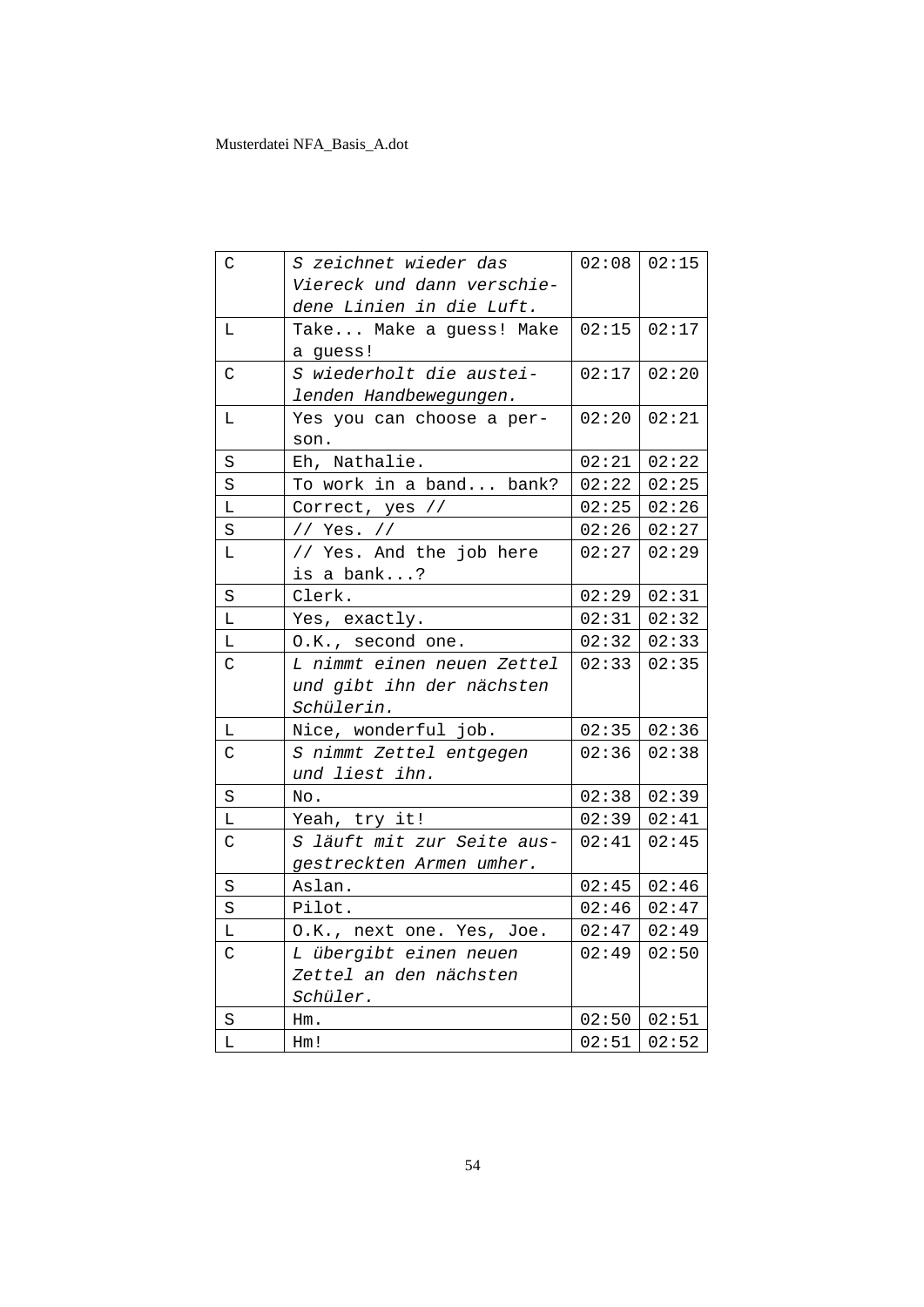| $\mathsf C$  | S läuft mit dem Zettel in  |       | $02:52$ 03:13 |
|--------------|----------------------------|-------|---------------|
|              | der Hand vor die Klasse,   |       |               |
|              | legt ihn auf den Tisch und |       |               |
|              | steht dann einige Zeit     |       |               |
|              | still.                     |       |               |
| SuS          | (kichern)                  |       | $03:13$ 03:14 |
| L            | Still working.             |       | $03:14$ 03:16 |
| S            | Was stellt das denn dar?   | 03:16 | 03:17         |
|              | ( ? )                      |       |               |
| S            | Was macht der?             | 03:17 | 03:18         |
| SuS          | (tuscheln)                 | 03:18 | 03:20         |
| SuS          | (Gekicher)                 | 03:20 | 03:21         |
| L            | Need need another one?     |       | $03:21$ 03:23 |
| $\rm S$      | Yes.                       |       | $03:23$ 03:24 |
| L            | Yes, O.K. No problem.      |       | $03:24$ 03:25 |
| L            | You can get this. This one | 03:25 | 03:29         |
|              | here. O.K.?                |       |               |
| $\mathsf{C}$ | S nickt, nimmt einen neuen | 03:29 | 03:33         |
|              | Zettel entgegen und steht  |       |               |
|              | still.                     |       |               |
| SUS          | (Lachen)                   |       | 03:33   03:34 |
| C            | S legt Zettel zurück auf   | 03:34 | 03:35         |
|              | den Tisch und läuft zurück |       |               |
|              | zu seinem Platz.           |       |               |
| S            | I don't know.              | 03:35 | 03:36         |
| L.           | You don't know. O.K.       | 03:36 | 03:38         |
|              | (lacht) No problem.        |       |               |
| L            | So, a volunteer here. Take | 03:38 | 03:40         |
|              | it, please.                |       |               |
| L            | (lacht)                    |       | $03:40$ 03:41 |
| $\mathsf C$  | S läuft nach vorne.        |       | $03:41$ 03:46 |
| L            | No problem, Sir.           |       | $03:46$ 03:47 |
| $\mathsf C$  | S tritt vor die Klasse und | 03:47 | 03:51         |
|              | ahmt mit seiner Hand eine  |       |               |
|              | Pistole nach.              |       |               |
| S            | Policeman.                 |       | $03:51$ 03:52 |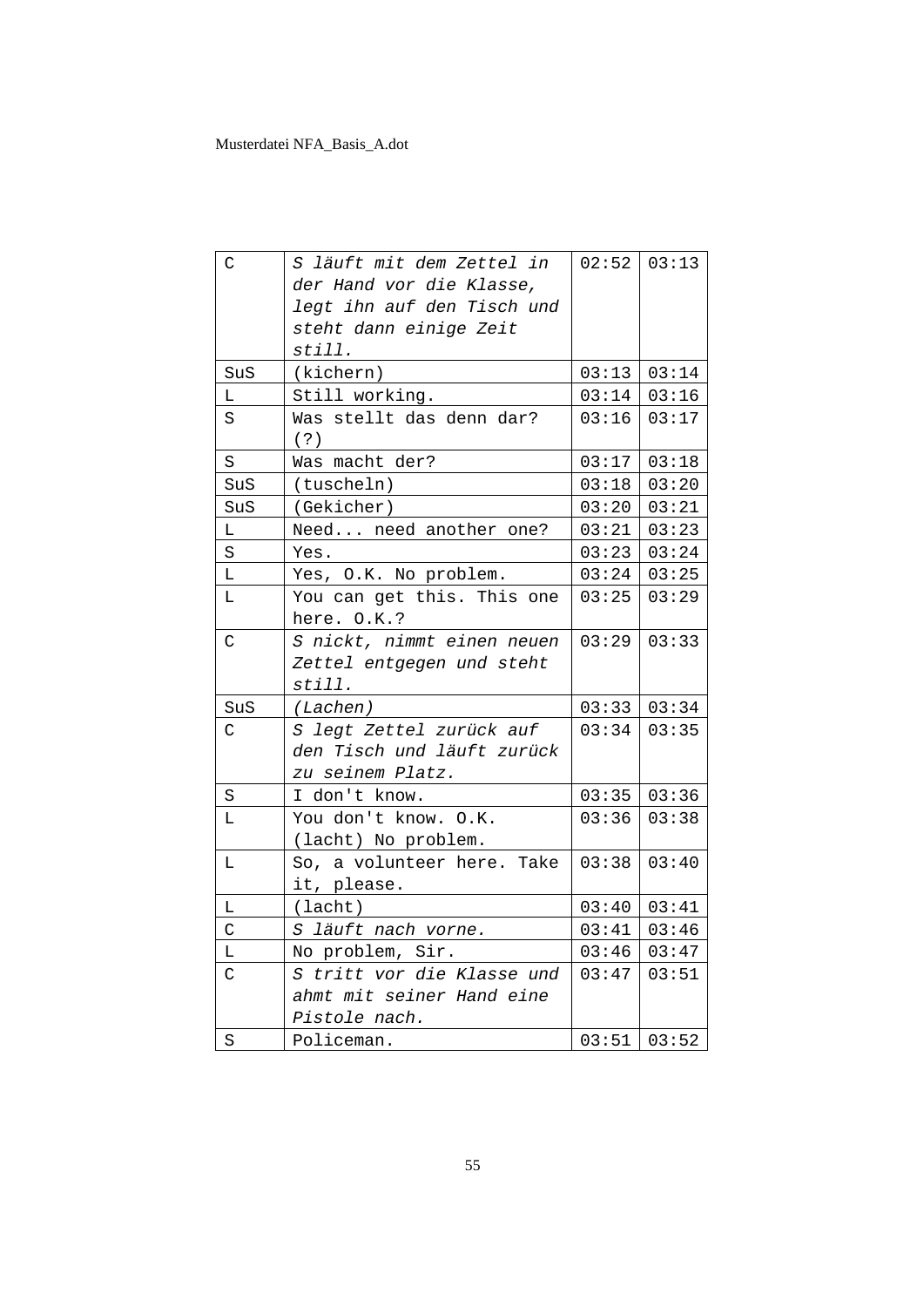| Г            | Exactly, yes. That's fine. |       | $03:52$ 03:54 |
|--------------|----------------------------|-------|---------------|
| L            | Two more. Two more         | 03:54 | 03:58         |
|              | Mirko, yes. On the way.    |       |               |
| C            | L gibt dem nächsten Schü-  | 03:58 | 04:01         |
|              | ler einen Zettel.          |       |               |
| $\mathbb L$  | 0.K.                       | 04:01 | 04:02         |
| $\mathsf{C}$ | S tritt vor die Klasse.    | 04:02 | 04:05         |
| $\mathsf{C}$ | S nimmt einen mehrmals ei- | 04:05 | 04:20         |
|              | nen Stift vom Tisch, läuft |       |               |
|              | einige Schritte damit und  |       |               |
|              | legt ihn wieder hin. S     |       |               |
|              | deutet auf sich und hebt   |       |               |
|              | den Stift erneut auf.      |       |               |
| С            | Gekicher                   | 04:20 | 04:22         |
| C            | S legt den Stift wieder    | 04:22 | 04:23         |
|              | hin und deutet auf sich.   |       |               |
| $\mathbb L$  | Make a guess!              | 04:23 | 04:25         |
| C            | S zeigt wieder auf sich    | 04:25 | 04:31         |
|              | selbst und macht dann eine |       |               |
|              | ziehende Bewegung. S deu-  |       |               |
|              | tet auf jemanden in der    |       |               |
|              | Klasse.                    |       |               |
| S            | Eh, I don't know the word  | 04:31 | 04:34         |
|              | in English.                |       |               |
| L            | Try to describe it! He's   | 04:34 | 04:37         |
|              | working for what?          |       |               |
| $\rm S$      | No.                        | 04:37 | 04:38         |
| L            | No. It has nothing to do   | 04:38 | 04:41         |
|              | with mail.                 |       |               |
| $\rm S$      | Was? $(!)$                 | 04:41 | 04:42         |
| L            | $K$ go on!                 | 04:42 | 04:44         |
| C            | S zeigt wieder auf sich,   | 04:44 | 04:56         |
|              | dann tut er so als hebe er |       |               |
|              | etwas vom Boden auf und    |       |               |
|              | beschreibt mit seinen Hän- |       |               |
|              | den ein Viereck. S macht   |       |               |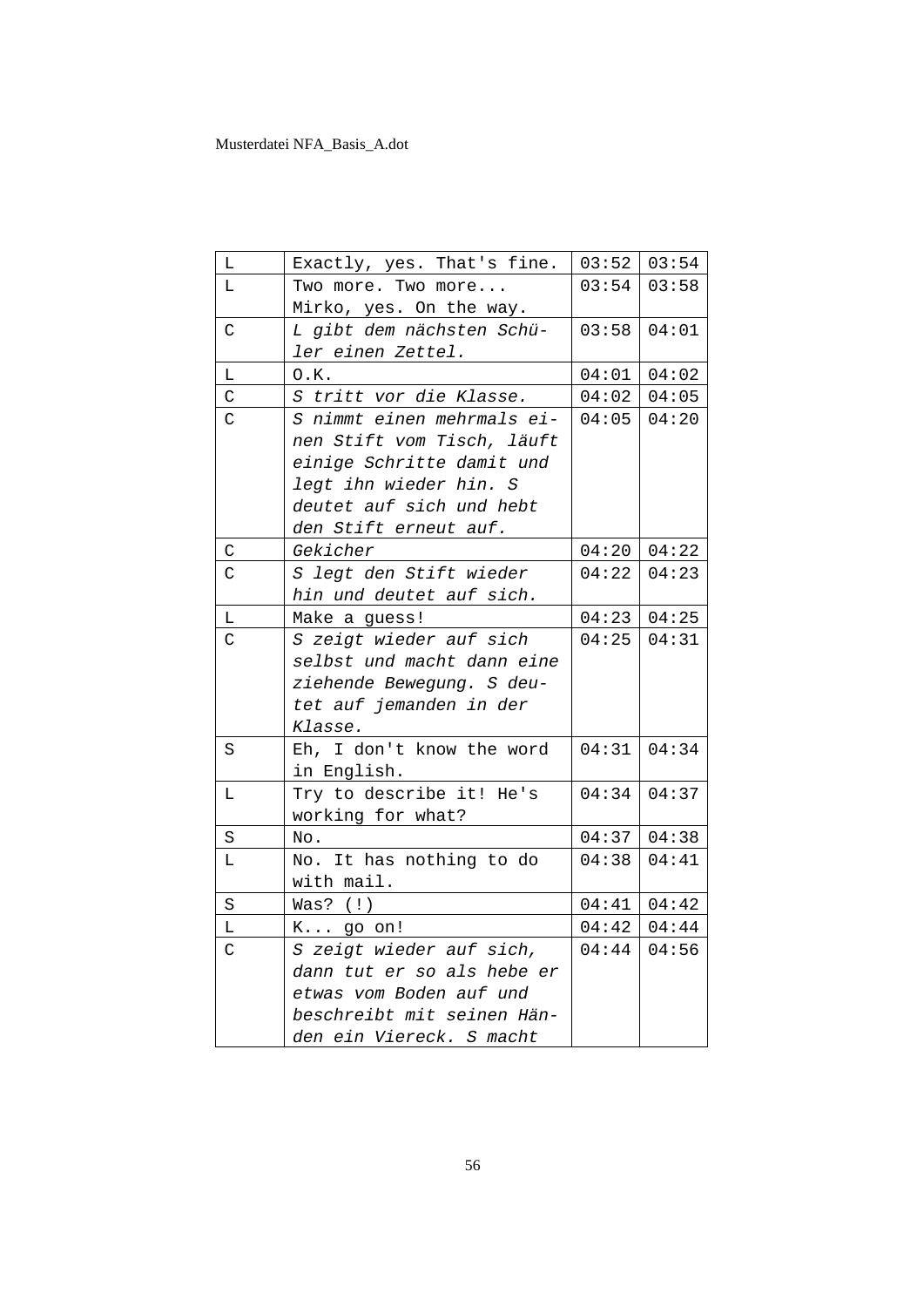|             | eine ziehende Bewegung und |       |               |
|-------------|----------------------------|-------|---------------|
|             | läuft einige Schritte. S   |       |               |
|             | deutet auf jemanden in der |       |               |
|             | Klasse.                    |       |               |
| $\rm S$     | Cook?                      | 04:56 | 04:57         |
| Г           | No? O.K.                   |       | $04:57$ 04:58 |
| C           | S macht eine wegwerfende   | 04:58 | 04:59         |
|             | Handbewegung.              |       |               |
| L.          | Would be (?) a shop assis- | 04:59 | 05:02         |
|             | tant. A shop assistant.    |       |               |
| S           | ( ? )                      | 05:02 | 05:03         |
| L.          | One last one. One last     | 05:03 | 05:12         |
|             | one, I need a girl right   |       |               |
|             | now for this job. I need a |       |               |
|             | girl right now. And I      |       |               |
|             | hm $try$ it? $0.K.$        |       |               |
| $\mathsf C$ | S läuft nach vorne.        |       | $05:12$ 05:17 |
| L           | Girl's job.                |       | $05:17$ 05:19 |
| C           | S lässt sich von L den     | 05:19 | 05:25         |
|             | nächsten Zettel zeigen und |       |               |
|             | tritt vor die Klasse.      |       |               |
| C           | S deutet in Richtung der   | 05:25 | 05:35         |
|             | Klasse, fasst sich dann an |       |               |
|             | den Hals und ahmt dann et- |       |               |
|             | was mit ihren Händen nach. |       |               |
|             | S zeigt auf eine Mitschü-  |       |               |
|             | lerin.                     |       |               |
| S           | Nursery?                   | 05:35 | 05:37         |
| $\rm S$     | Yes.                       |       | $05:37$ 05:38 |
| Г           | A nurse, yes //            |       | $05:38$ 05:39 |
| $\rm S$     | // Ja, genau. //           |       | $05:39$ 05:40 |
| L           | // working in hospital.    | 05:40 | 05:43         |
|             | O.K. guys. So far, so      |       |               |
|             | good.                      |       |               |
| Г           | Open your books, please,   | 05:43 | 05:50         |
|             | and go to page forty-two   |       |               |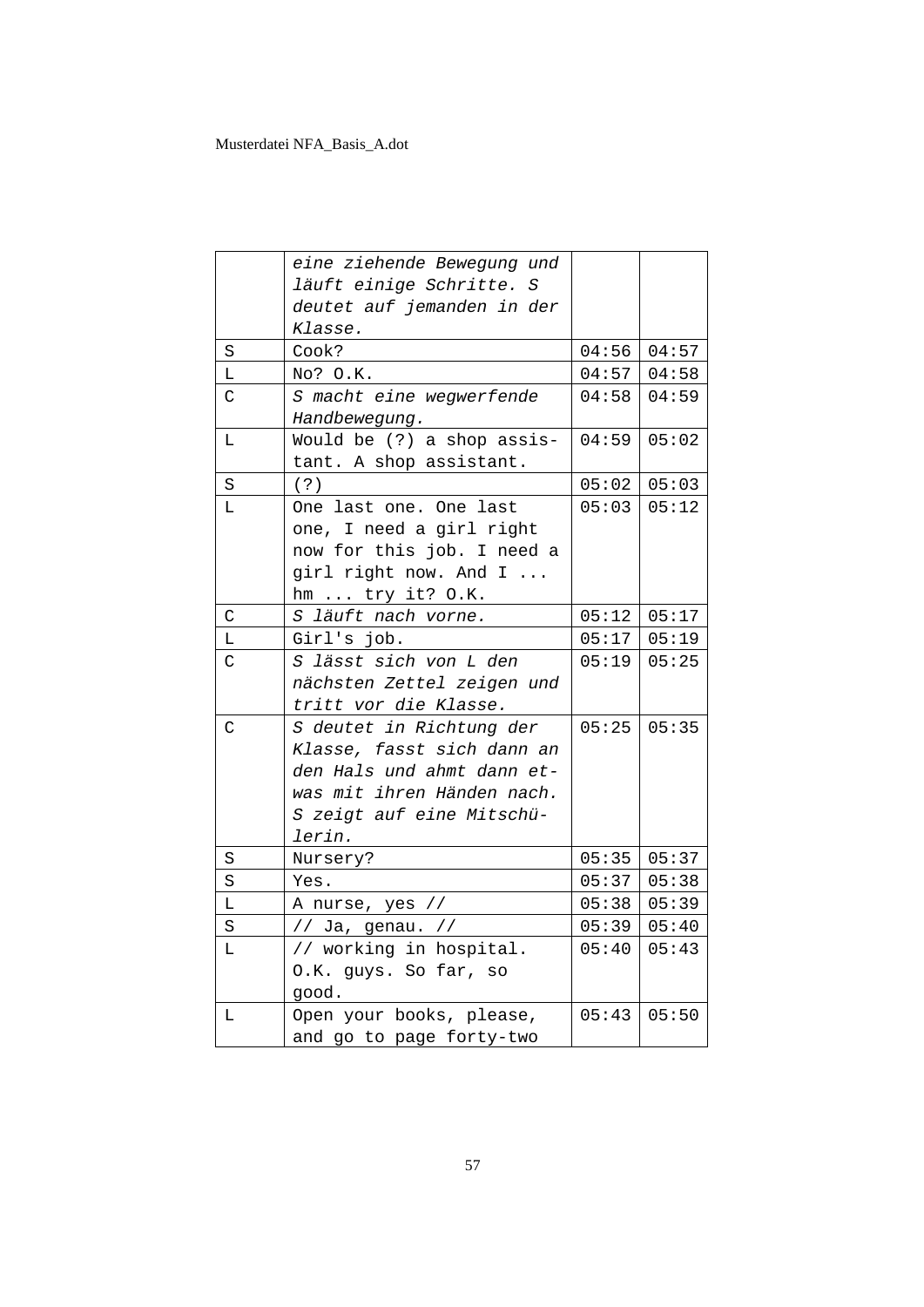|             | forty-three. The perfect<br>job.                                                                                                                                                     |       |               |
|-------------|--------------------------------------------------------------------------------------------------------------------------------------------------------------------------------------|-------|---------------|
| C           | SuS schlagen ihre Bücher<br>auf. L zieht den Tages-<br>lichtprojektor heran.                                                                                                         |       | $05:50$ 06:06 |
| T.          | The perfect job. Ladies<br>and Gentlemen, before you<br>read  have a look.<br>There are five different<br>pictures. And every pic-<br>ture shows a job.                              | 06:06 | 06:17         |
| L           | So guess! What could the<br>job be? Don't read the<br>text, only look at the<br>picture.                                                                                             | 06:17 | 06:24         |
| C           | Kl schaut in ihre Bücher.<br>L bereitet eine Folie für<br>den Projektor vor. S hebt<br>seine Hand und lässt sie<br>nach einigen Sekunden wie-<br>der sinken.                         | 06:24 | 07:18         |
| L           | Let us start with one pic-<br>ture. As I said, don't<br>read the text, just the<br>picture. The first one<br>with the elephant. What do<br>you think? What could be a<br>job  there? | 07:18 | 07:30         |
| $\mathsf C$ | (Stille)                                                                                                                                                                             | 07:30 | 07:36         |
| L           | Try to describe the pic-<br>ture, what can you see?<br>Lucia, yes.                                                                                                                   | 07:36 | 07:39         |
| S           | Eh, the people which work<br>in a zoo $//$                                                                                                                                           | 07:39 | 07:42         |
| L           | // Mmh //                                                                                                                                                                            |       | $07:42$ 07:43 |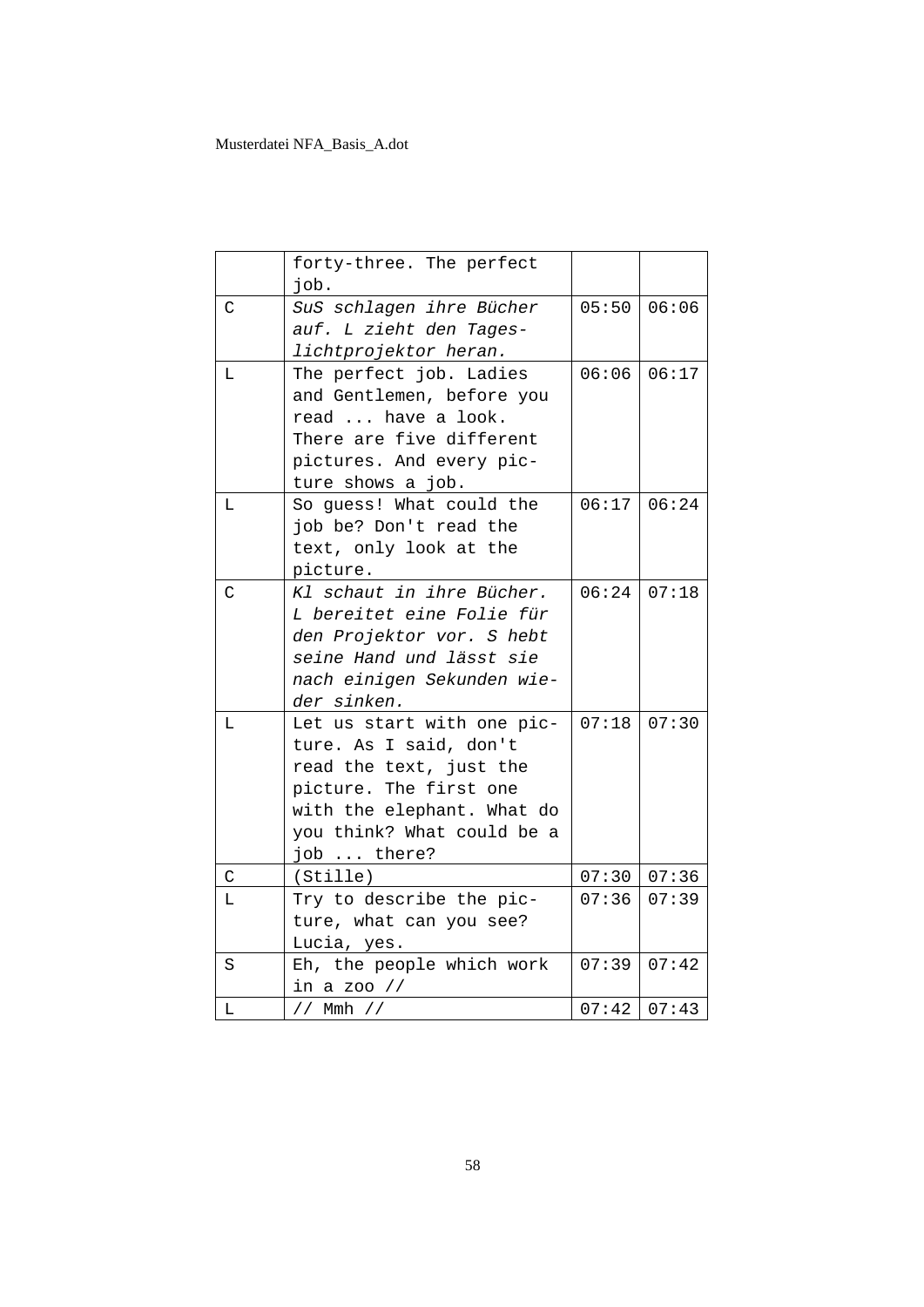| S | // and he works with the                             |       | $07:43$ 07:47 |
|---|------------------------------------------------------|-------|---------------|
|   | elephants, and other works                           |       |               |
|   | with lions or                                        |       |               |
| L | $0.K.$ Ja.                                           | 07:47 | 07:49         |
| S | But I don't know the name                            | 07:49 | 07:51         |
|   | of this job.                                         |       |               |
| Г | We find this out.                                    | 07:51 | 07:52         |
| L | O.K. So, person working in<br>a zoo. Mmh?            | 07:52 | 07:55         |
| S | Eh, he wash $(!)$ them and                           | 07:55 | 08:00         |
|   | give (!) their food (!), I                           |       |               |
|   | think  yes.                                          |       |               |
| L | Mmh.                                                 | 08:00 | 08:02         |
| S | Can I describe the picture                           | 08:02 | 08:05         |
|   | two? Also $(!)$                                      |       |               |
| L | Next one? Yes O.K., you                              | 08:05 | 08:11         |
|   | keep it! Any more for                                |       |               |
|   | picture one? Ja, Antonio.                            |       |               |
|   |                                                      |       |               |
| S | Eh, they clean the cages.                            | 08:11 | 08:12         |
| L | Mmh so  we go to the                                 | 08:12 | 08:19         |
|   | next picture and have a                              |       |               |
|   | look what this job is                                |       |               |
|   | later in detail.                                     |       |               |
| Г | Picture number two. Aslan,                           | 08:19 | 08:21         |
|   | of course!                                           |       |               |
| S | There's a cameraman.                                 | 08:21 | 08:22         |
| S | Yes.  Some more to add?                              | 08:22 | 08:29         |
|   | Sir?                                                 |       |               |
| S | Eh, he can eh film some                              | 08:29 | 08:34         |
|   | sports and yes.                                      |       |               |
| L | For example, yes, of                                 | 08:34 | 08:38         |
|   | course. O.K. Easy picture.                           |       |               |
| Г | Oh the next one is perhaps                           | 08:38 | 08:50         |
|   | trickier. You look at the                            |       |               |
|   | picture on the same page<br>with the bicycle and the |       |               |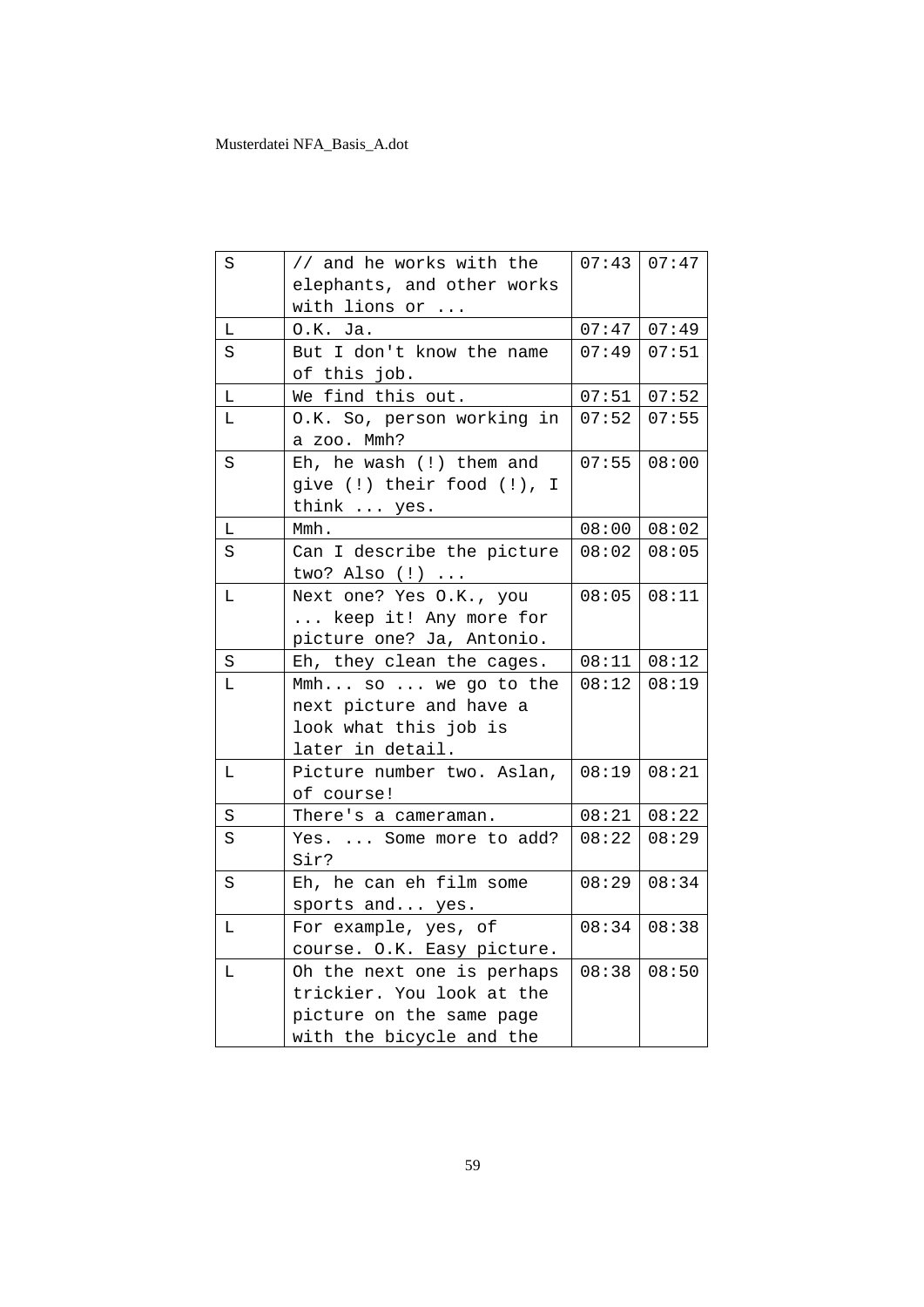|             | man in the white collar.   |               |               |
|-------------|----------------------------|---------------|---------------|
|             | Sophia, you want to try?   |               |               |
| S           | No, I wanted to make a (!) | $08:50$ 08:52 |               |
|             | other //                   |               |               |
| L           | // Next one. So who can    | 08:52         | 08:54         |
|             | make this picture here?    |               |               |
| C           | (Schweigen)                | 08:54         | 08:56         |
| L           | Lucien, have a try!        | 08:56         | 08:57         |
| S           | I think this is a scentist | 08:57         | 08:59         |
|             | $(sic)$ .                  |               |               |
| L.          | A scientist?               | 08:59         | 09:00         |
| S           | A scientist, yes.          | 09:00         | 09:01         |
| L.          | What is he doing?          | 09:01         | 09:03         |
| S           | $E$ h                      | 09:03         | 09:05         |
| C           | S zeigt fragend auf sich   | 09:05         | 09:06         |
|             | selbst.                    |               |               |
| L           | Yes, ja.                   |               | $09:06$ 09:07 |
| S           | A devlope (sic), a a       | 09:07         | 09:10         |
|             | roboter $(!)$ or $//$      |               |               |
| L           | // Mmh. //                 | 09:10         | 09:11         |
| S           | // something.              |               | $09:11$ 09:12 |
| L           | O.K. And  what else?       | 09:12         | 09:17         |
|             | Some more here. Aslan,     |               |               |
|             | yes.                       |               |               |
| S           | I think that's a mecha-    | 09:17         | 09:19         |
|             | tronic engineer (t).       |               |               |
| L.          | Mmh.                       | 09:19         | 09:20         |
| S           | Eh I think he works with   | 09:20         | 09:24         |
|             | technology.                |               |               |
| L           | How do you think? Why does | 09:24         | 09:28         |
|             | he work with technology?   |               |               |
| S           | Eh because there is eh on  | 09:28         | 09:32         |
|             | the bike a, a machine or a |               |               |
|             | $\frac{1}{2}$              |               |               |
| $\mathbb L$ | // What? (lacht) //        |               | 09:32   09:33 |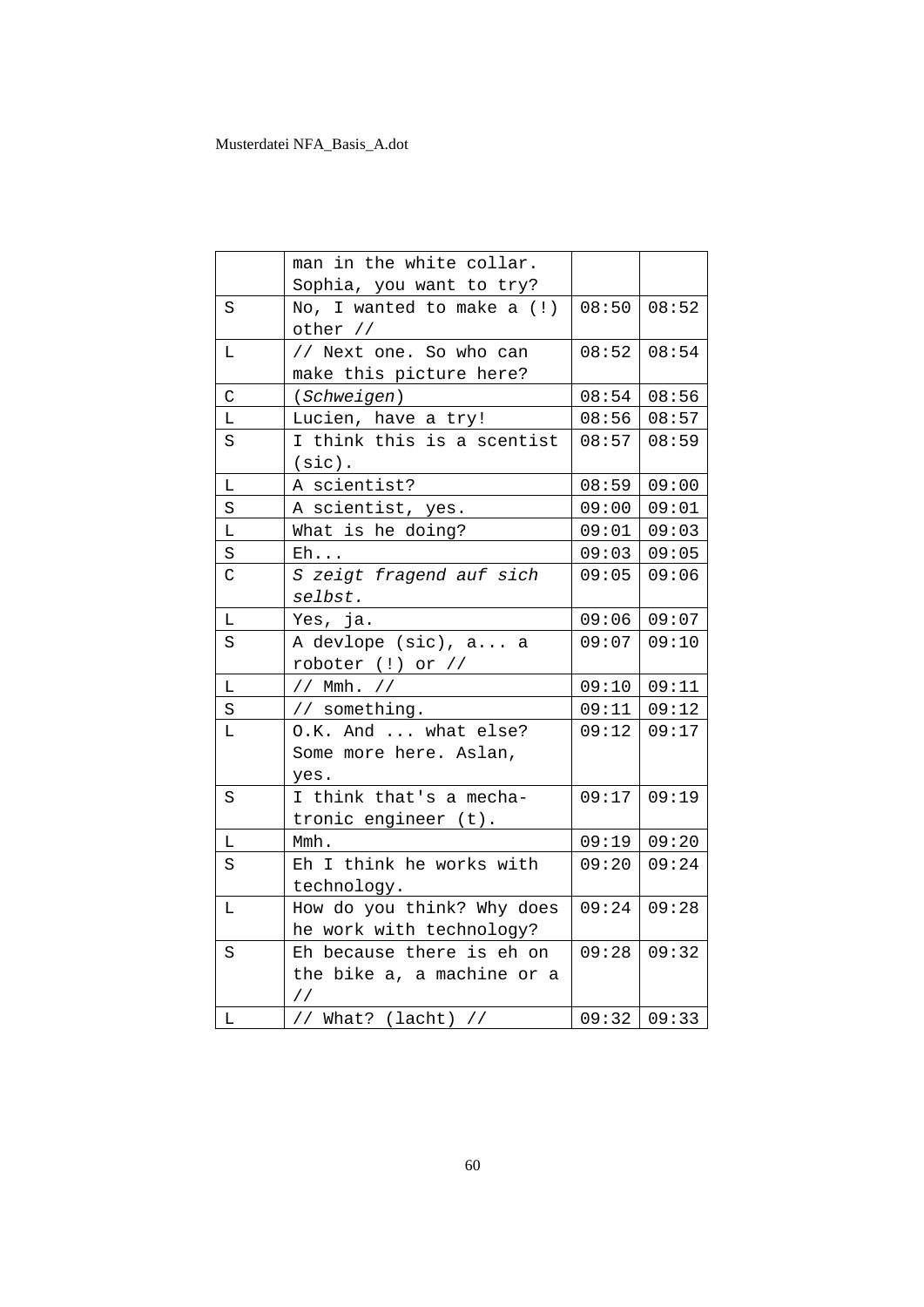| S       | // Eh it looks like a peo- | $09:33$ 09:40 |                   |
|---------|----------------------------|---------------|-------------------|
|         | ple (!), a man, but it's   |               |                   |
|         | eh, it's a machine.        |               |                   |
| L       | You help?                  |               | $09:40$ 09:41     |
| S       | Eh, it's a roboter (sic).  | 09:41         | 09:42             |
| L       | Exactly. A robot.          | 09:42         | 09:44             |
| L       | Two more. On the left      | 09:44         | 09:54             |
|         | page, the nice looking     |               |                   |
|         | lady. What is she doing?   |               |                   |
|         | What could be her job?     |               |                   |
|         | Eh, Katharina, yes?        |               |                   |
| S       | She cooks.                 | 09:54         | 09:55             |
| L       | Exactly. Yes. Obviously.   |               | $09:55$   10:03   |
|         | And (lacht) the next pic-  |               |                   |
|         | ture  with, yes of         |               |                   |
|         | course, Nathalie.          |               |                   |
| S       | I think I think the        | 10:03         | 10:05             |
|         | woman is a designer.       |               |                   |
| L       | 0.K.                       |               | $10:05$   10:06   |
| $\rm S$ | A fashion designer.        | 10:06         | 10:07             |
| L       | Could be. Another job      | 10:07         | 10:10             |
|         | here, perhaps. Dominic.    |               |                   |
| S       | Maybe she's a window       | 10:10         | 10:12             |
|         | dresser.                   |               |                   |
| L       | All right, we will see if  | 10:12         | 10:17             |
|         | it, this, if this is the   |               |                   |
|         | case. Something else?      |               |                   |
| S       | Or a shop assistant.       |               | $10:17$   $10:18$ |
| L       | Or this, exactly.          | 10:18         | 10:20             |
| L       | So you see we have differ- | 10:20         | 10:25             |
|         | ent jobs (!) descriptions  |               |                   |
|         | here. Now we go into de-   |               |                   |
|         | tail.                      |               |                   |
| Г       | Open your exercise books,  | 10:25         | 10:30             |
|         | please and make (sic) the  |               |                   |
|         | following table.           |               |                   |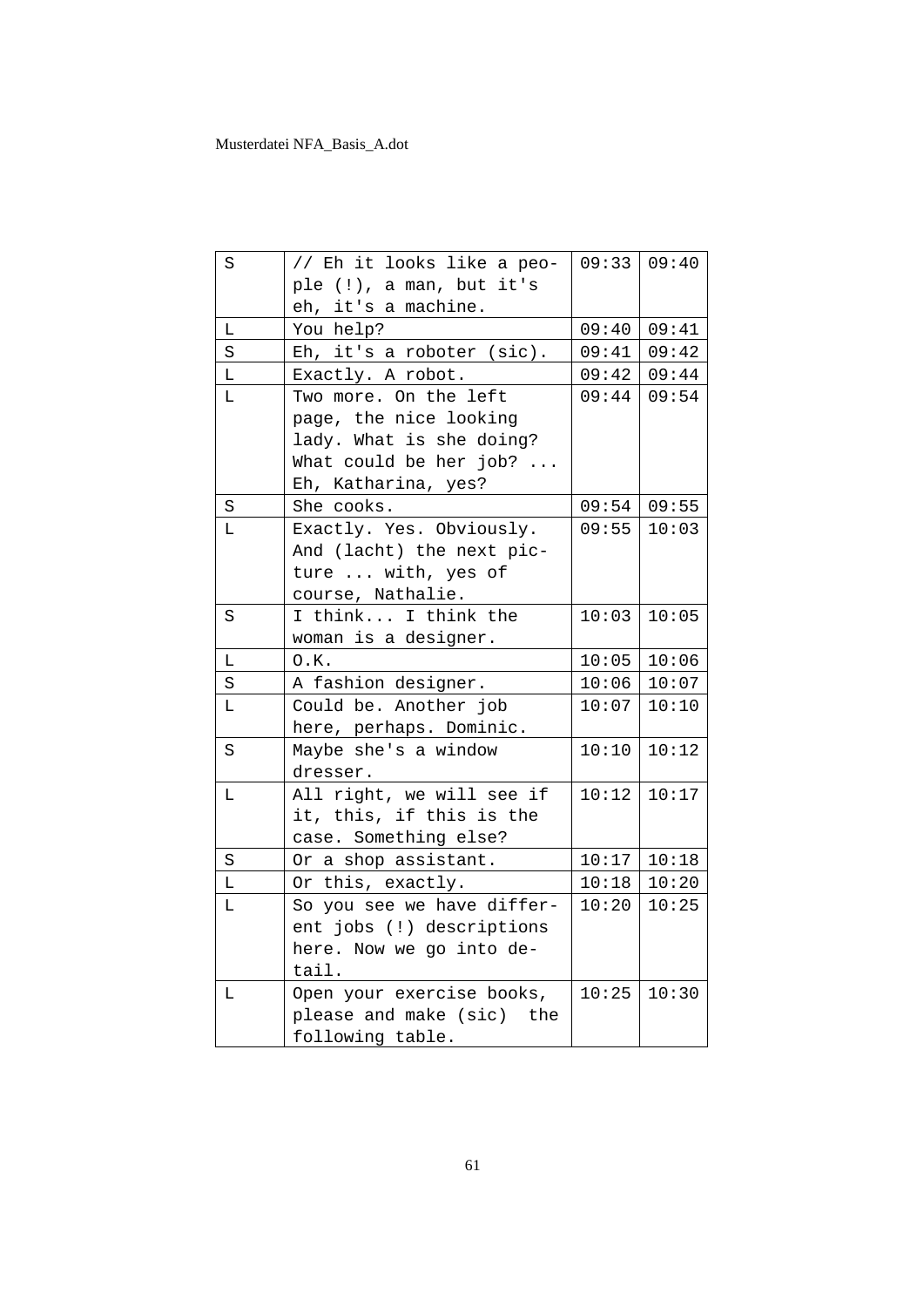| C           | L richtet Tageslichtpro-   | 10:30 | 10:35           |
|-------------|----------------------------|-------|-----------------|
|             | jektor aus.                |       |                 |
| $\mathsf C$ | Kl sortiert Arbeitsmateri- | 10:35 | 10:41           |
|             | alien. Gemurmel.           |       |                 |
| L.          | Yes Sir?                   | 10:41 | 10:42           |
| S           | Must we copy this?         | 10:42 | 10:43           |
| L           | Yes, exactly.              | 10:43 | 10:44           |
| C           | Kl schlägt Hefte auf und   | 10:44 | 11:07           |
|             | holt Stifte aus den Mäpp-  |       |                 |
|             | chen. Gemurmel.            |       |                 |
| $\mathbb L$ | You copy the table into    | 11:07 | 11:10           |
|             | your exercise book.        |       |                 |
| $\mathsf C$ | Kl schreibt von der Tages- | 11:10 | 12:54           |
|             | lichtprojektion ab.        |       |                 |
| L.          | O.K., could you lay down   | 12:54 | 13:02           |
|             | your pens for a second.    |       |                 |
|             | Your task. Because some of |       |                 |
|             | you are very quick and     |       |                 |
|             | want to start. Please lay  |       |                 |
|             | your pens down.            |       |                 |
| S           | Can you come, please?      | 13:02 | 13:03           |
| L           | Come? Oh, any problems     | 13:03 | 13:09           |
|             | here, Lady? Yes of course, |       |                 |
|             | you can go.                |       |                 |
| C           | S hält sich die Nase zu,   | 13:09 | 13:10           |
|             | steht auf und verlässt das |       |                 |
|             | Klassenzimmer.             |       |                 |
| L           | O.K., your task. First. In | 13:10 | 13:15           |
|             | the first box, fill in     |       |                 |
|             | what do you think          |       |                 |
| L           | No problem. (lacht)        |       | $13:15$   13:17 |
| L           | In the first box, fill in  | 13:17 | 13:27           |
|             | what do you think is the   |       |                 |
|             | job in the picture. So     |       |                 |
|             | fill in your guess  hm,    |       |                 |
|             |                            |       |                 |